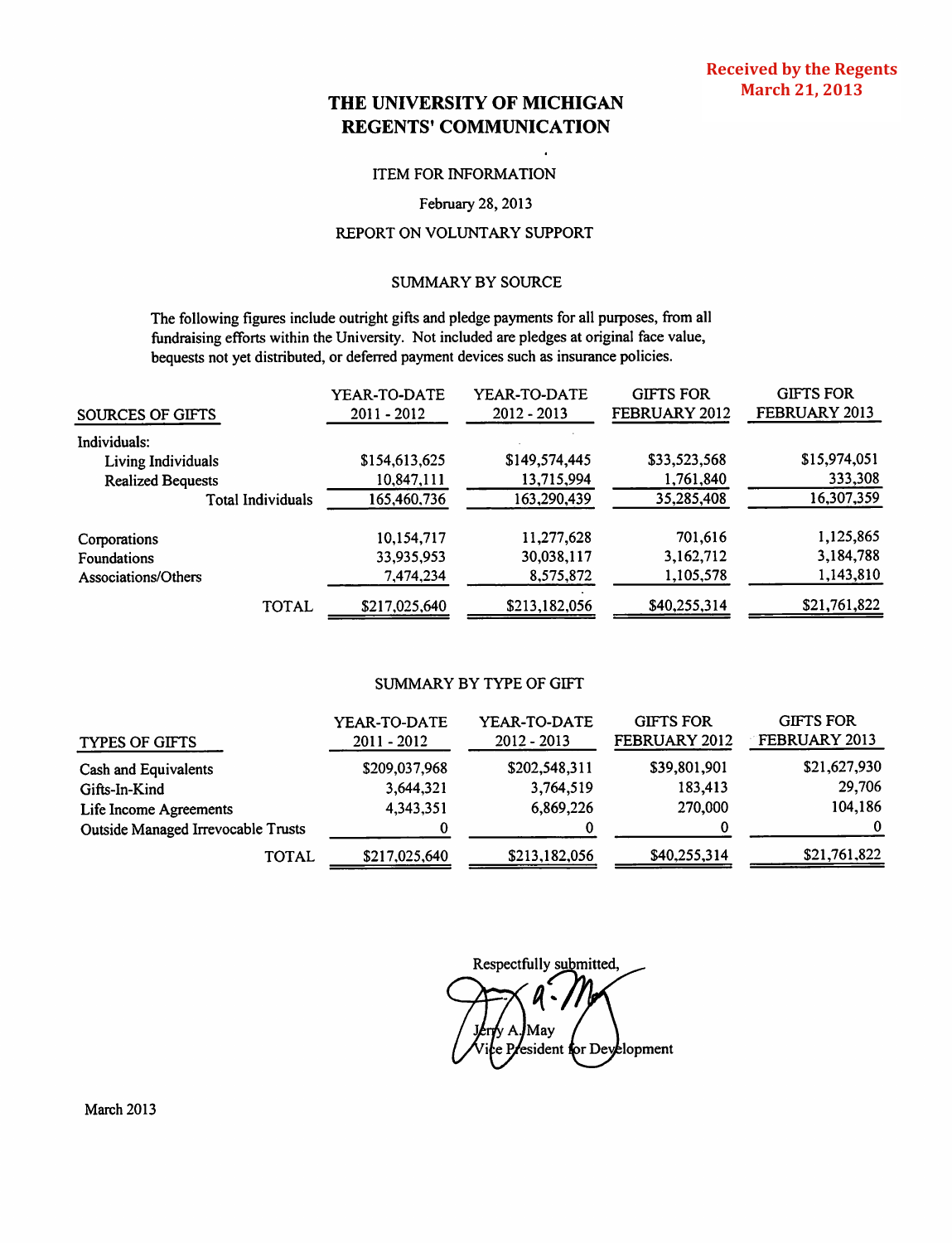# **ITEM FOR INFORMATION** February 28, 2013 REPORT ON VOLUNTARY SUPPORT

## SUMMARY BY SOURCE

|                          | <b>STATE OF</b> | <b>OUTSIDE OF</b>     | <b>STATE OF</b> | <b>OUTSIDE OF</b>  |
|--------------------------|-----------------|-----------------------|-----------------|--------------------|
|                          | <b>MICHIGAN</b> | <b>STATE</b>          | MICHIGAN        | <b>STATE</b>       |
|                          | YEAR-TO-DATE    | YEAR-TO-DATE          | YEAR-TO-DATE    | YEAR-TO-DATE       |
| SOURCES OF GIFTS         | 2012 - 2013     | $2012 - 2013$         | $2012 - 2013$   | 2012 - 2013        |
|                          |                 | <b>GIFTS RECEIVED</b> |                 | % OF GIFT RECEIPTS |
| Individuals:             |                 |                       |                 |                    |
| Living Individuals       | \$59,295,202    | \$90,279,243          | 39.6%           | 60.4%              |
| <b>Realized Bequests</b> | 4,902,708       | 8,813,286             | 35.7%           | 64.3%              |
| <b>Total Individuals</b> | 64,197,910      | 99,092,529            | 39.3%           | 60.7%              |
| Corporations             | 6,887,764       | 4,389,864             | 61.1%           | 38.9%              |
| Foundations              | 6,915,749       | 23,122,368            | 23.0%           | 77.0%              |
| Associations/Others      | 2,444,258       | 6,131,614             | 28.5%           | 71.5%              |
| <b>TOTAL Dollars</b>     | \$80,445,681    | \$132,736,375         | 37.7%           | 62.3%              |
|                          |                 | <b>DONORS</b>         |                 | % OF DONORS        |
| Individuals:             |                 |                       |                 |                    |
| Living Individuals       | 64,888          | 34,578                | 65.2%           | 34.8%              |
| <b>Realized Bequests</b> | 74              | 83                    | 47.1%           | 52.9%              |
| <b>Total Individuals</b> | 64,962          | 34,661                | 65.2%           | 34.8%              |
| Corporations             | 328             | 464                   | 41.4%           | 58.6%              |
| Foundations              | 48              | 100                   | 32.4%           | 67.6%              |
| Associations/Others      | 339             | 150                   | 69.3%           | 30.7%              |
| <b>TOTAL Donors</b>      | 65,677          | 35,375                | 65.0%           | 35.0%              |

**March 2013**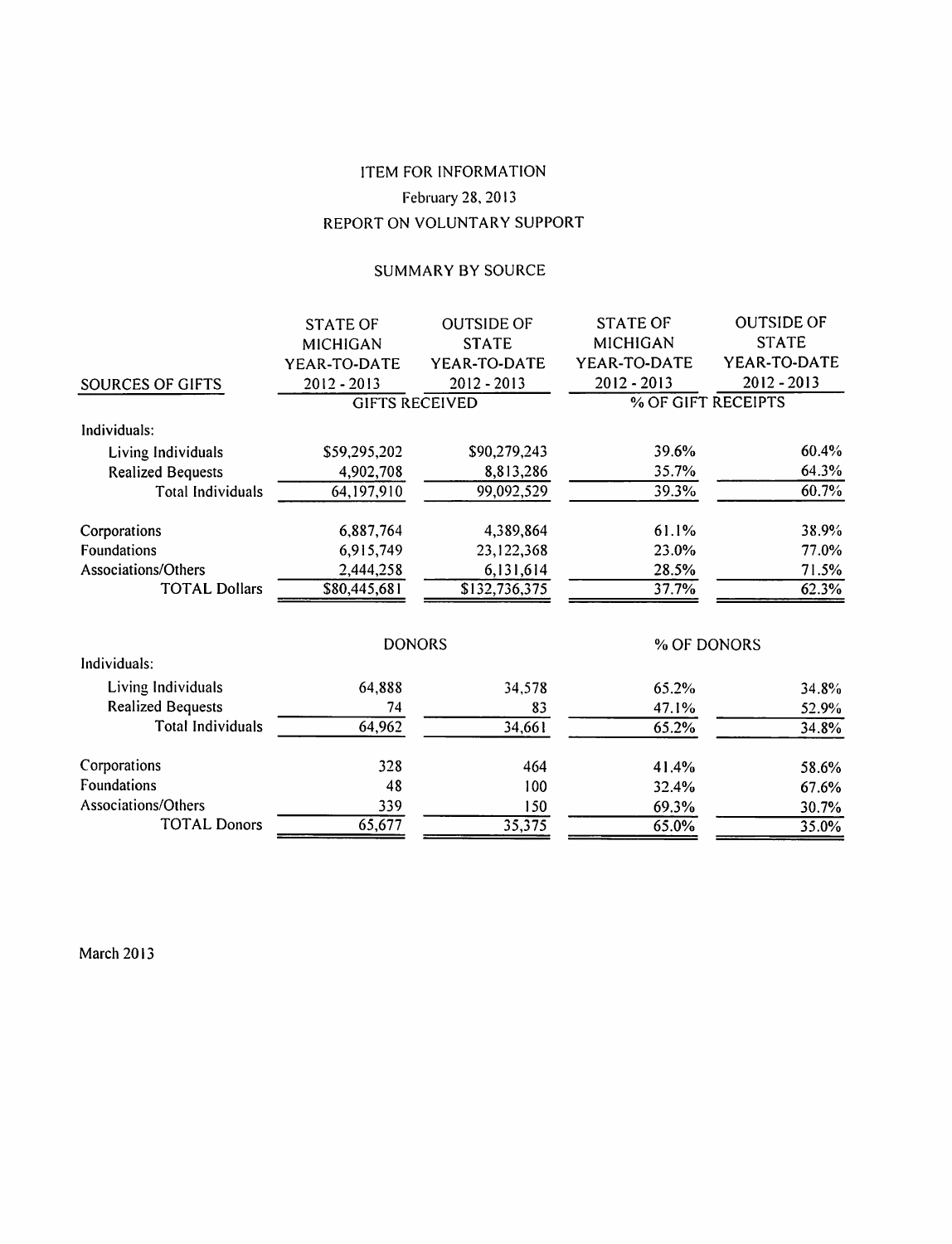### **The Universit y of Michi gan Office of Development Unit Report of Gifts Received 4 Year Report as of Februar y 28, 2013**

|                                  |          |                            |        | Transactions |              | <b>Dollars</b> |                  |                            |               |                   |                    |                               |
|----------------------------------|----------|----------------------------|--------|--------------|--------------|----------------|------------------|----------------------------|---------------|-------------------|--------------------|-------------------------------|
|                                  |          |                            |        | Fiscal       | Fiscal       |                |                  |                            |               |                   | Fiscal             | Fiscal                        |
|                                  |          | Fiscal Year Ended June 30, |        | <b>YTD</b>   | <b>YTD</b>   |                |                  | Fiscal Year Ended June 30, |               |                   | <b>YTD</b>         | <b>YTD</b>                    |
| <b>UNIT</b>                      | 2010     | 2011                       | 2012   | Feb 29, 2012 | Feb 28, 2013 |                | 2010             | 2011                       |               | $\overline{2012}$ | Feb 29, 2012       | Feb 28, 2013                  |
| Taubman Arch & Urban             | 841      | 748                        | 796    | 639          | $513$ \$     |                | 964,072 \$       | 482,269                    | $\mathcal{S}$ | 1,259,779         | $\sqrt$<br>405,902 | $\mathbf{\hat{S}}$<br>585,039 |
| Art and Design                   | 560      | 561                        | 565    | 351          | 365          |                | 1,228,455        | 1,059,685                  |               | 642,764           | 524,540            | 9,062,799                     |
| Ross School of Business          | 8,195    | 7,838                      | 8,077  | 5,705        | 5,488        |                | 20,887,026       | 16,565,171                 |               | 17,308,758        | 14,983,137         | 13,043,774                    |
| Dentistry                        | 2,072    | 2,124                      | 1,882  | 1,552        | 1,478        |                | 1,787,400        | 2,055,441                  |               | 2,047,740         | 1,569,949          | 1,231,657                     |
| Education                        | 3,158    | 2,998                      | 2,860  | 2,282        | 2,265        |                | 2,507,762        | 2,922,338                  |               | 5,330,851         | 3,747,053          | 1,794,412                     |
| Engineering                      | 7,763    | 7,696                      | 7,751  | 5,424        | 5,186        |                | 27,917,083       | 34,407,545                 |               | 24,338,632        | 18,948,630         | 16,039,980                    |
| School of Information            | 975      | 1,093                      | 1,087  | 670          | 870          |                | 935,574          | 745,791                    |               | 531,158           | 328,945            | 490,945                       |
| Kinesiology                      | 1,002    | 1.145                      | 920    | 738          | 416          |                | 533,665          | 488,425                    |               | 479,454           | 390,206            | 240,609                       |
| Law School                       | 6,099    | 5,767                      | 5,772  | 4,327        | 4,336        |                | 13,965,160       | 19,856,492                 |               | 33, 375, 415      | 32,076,309         | 15,512,141                    |
| <b>LSA</b>                       | 16,795   | 17,802                     | 15,813 | 11,485       | 11,588       |                | 25, 243, 117     | 29,173,146                 |               | 24,420,095        | 14,601,298         | 21,544,747                    |
| School of Music, Theater & Dance | 4,191    | 3,755                      | 3,757  | 2,918        | 2,986        |                | 2,487,996        | 4,418,528                  |               | 8,704,071         | 4,125,106          | 3,933,120                     |
| Natural Resources & Env.         | 898      | 845                        | 945    | 734          | 640          |                | 2,835,710        | 2,094,446                  |               | 2,481,971         | 2,079,395          | 3,823,691                     |
| Nursing                          | 1,772    | 1,892                      | 1,709  | 1,372        | 1,437        |                | 1,055,190        | 1,456,509                  |               | 1,614,953         | 961,487            | 602,916                       |
| Pharmacy                         | 1,201    | 1,151                      | 1,126  | 821          | 734          |                | 2,793,689        | 2,008,865                  |               | 1,565,277         | 1,304,474          | 1,608,048                     |
| Public Health                    | 2,006    | 1,950                      | 1,902  | 1,417        | 1,322        |                | 5,659,864        | 7,507,309                  |               | 10,831,994        | 8,715,903          | 4,665,008                     |
| Ford School Public Policy        | 647      | 558                        | 502    | 325          | 296          |                | 1,879,359        | 2,257,124                  |               | 1,509,668         | 1,593,130          | 408,660                       |
| Rackham Graduate School          | 3,870    | 3,604                      | 3,537  | 2,479        | 2,415        |                | 4,211,844        | 2,559,821                  |               | 2,921,130         | 2,132,173          | 1,384,689                     |
| Social Work                      | 1,255    | 1,216                      | 1,177  | 965          | 851          |                | 567,559          | 750,381                    |               | 1,520,451         | 1,978,218          | 1,753,602                     |
| Health System                    |          |                            |        |              |              |                |                  |                            |               |                   |                    |                               |
| VP for Medical Affairs           | $\Omega$ | $\Omega$                   | 1,268  | $\Omega$     | 593          |                | $\boldsymbol{0}$ | $\overline{0}$             |               | 4,285,975         | $\Omega$           | 5,844,335                     |
| Medical School                   | 19,400   | 22,028                     | 21,380 | 14,980       | 13,103       |                | 63,260,326       | 61,903,614                 |               | 55,347,667        | 40,041,142         | 38,546,296                    |
| Hospital                         | 7,776    | 8,928                      | 8,938  | 6,398        | 5,872        |                | 9,705,145        | 10,341,883                 |               | 8,673,963         | 6,190,294          | 4,193,462                     |
| Dearborn Campus                  | 3,666    | 3,358                      | 3,189  | 2,449        | 2,101        |                | 2,431,485        | 2,110,027                  |               | 3,299,731         | 2,543,480          | 1,327,731                     |
| <b>Flint Campus</b>              | 1,976    | 2,158                      | 1,971  | 1,495        | 1,162        |                | 1,596,571        | 1,100,229                  |               | 1,550,486         | 1,304,183          | 803,017                       |
| WFUM-TV                          | 161      | $\overline{4}$             |        |              |              |                | 15,637           | 2,347                      |               |                   |                    |                               |
| <b>Alumni Association</b>        | 1,290    | 1,203                      | 1,309  | 853          | 2,390        |                | 1,126,744        | 399,431                    |               | 555,492           | 415,902            | 649,934                       |
| Athletics                        | 18,806   | 20,295                     | 24,456 | 19,824       | 26,915       |                | 24,210,629       | 31,319,482                 |               | 33,041,480        | 29,478,333         | 34,246,705                    |
| Museum of Art                    | 1,104    | 1,031                      | 947    | 571          | 603          |                | 2,306,331        | 2,250,530                  |               | 4,522,297         | 2,315,708          | 5,675,046                     |
| Univ Library                     | 551      | 602                        | 508    | 445          | 605          |                | 693,621          | 2,220,907                  |               | 867,719           | 485,047            | 624,820                       |
|                                  |          |                            |        |              |              |                |                  |                            |               |                   |                    |                               |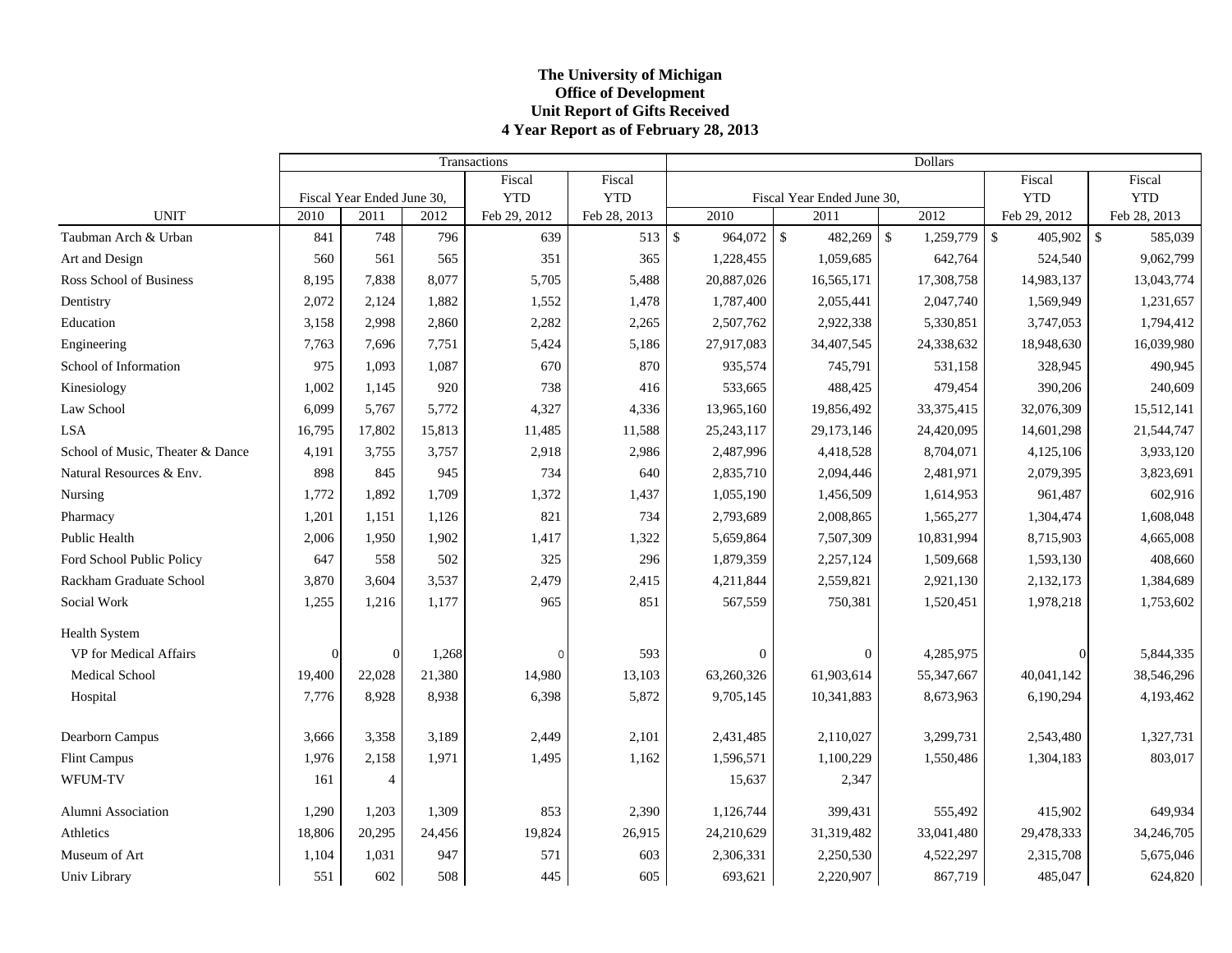## **The Universit y of Michi gan Office of Development Unit Report of Gifts Received 4 Year Report as of Februar y 28, 2013**

|                                   |                  |                            |              | Transactions |              |                   |                            | Dollars            |                                   |                |
|-----------------------------------|------------------|----------------------------|--------------|--------------|--------------|-------------------|----------------------------|--------------------|-----------------------------------|----------------|
|                                   |                  |                            |              | Fiscal       | Fiscal       |                   |                            |                    | Fiscal                            | Fiscal         |
|                                   |                  | Fiscal Year Ended June 30, |              | <b>YTD</b>   | <b>YTD</b>   |                   | Fiscal Year Ended June 30, |                    | <b>YTD</b>                        | <b>YTD</b>     |
| <b>UNIT</b>                       | 2010             | 2011                       | 2012         | Feb 29, 2012 | Feb 28, 2013 | 2010              | 2011                       | 2012               | Feb 29, 2012                      | Feb 28, 2013   |
| <b>Univ Musical Society</b>       | 1,819            | 2,621                      | 2,484        | 1,793        | 1,667        | 2,512,171         | 2,098,587                  | 2,919,213          | 1,649,019                         | 1,500,085      |
| Office of the President           | 669              | 795                        | 1,069        | 776          | 461          | 2,480,947         | 1,209,526                  | 1,507,520          | 1,333,963                         | 1,606,974      |
| WUOM/WVGR                         | 37,351           | 56.792                     | 81.678       | 44,134       | 65,708       | 4,390,159         | 4,687,885                  | 5,175,195          | 3,200,001                         | 3,233,030      |
| VP Academic & Provost             | 186              | 208                        | 353          | 163          | 209          | 3,513,638         | 3,277,790                  | 3,652,516          | 2,013,971                         | 3,984,626      |
| <b>CCEW</b>                       | 392              | 392                        | 395          | 346          | 444          | 357,545           | 695,116                    | 241,779            | 234,004                           | 514,136        |
| <b>Clements Library</b>           | 705              | 684                        | 551          | 404          | 477          | 640,771           | 573,310                    | 674,639            | 422,842                           | 628,219        |
| Office of Financial Aid           | 1,542            | 2,323                      | 2,082        | 1,749        | 1,497        | 7,134,916         | 6,058,846                  | 3,227,996          | 2,540,382                         | 3,283,167      |
| <b>Bentley Historical Library</b> | 213              | 208                        | 216          | 190          | 189          | 337,977           | 64,263                     | 407,325            | 304,685                           | 416,037        |
| Botanical Gardens & Arboretum     | 1,947            | 2,016                      | 2,227        | 1,379        | 1,336        | 359,059           | 398,776                    | 1,307,963          | 425,686                           | 231,401        |
| VP Development                    | 123              | 94                         | 95           | 53           | 127          | 476,272           | 1,757,943                  | 2,834,270          | 740,650                           | 1,660,243      |
| <b>VP</b> Finance                 | 553              | 384                        | 479          | 320          | 321          | 848,340           | 1,948,356                  | 65,176             | 652,063                           | 120,784        |
| Pending/Unallocated               | $\boldsymbol{0}$ | $\mathbf{1}$               | $\mathbf{0}$ | $\Omega$     | $\Omega$     | $\Omega$          | 104,792                    | $\Omega$           | $\Omega$                          | $\overline{0}$ |
| Unrestricted/Undesignated         | $\overline{0}$   | $\theta$                   | $\mathbf{0}$ | $\Omega$     | $\Omega$     | $\Omega$          | $\theta$                   | 0                  | $\Omega$                          | $\overline{0}$ |
| <b>VP</b> Research                | 99               | 62                         | 74           | 47           | 39           | 1,135,536         | 1,761,731                  | 2,441,019          | 2,091,186                         | 329,843        |
| <b>Inst of Social Research</b>    | 201              | 277                        | 378          | 284          | 276          | 5,761,288         | 5,116,593                  | 9,022,567          | 6,899,545                         | 4,696,353      |
| <b>VP Student Affairs</b>         | 2,562            | 2,825                      | 3,398        | 2,257        | 2,195        | 1,328,832         | 928,339                    | 1,681,808          | 1,273,968                         | 1,337,202      |
|                                   |                  |                            |              |              |              |                   |                            |                    |                                   |                |
| Other                             | 34               | 45                         | 42           | 38           | 41           | 2,346             | 2,870                      | 4,004              | 3,730                             | 2,774          |
| <b>TOTAL</b>                      | 166,426          | 192,077                    | 219,665      | 145,152      | 171,517      | 254,086,812<br>\$ | 273,142,457<br>\$          | 288,191,961<br>-\$ | $\mathbf{\hat{S}}$<br>217,025,640 | 213,182,056    |
| <b>TOTAL DONORS</b>               | 111,124          | 116,469                    | 122,071      | 91,247       | 101,052      | $-4.4%$           | 7.5%                       | 5.5%               | 28.5%                             | $-1.8%$        |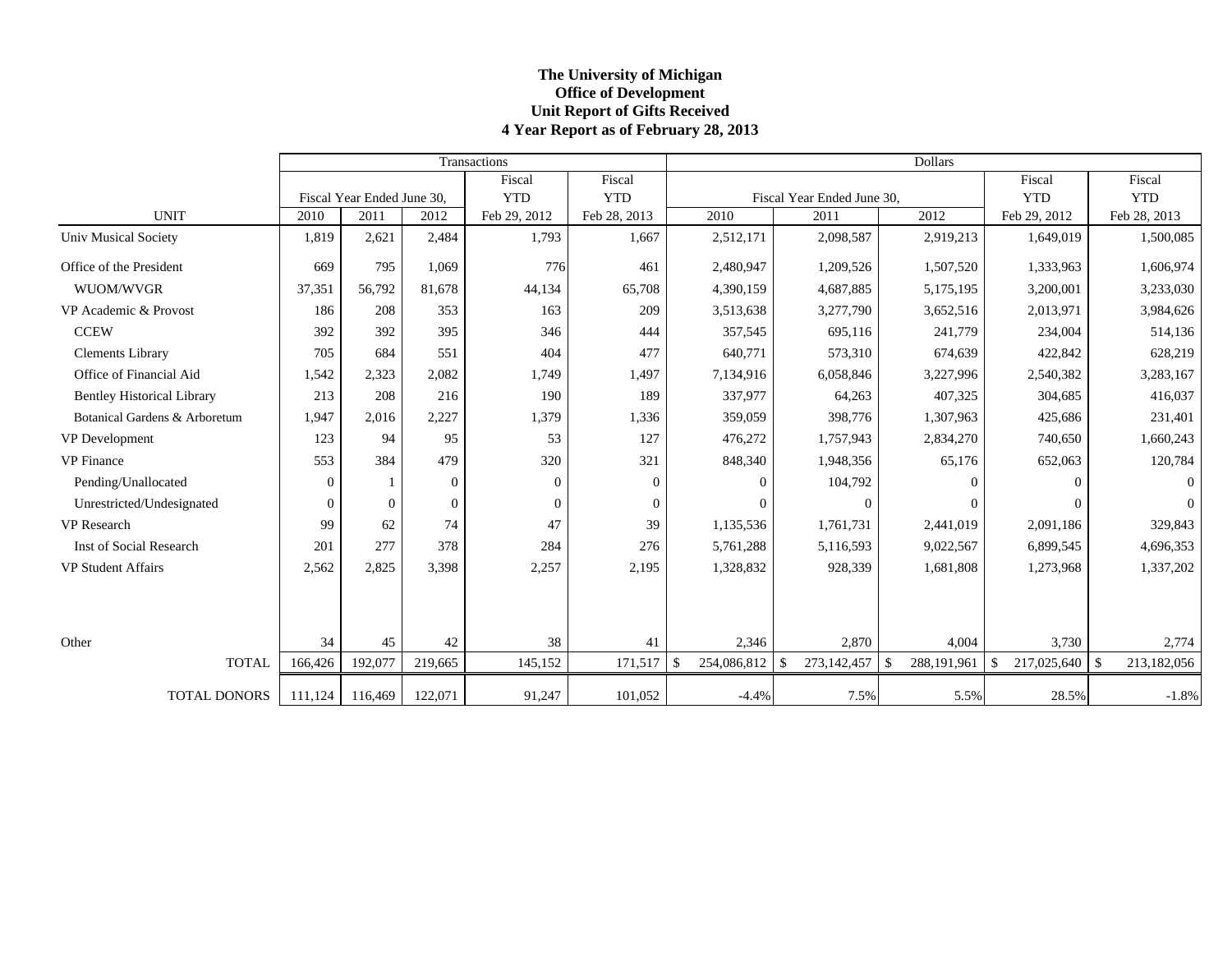## **The University of Michigan Office of Development SOURCE of Gifts as of February 28, 2013**

|                          |                   | Fiscal Year Ended June 30, |                   | <b>FYTD</b>       | <b>FYTD</b>       |
|--------------------------|-------------------|----------------------------|-------------------|-------------------|-------------------|
| <b>SOURCE</b>            | 2010              | 2011                       | 2012              | Feb 29, 2012      | Feb 28, 2013      |
| Individuals              |                   |                            |                   |                   |                   |
| Living Individuals       | 153,979,337<br>\$ | 162,168,322<br>\$          | 196,790,970<br>\$ | \$<br>154,613,625 | \$<br>149,574,445 |
| <b>Realized Bequests</b> | 32,169,208        | 26,212,856                 | 16,272,907        | 10,847,111        | 13,715,994        |
| <b>Total Individuals</b> | 186, 148, 545     | 188,381,178                | 213,063,877       | 165,460,736       | 163,290,439       |
| Corporations             | 16,803,074        | 18,681,974                 | 16,766,237        | 10,154,717        | 11,277,628        |
| Foundations              | 34,000,126        | 46,217,770                 | 46,575,439        | 33,935,953        | 30,038,117        |
| Associations             | 17,135,067        | 19,861,535                 | 11,786,408        | 7,474,234         | 8,575,872         |
| <b>TOTAL DOLLARS</b>     | 254,086,812       | 273,142,457                | 288, 191, 961     | 217,025,640       | 213,182,056       |
| Individuals              |                   |                            |                   |                   |                   |
| Living Individuals       | 159,459           | 185,040                    | 212,551           | 140,912           | 167,475           |
| Realized Bequests        | 379               | 354                        | 551               | 421               | 253               |
| <b>Total Individuals</b> | 159,838           | 185,394                    | 213,102           | 141,333           | 167,728           |
| Corporations             | 4,348             | 4,276                      | 4,503             | 2,347             | 2,469             |
| Foundations              | 595               | 597                        | 590               | 415               | 366               |
| Associations/Others      | 1,645             | 1,810                      | 1,470             | 1,057             | 954               |
| TOTAL TRANSACTIONS       | 166,426           | 192,077                    | 219,665           | 145,152           | 171,517           |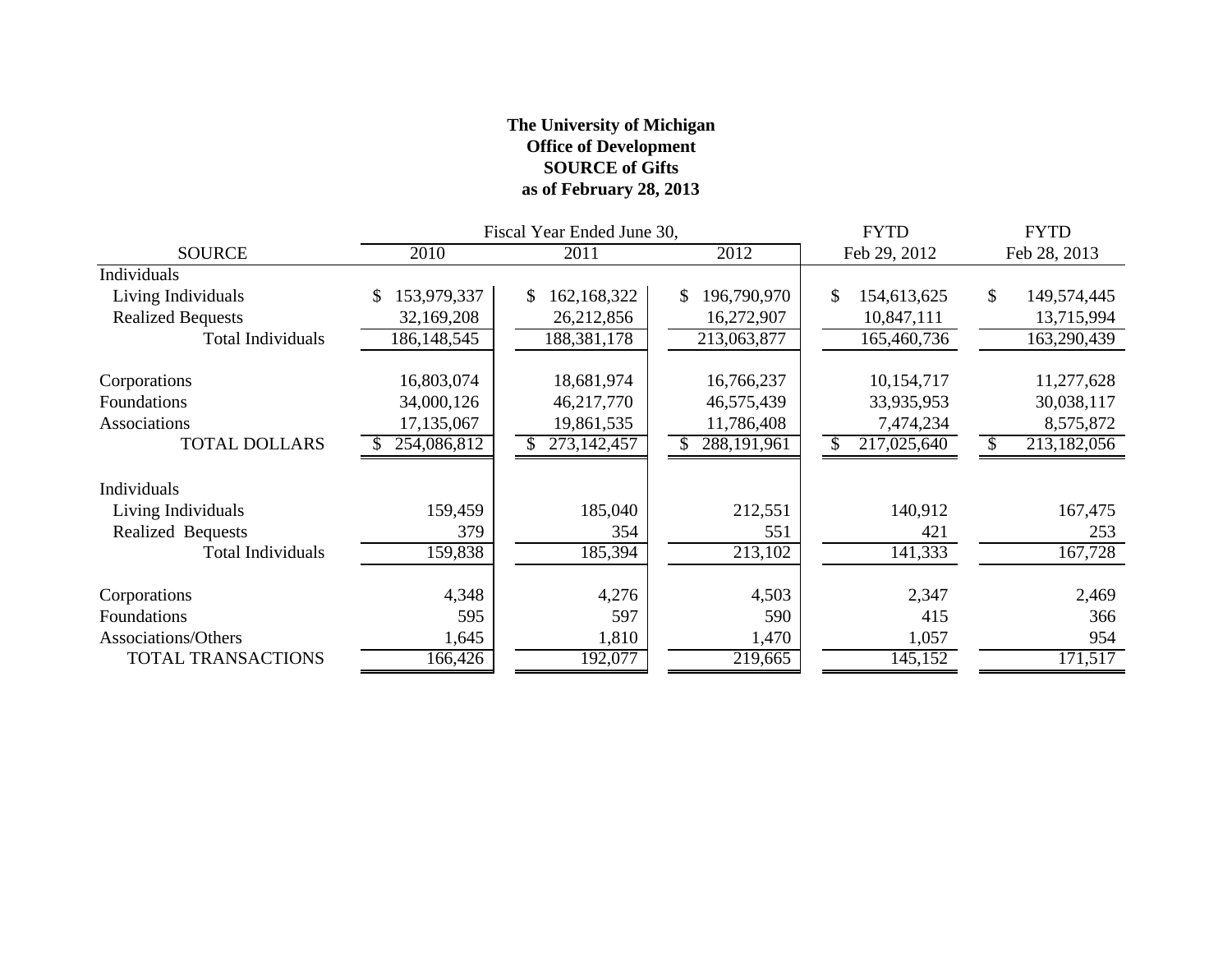#### **The University of Michigan Office of Development Distribution Report of Gifts Received as of February 28, 2013**

|                                                     | Fiscal Year Ended June 30, | <b>FYTD</b>                              |
|-----------------------------------------------------|----------------------------|------------------------------------------|
| <b>DISTRIBUTION</b>                                 | 2012                       | Feb 28, 2013                             |
| Endowment Restricted - Academic Divisions           | \$<br>6,292,372            | $\overline{\mathcal{S}}$<br>967,497      |
| <b>Endowment Restricted - Athletics</b>             |                            | 102,089                                  |
| <b>Endowment Restricted - Faculty and Staff</b>     | 10,770,976                 | 9,836,161                                |
| <b>Endowment Restricted - Library</b>               | 89,687                     | 433,415                                  |
| Endowment Restricted - Op and Maint of Plant        |                            | 155,217                                  |
| <b>Endowment Restricted - Other</b>                 | 1,515,188                  | 6,758,389                                |
| Endowment Restricted - Public Service and Extension | 2,246,767                  | 1,385,473                                |
| <b>Endowment Restricted - Research</b>              | 11, 151, 733               | 6,479,852                                |
| Endowment Restricted - Student Financial Aid        | 28, 295, 388               | 26,761,660                               |
| <b>Endowment Unrestricted</b>                       | 189,137                    | 22,163                                   |
| Loan Funds                                          | 18,100                     | 171,601                                  |
| Property, Building, Equipment                       | 55,812,642                 | 36,232,209                               |
| <b>Total Capital Purpose Funds</b>                  | \$116,381,990              | $\overline{\mathcal{S}}$<br>89, 305, 726 |
|                                                     |                            |                                          |
| <b>Academic Divisions</b>                           | 19,096,445                 | 13,289,016                               |
| Athletics                                           | 35,000                     | 22,967,675                               |
| <b>Faculty and Staff</b>                            | 26,695,309                 | 12,768,662                               |
| Library                                             | 299,975                    | 869,914                                  |
| Op and Maint of Plant                               | 4,724,724                  | 681,543                                  |
| <b>Other Restricted</b>                             | 3,417,945                  | 6,046,605                                |
| Public Service and Extension                        | 39,288,936                 | 11,044,192                               |
| Research                                            | 61,488,052                 | 44, 463, 212                             |
| Student Financial Aid                               | 16,540,245                 | 10,060,537                               |
| Unrestricted                                        | 223,340                    | 1,684,974                                |
| <b>Total Current Operations Funds</b>               | \$171,809,971              | 123,876,330<br>\$.                       |
|                                                     |                            |                                          |
| <b>TOTAL DISTRIBUTION</b>                           | 288,191,961                | 213,182,056<br>\$                        |

\* We have completed our review of the CASE Voluntary Support of Education (VSE) categories and made additional changes to adhere to the latest industry standards. Some gifts have been moved into updated categories, which then resulted in fluctuations in totals. All gifts are now being counted in the correct industry VSE categories.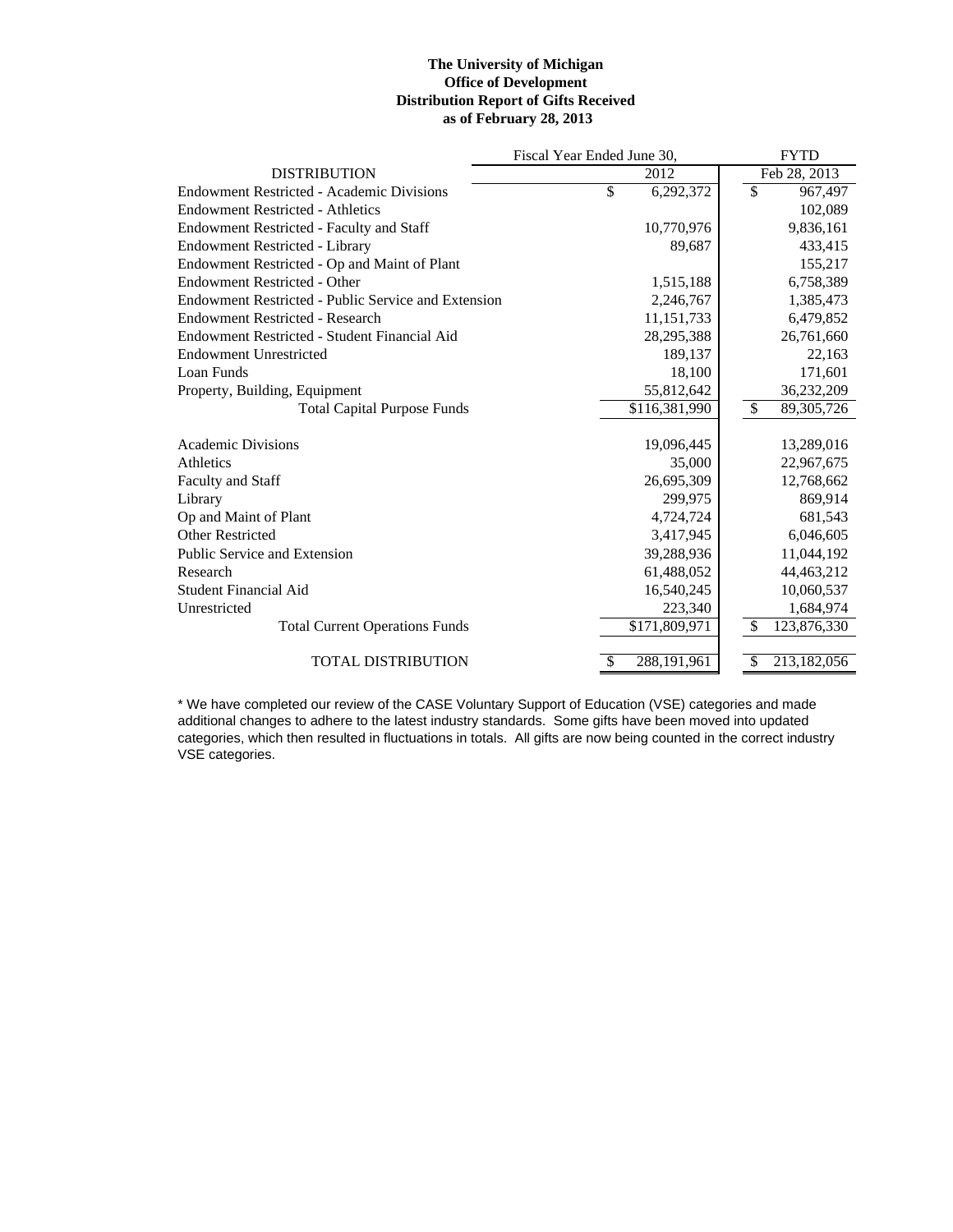#### **The University of Michigan Office of Development Gifts by INDIVIDUALS by Unit as of February 28, 2013**

|                                   | <b>Gifts by UNIT ALUMNI</b> |       |        |             | Gifts by U-M ALUMNI |        |             | <b>Gifts by NON-ALUMNI</b> |        |                    | <b>TOTAL GIFTS</b> |          |                    |                |
|-----------------------------------|-----------------------------|-------|--------|-------------|---------------------|--------|-------------|----------------------------|--------|--------------------|--------------------|----------|--------------------|----------------|
|                                   | Reachable                   |       |        |             |                     |        |             |                            |        |                    |                    |          |                    |                |
| <b>UNIT</b>                       | Liv Alumni                  | $\%$  | Donors | Gift Amount | Avg                 | Donors | Gift Amount | Avg                        | Donors | <b>Gift Amount</b> | Avg                | Donors   | <b>Gift Amount</b> | Avg            |
| Taubman Arch & Urban              | 8,027                       | 4.5%  | 363    | 216,159     | 595                 | 28     | 147,093     | 5,253                      | 50     | 17,327             | 347                | 441      | 380,579            | 863            |
| <b>Stamps Art and Design</b>      | 6,786                       | 3.0%  | 204    | 164,520     | 806                 | 39     | 93,241      | 2,391                      | 53     | 2,568,892          | 48,470             | 296      | 2,826,653          | 9,550          |
| Ross School of Business           | 42,060                      | 8.3%  | 3,475  | 9,076,657   | 2,612               | 152    | 133,009     | 875                        | 319    | 244,738            | 767                | 3,946    | 9,454,404          | 2,396          |
| Dentistry                         | 8,998                       | 9.6%  | 863    | 386,189     | 447                 | 86     | 47,610      | 554                        | 157    | 104,329            | 665                | 1,106    | 538,128            | 487            |
| Education                         | 44,720                      | 3.8%  | 1,710  | 274,971     | 161                 | 170    | 359,008     | 2,112                      | 105    | 141,593            | 1,349              | 1,985    | 775,572            | 391            |
| Engineering                       | 67,535                      | 5.0%  | 3,369  | 4,605,177   | 1,367               | 253    | 132,692     | 524                        | 462    | 1,248,267          | 2,702              | 4,084    | 5,986,136          | 1,466          |
| School of Information             | 7,650                       | 6.6%  | 508    | 85,641      | 169                 | 65     | 27,860      | 429                        | 186    | 104,036            | 559                | 759      | 217,537            | 287            |
| Kinesiology                       | 5,839                       | 3.4%  | 200    | 73,274      | 366                 | 40     | 27,355      | 684                        | 68     | 73,541             | 1,081              | 308      | 174,170            | 565            |
| Law School                        | 21,114                      | 14.6% | 3,085  | 9,954,920   | 3,227               | 104    | 92,003      | 885                        | 304    | 411,351            | 1,353              | 3,493    | 10,458,274         | 2,994          |
| <b>LSA</b>                        | 187,817                     | 3.6%  | 6,716  | 6,733,354   | 1,003               | 512    | 513,079     | 1,002                      | 1,339  | 2,032,966          | 1,518              | 8,567    | 9,279,399          | 1,083          |
| School of Music, Theater & Dance  | 11,556                      | 5.5%  | 637    | 756,892     | 1,188               | 1,058  | 846,410     | 800                        | 582    | 260,841            | 448                | 2,277    | 1,864,143          | 819            |
| Natural Resources & Env.          | 7,535                       | 5.4%  | 409    | 1,060,872   | 2,594               | 46     | 200,504     | 4,359                      | 51     | 23,705             | 465                | 506      | 1,285,081          | 2,540          |
| Nursing                           | 11,804                      | 8.0%  | 949    | 255,024     | 269                 | 121    | 38,021      | 314                        | 152    | 55,338             | 364                | 1,222    | 348,383            | 285            |
| Pharmacy                          | 3,681                       | 11.8% | 434    | 497,741     | 1,147               | 29     | 17,168      | 592                        | 73     | 97,396             | 1,334              | 536      | 612,305            | 1,142          |
| Public Health                     | 13.101                      | 5.9%  | 768    | 496.536     | 647                 | 67     | 40,033      | 598                        | 111    | 892,750            | 8,043              | 946      | 1,429,319          | 1,511          |
| Ford School Public Policy         | 2,570                       | 7.4%  | 191    | 123,222     | 645                 | 26     | 36,530      | 1,405                      | 37     | 26,684             | 721                | 254      | 186,436            | 734            |
| Rackham Graduate School           | 100,620                     | 1.8%  | 1,779  | 392,489     | 221                 | 150    | 22,242      | 148                        | 190    | 50,105             | 264                | 2,119    | 464,836            | 219            |
| Social Work                       | 13,510                      | 4.5%  | 614    | 171,628     | 280                 | 43     | 508,487     | 11,825                     | 51     | 19,683             | 386                | 708      | 699,798            | 988            |
|                                   |                             |       |        |             |                     |        |             |                            |        |                    |                    |          |                    |                |
| <b>Health System</b>              |                             |       |        |             |                     |        |             |                            |        |                    |                    |          |                    |                |
| VP for Medical Affairs            |                             |       |        |             |                     | 132    | 281,925     | 2,136                      | 346    | 220,251            | 637                | 478      | 502,176            | 1,051          |
| Medical School                    | 20,138                      | 5.4%  | 1,097  | 3,096,039   | 2,822               | 1,516  | 2,737,203   | 1,806                      | 6,589  | 4,771,413          | 724                | 9,202    | 10,604,655         | 1,152          |
| Hospital                          |                             |       |        |             |                     | 1,144  | 469,500     | 410                        | 3,207  | 555,486            | 173                | 4,351    | 1,024,986          | 236            |
|                                   |                             |       |        |             |                     |        |             |                            |        |                    |                    |          |                    |                |
| Dearborn Campus                   | 43,248                      | 1.8%  | 787    | 319,037     | 405                 | 154    | 94,763      | 615                        | 417    | 175,007            | 420                | 1,358    | 588,807            | 434            |
| <b>Flint Campus</b>               | 32,082                      | 1.7%  | 539    | 156,713     | 291                 | 112    | 48,246      | 431                        | 188    | 59,550             | 317                | 839      | 264,509            | 315            |
|                                   |                             |       |        |             |                     |        |             |                            |        |                    |                    |          |                    |                |
|                                   |                             |       |        |             |                     |        |             |                            |        |                    |                    |          |                    |                |
| Alumni Association                |                             |       |        |             |                     | 874    | 428,534     | 490                        | 1,291  | 152,519            | 118                | 2,165    | 581,053            | 268            |
| Athletics                         |                             |       |        |             |                     | 12,162 | 17,902,825  | 1,472                      | 9,250  | 7,219,585          | 780                | 21,412   | 25,122,410         | 1,173          |
| Museum of Art                     |                             |       |        |             |                     | 251    | 289,603     | 1,154                      | 231    | 49,993             | 216                | 482      | 339,596            | 705            |
| Univ Library                      |                             |       |        |             |                     | 419    | 312,584     | 746                        | 104    | 34,989             | 336                | 523      | 347,573            | 665            |
| <b>Univ Musical Society</b>       |                             |       |        |             |                     | 531    | 375,275     | 707                        | 529    | 244,062            | 461                | 1,060    | 619,337            | 584            |
| Office of the President           |                             |       |        |             |                     | 225    | 124,325     | 553                        | 64     | 655,316            | 10,239             | 289      | 779,641            | 2,698          |
| WUOM/WVGR                         |                             |       |        |             |                     | 4,667  | 536,864     | 115                        | 19,412 | 1,784,771          | 92                 | 24,079   | 2,321,635          | 96             |
| VP Academic & Provost             |                             |       |        |             |                     | 29     | 1,265,688   | 43,644                     | 68     | 21,746             | 320                | 97       | 1,287,434          | 13,273         |
| <b>CCEW</b>                       |                             |       |        |             |                     | 209    | 387,848     | 1,856                      | 150    | 40,423             | 269                | 359      | 428,271            | 1,193          |
| <b>Clements Library</b>           |                             |       |        |             |                     | 176    | 334,623     | 1,901                      | 197    | 71,451             | 363                | 373      | 406,074            | 1,089          |
| Office of Financial Aid           |                             |       |        |             |                     | 1,018  | 1,342,791   | 1,319                      | 186    | 958,168            | 5,151              | 1,204    | 2,300,959          | 1,911          |
| <b>Bentley Historical Library</b> |                             |       |        |             |                     | 90     | 22,106      | 246                        | 53     | 6,281              | 119                | 143      | 28,387             | 199            |
| Botanical Gardens & Arboretum     |                             |       |        |             |                     | 477    | 108,950     | 228                        | 719    | 77,617             | 108                | 1,196    | 186,567            | 156            |
| <b>VP</b> Development             |                             |       |        |             |                     | 72     | 1,375,450   | 19,103                     | 35     | 10,493             | 300                | 107      | 1,385,943          | 12,953         |
| <b>VP</b> Finance                 |                             |       |        |             |                     | 16     | 31,535      | 1,971                      | 50     | 16,918             | 338                | 66       | 48,453             | 734            |
| Pending/Unallocated               |                             |       |        |             |                     |        |             |                            |        |                    |                    | $\theta$ | $\theta$           | $\overline{0}$ |
| Unrestricted/Undesignated         |                             |       |        |             |                     |        |             |                            |        |                    |                    | $\theta$ | $\theta$           | $\overline{0}$ |
|                                   |                             |       |        |             |                     |        |             |                            |        |                    |                    |          |                    |                |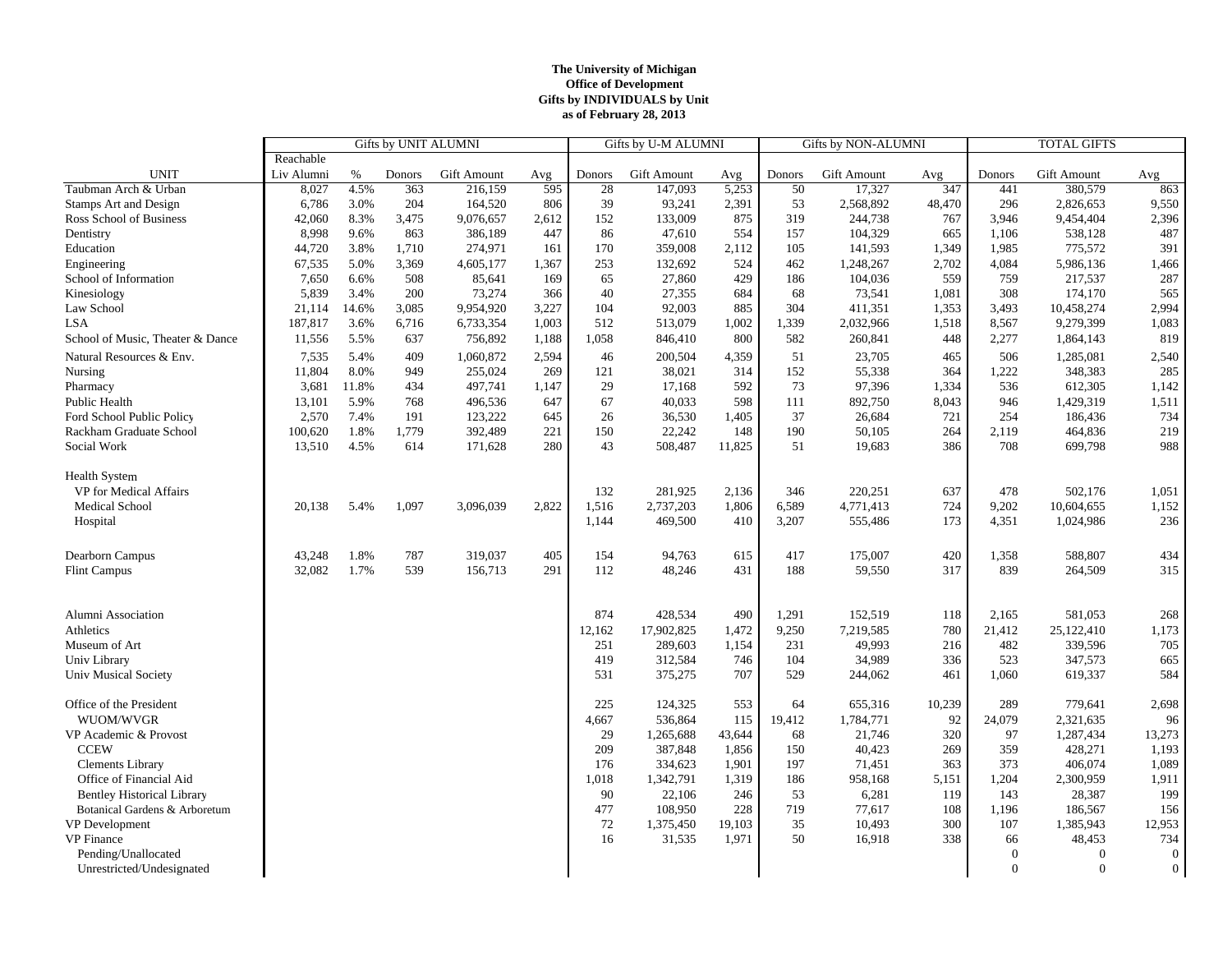#### **The University of Michigan Office of Development Gifts by INDIVIDUALS by Unit as of February 28, 2013**

|                         |            |      | Gifts by UNIT ALUMNI |                               |     |               | Gifts by U-M ALUMNI           |     | Gifts by NON-ALUMNI |                    |       | <b>TOTAL GIFTS</b> |                    |       |
|-------------------------|------------|------|----------------------|-------------------------------|-----|---------------|-------------------------------|-----|---------------------|--------------------|-------|--------------------|--------------------|-------|
|                         | Reachable  |      |                      |                               |     |               |                               |     |                     |                    |       |                    |                    |       |
| <b>UNIT</b>             | Liv Alumni | $\%$ | <b>Donors</b>        | Gift Amount                   | Avg | <b>Donors</b> | <b>Gift Amount</b>            | Avg | <b>Donors</b>       | <b>Gift Amount</b> | Avg   | <b>Donors</b>      | <b>Gift Amount</b> | Avg   |
| VP Research             |            |      |                      |                               |     | 13            | 6,125                         | 471 |                     | 470                | 59    | 21                 | 6,595              | 314   |
| Inst of Social Research |            |      |                      |                               |     | 89            | 52,653                        | 592 | 53                  | 139,942            | 2,640 | 142                | 192,595            | 1,356 |
| VP Student Affairs      |            |      |                      |                               |     | ,144          | 782,942                       | 684 | 605                 | 124,306            | 205   | 1,749              | 907,248            | 519   |
|                         |            |      |                      |                               |     |               |                               |     |                     |                    |       |                    |                    |       |
|                         |            |      |                      |                               |     |               |                               |     |                     |                    |       |                    |                    |       |
|                         |            |      |                      |                               |     |               |                               |     |                     |                    |       |                    |                    |       |
| Other                   |            |      |                      |                               |     | 15            | 979                           | 65  | 24                  | 1,595              | 66    | 39                 | 2,574              | 66    |
| <b>TOTAL</b>            |            |      |                      | 28,697 \$ 38,897,055 \$ 1,355 |     |               | 28,524 \$ 32,595,682 \$ 1,143 |     | 48,066 \$           | 25,765,894 \$      | 536   | 105,287            | 97,258,631         | 924   |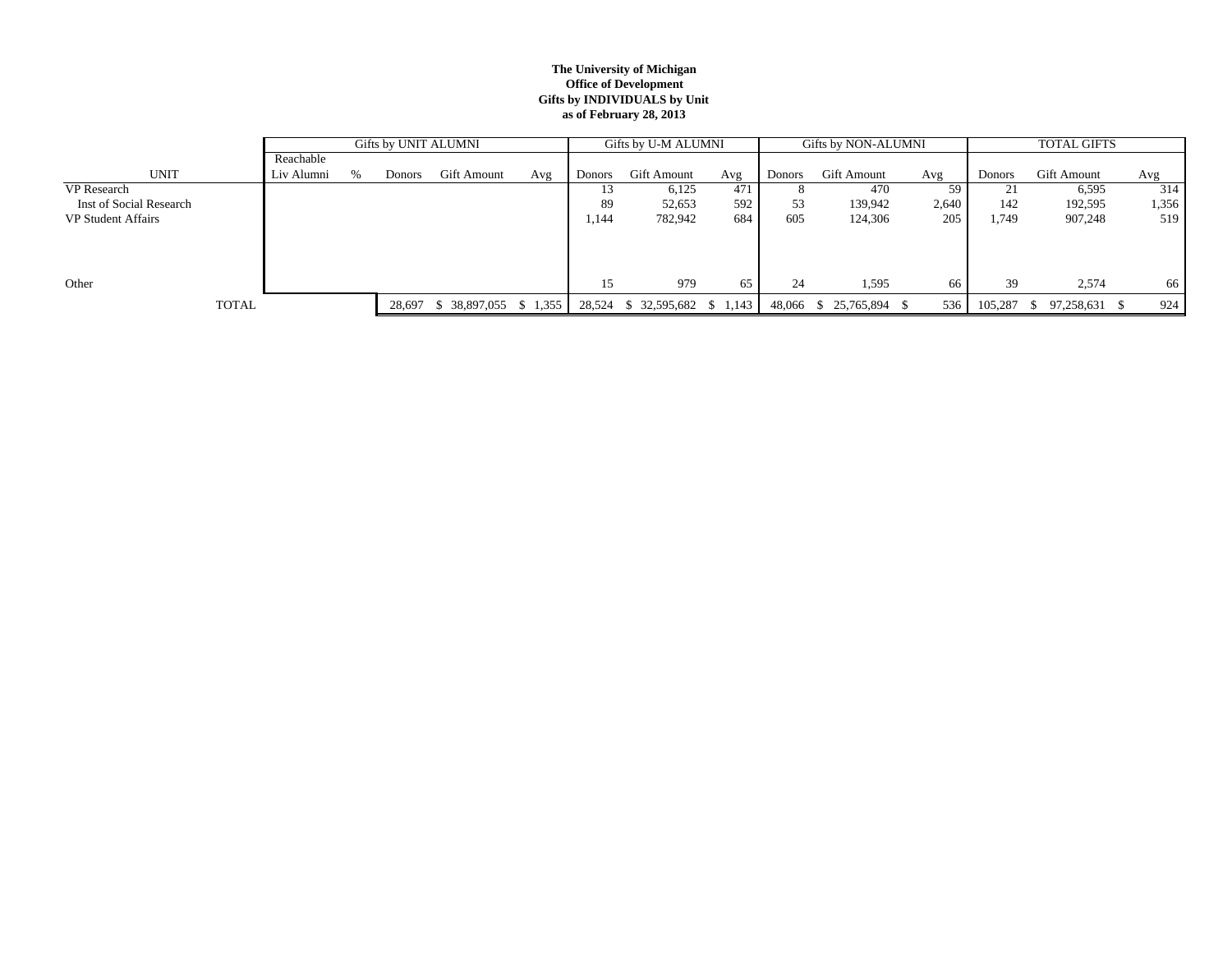#### **The University of Michigan Office of Development as of February 28, 2013 Gifts by SOURCE by Unit**

|                                  |        |                | Transactions   |                |                |              | Dollars    |           |           |            |           |              |
|----------------------------------|--------|----------------|----------------|----------------|----------------|--------------|------------|-----------|-----------|------------|-----------|--------------|
| <b>UNIT</b>                      | Indiv  | Beq            | Corp           | Fdn            | Other          | <b>TOTAL</b> | Indiv      | Beq       | Corp      | Fdn        | Other     | <b>TOTAL</b> |
| Taubman Arch & Urban             | 504    | $\mathbf{2}$   | $\overline{4}$ | 3              |                | 513          | 398,839    | 150,000   | 1,200     | 35,000     |           | 585,039      |
| <b>Stamps Art and Design</b>     | 362    |                | 3              |                |                | 365          | 9,062,349  |           | 450       |            |           | 9,062,799    |
| Ross School of Business          | 5,055  | $\tau$         | 406            | 11             | 9              | 5,488        | 12,129,170 | 75,406    | 622,328   | 205,494    | 11,376    | 13,043,774   |
| Dentistry                        | 1,398  | -1             | 51             | $\,8\,$        | $20\,$         | 1,478        | 732,823    | 9,706     | 106,641   | 363,979    | 18,508    | 1,231,657    |
| Education                        | 2,244  | 1              | 12             | $\sqrt{6}$     | 2              | 2,265        | 1,190,987  | 10,000    | 21,450    | 549,198    | 22,777    | 1,794,412    |
| Engineering                      | 4,754  | 15             | 384            | 14             | 19             | 5,186        | 11,342,977 | 423,622   | 3,545,606 | 595,931    | 131,844   | 16,039,980   |
| School of Information            | 857    | $\mathbf{2}$   | 9              | $\mathbf{1}$   | 1              | 870          | 226,059    | 197,811   | 66,950    | 75         | 50        | 490,945      |
| Kinesiology                      | 409    | $\mathbf{1}$   | 5              |                | $\mathbf{1}$   | 416          | 213,121    | 2,637     | 23,851    |            | 1,000     | 240,609      |
| Law School                       | 4,222  | 9              | 84             | $\tau$         | 14             | 4,336        | 13,324,647 | 1,319,442 | 338,381   | 156,670    | 373,001   | 15,512,141   |
| <b>LSA</b>                       | 11,234 | 40             | 215            | 37             | 62             | 11,588       | 15,129,351 | 2,695,612 | 282,714   | 2,957,491  | 479,580   | 21,544,747   |
| School of Music, Theater & Dance | 2,913  | 15             | 44             | $\overline{4}$ | 10             | 2,986        | 3,056,684  | 629,634   | 70,329    | 164,205    | 12,269    | 3,933,120    |
| Natural Resources & Env.         | 618    | 2              | 8              | 10             | 2              | 640          | 2,166,341  | 60,000    | 5,740     | 1,586,610  | 5,000     | 3,823,691    |
| Nursing                          | 1,420  | 2              | 11             | 3              | -1             | 1,437        | 373,414    | 10,506    | 18,741    | 198,255    | 2,000     | 602,916      |
| Pharmacy                         | 689    | $\overline{c}$ | 37             | $\mathbf{1}$   | 5              | 734          | 748,356    | 731,000   | 44,567    | 375        | 83,750    | 1,608,048    |
| Public Health                    | 1.245  | $\overline{4}$ | 38             | 19             | 16             | 1,322        | 1,663,103  | 91,544    | 155,926   | 2,672,800  | 81,635    | 4,665,008    |
| Ford School Public Policy        | 282    |                | 9              | $\mathfrak{Z}$ | $\mathbf{2}$   | 296          | 234,386    |           | 2,225     | 171,619    | 430       | 408,660      |
| Rackham Graduate School          | 2,357  | 12             | 34             | $\mathfrak{Z}$ | 9              | 2,415        | 520,858    | 818,095   | 34,436    | 7,600      | 3,700     | 1,384,689    |
| Social Work                      | 833    | 2              | 6              | $\sqrt{6}$     | $\overline{4}$ | 851          | 993,161    | 103,979   | 850       | 648,434    | 7,178     | 1,753,602    |
| Health System                    |        |                |                |                |                |              |            |           |           |            |           |              |
| VP for Medical Affairs           | 580    | $\mathbf{1}$   | 6              | $\overline{4}$ | 2              | 593          | 2,991,194  | 50        | 131,100   | 2,666,991  | 55,000    | 5,844,335    |
| Medical School                   | 12,367 | 57             | 193            | 126            | 360            | 13,103       | 17,888,553 | 3,941,104 | 791,311   | 10,287,331 | 5,637,997 | 38,546,296   |
| Hospital                         | 5,633  | $\overline{7}$ | 106            | 9              | 117            | 5,872        | 3,040,801  | 753,895   | 194,375   | 53,474     | 150,917   | 4,193,462    |
| Dearborn Campus                  | 2,027  | 3              | 52             | 5              | 14             | 2,101        | 693,487    | 200,150   | 388,624   | 30,500     | 14,970    | 1,327,731    |
| <b>Flint Campus</b>              | 1,123  | 4              | 10             | 12             | 13             | 1,162        | 354,730    | 8,067     | 20,200    | 400,286    | 19,735    | 803,017      |
| Alumni Association               | 2,371  | 5              | 6              | 2              | 6              | 2,390        | 628,626    | 7,763     | 445       | 2,150      | 10,950    | 649,934      |
| Athletics                        | 26,547 | 11             | 310            | 9              | 38             | 26,915       | 30,952,080 | 31,067    | 3,081,973 | 28,640     | 152,945   | 34,246,705   |
| Museum of Art                    | 584    | 6              | 6              | 2              | 5              | 603          | 5,376,671  | 276,500   | 13,875    | 7,650      | 350       | 5,675,046    |
| Univ Library                     | 599    |                | 6              |                |                | 605          | 611,894    |           | 12,927    |            |           | 624,820      |
| <b>Univ Musical Society</b>      | 1,612  | 5              | 34             | 5              | 11             | 1,667        | 1,023,894  | 47,356    | 222,435   | 191,250    | 15,150    | 1,500,085    |
| Office of the President          | 415    | 10             | 34             |                | 2              | 461          | 825,350    | 776,124   | 3,000     |            | 2,500     | 1,606,974    |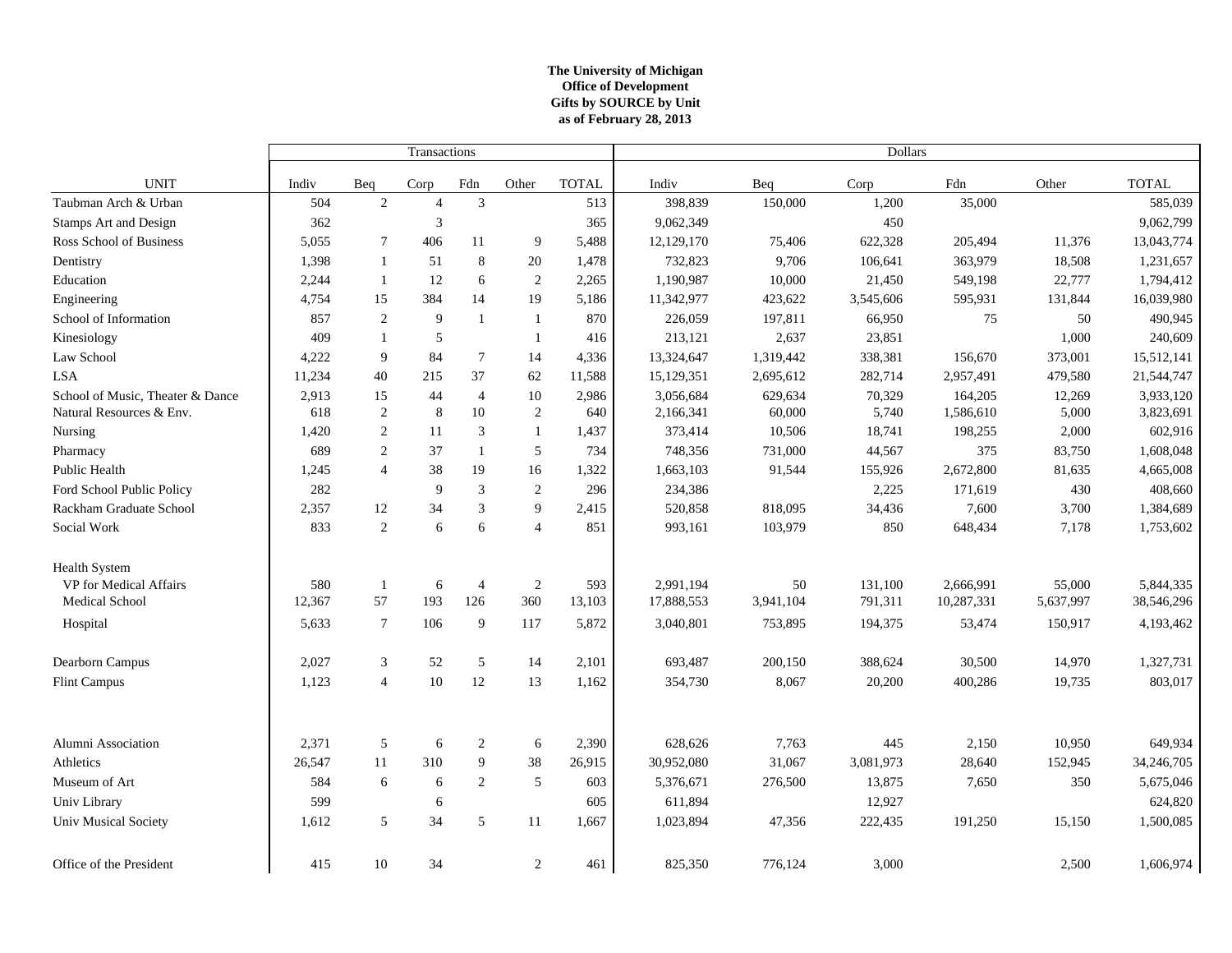#### **The University of Michigan Office of Development as of February 28, 2013 Gifts by SOURCE by Unit**

|                                   |         |     | Transactions |                |                |               |             |            |                  | <b>Dollars</b>    |                 |                   |
|-----------------------------------|---------|-----|--------------|----------------|----------------|---------------|-------------|------------|------------------|-------------------|-----------------|-------------------|
| <b>UNIT</b>                       | Indiv   | Beq | Corp         | Fdn            | Other          | <b>TOTAL</b>  | Indiv       | Beq        | Corp             | Fdn               | Other           | <b>TOTAL</b>      |
| WUOM/WVGR                         | 65,370  | 8   | 231          | 12             | 87             | 65,708        | 2,786,770   | 118,979    | 183,119          | 13,730            | 130,432         | 3,233,030         |
| VP Academic & Provost             | 163     |     | 6            | 12             | 28             | 209           | 1,664,534   |            | 547,525          | 1,152,350         | 620,218         | 3,984,626         |
| <b>CCEW</b>                       | 431     | 5   | 4            | 2              | 2              | 444           | 483,496     | 17,500     | 5,065            | 3,050             | 5,025           | 514,136           |
| <b>Clements Library</b>           | 467     |     | 3            | 2              | $\overline{4}$ | 477           | 533,129     | 25         | 3,175            | 90,000            | 1,890           | 628,219           |
| Office of Financial Aid           | 1,415   | 8   | 16           |                | 57             | 1,497         | 2,740,316   | 197,322    | 26,343           | 18,661            | 300,525         | 3,283,167         |
| <b>Bentley Historical Library</b> | 181     |     |              | 2              | 6              | 189           | 129,937     |            |                  | 285,000           | 1,100           | 416,037           |
| Botanical Gardens & Arboretum     | 1,321   |     | 5            |                | 10             | 1,336         | 224,952     |            | 1,150            |                   | 5,299           | 231,401           |
| VP Development                    | 122     |     | 2            | 2              |                | 127           | 1,655,943   | 500        | 2,600            | 1,200             |                 | 1,660,243         |
| <b>VP</b> Finance                 | 317     |     | 3            |                |                | 321           | 94,684      |            | 26,050           |                   | 50              | 120,784           |
| Pending/Unallocated               |         |     |              |                |                |               |             |            |                  |                   |                 |                   |
| Unrestricted/Undesignated         |         |     |              |                |                |               |             |            |                  |                   |                 |                   |
| VP Research                       | 27      |     | $\tau$       | $\overline{c}$ | 3              | 39            | 14,870      |            | 74,470           | 115,303           | 125,200         | 329,843           |
| Inst of Social Research           | 246     | 3   | 6            | 16             | 5              | 276           | 318,545     | 10,500     | 52,620           | 4,261,016         | 53,672          | 4,696,353         |
| VP Student Affairs                | 2,121   |     | 63           | 5              | 6              | 2,195         | 1,030,690   |            | 152,861          | 115,800           | 37,850          | 1,337,202         |
|                                   |         |     |              |                |                |               |             |            |                  |                   |                 |                   |
|                                   |         |     |              |                |                |               |             |            |                  |                   |                 |                   |
|                                   |         |     |              |                |                |               |             |            |                  |                   |                 |                   |
| Other                             | 40      |     |              |                |                | 41            | 2,674       | 100        |                  |                   |                 | 2,774             |
| <b>TOTAL</b>                      | 167,475 | 253 | 2,469        | 366            | 954            | $171,517$ \\$ | 149,574,445 | 13,715,994 | 11,277,628<br>\$ | 30,038,117<br>-\$ | 8,575,872<br>-S | 213,182,056<br>\$ |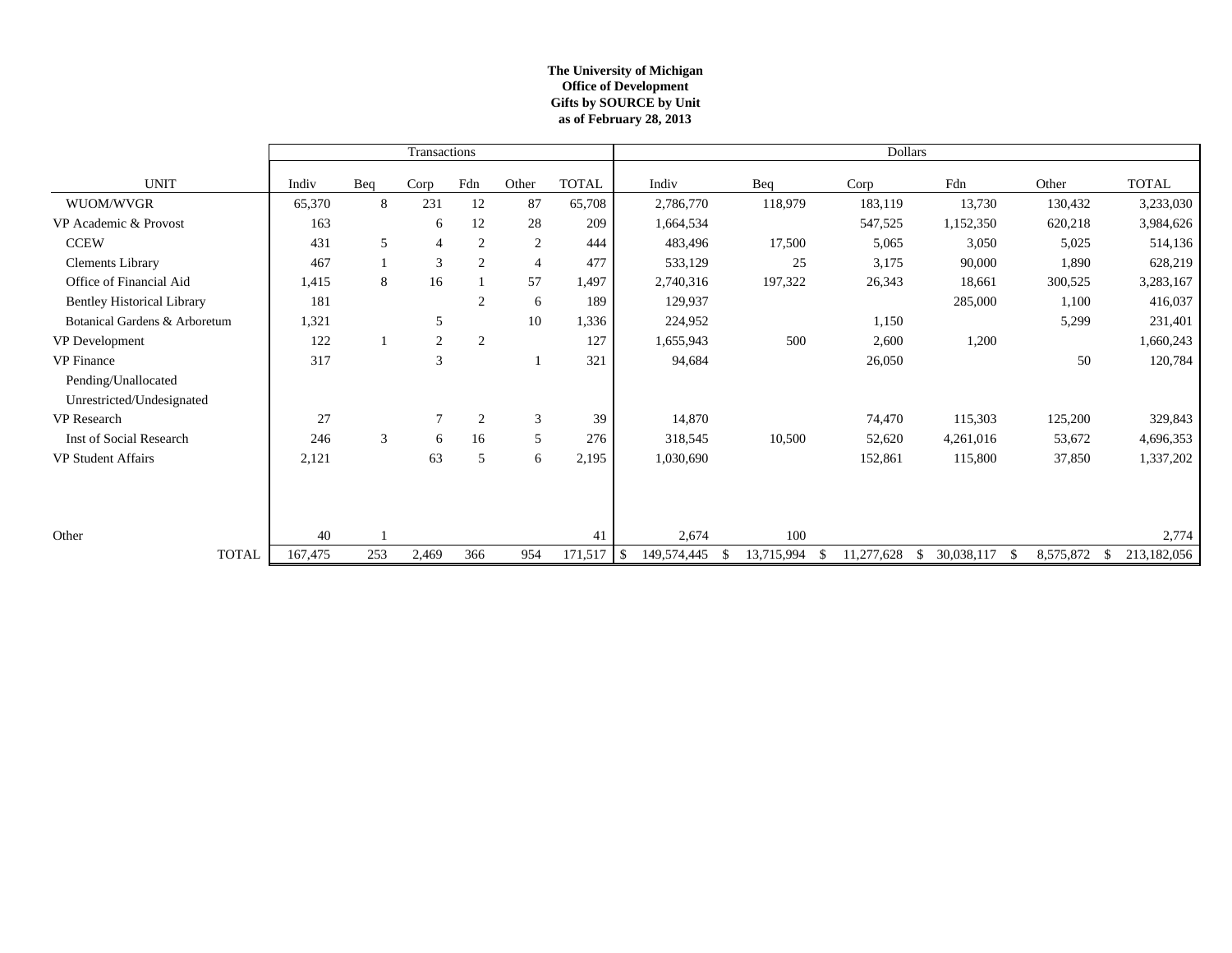# **LISTING OF GIFTS \$10,000 AND OVER FOR FEBRUARY 2013**

| Gregg A. Agens, Walnut Creek, California<br>For support in the Department of Athletics                                                                                                                                             | \$14,635 |
|------------------------------------------------------------------------------------------------------------------------------------------------------------------------------------------------------------------------------------|----------|
| <b>Maggie A. Allesee, Bloomfield Hills</b><br>For the Art Museum Project Fund at the University of Michigan-Dearborn                                                                                                               | 10,000   |
| <b>American Cancer Society, Atlanta, Georgia</b><br>For research and other support in the Institute for Social Research, the Life<br>Sciences Institute, the Medical School and the College of Literature,<br>Science and the Arts | 213,373  |
| <b>American College of Rheumatology Research and Education Foundation,</b><br>Atlanta, Georgia; for research and other support in the Medical School                                                                               | 92,500   |
| <b>American Foundation for Pharmaceutical Education, Rockville, Maryland</b><br>For support in the College of Pharmacy                                                                                                             | 22,750   |
| <b>American Heart Association, Dallas, Texas</b><br>For research in the Life Sciences Institute and the Medical School                                                                                                             | 143,869  |
| <b>American Heart Association Midwest, Southfield</b><br>For research in the Life Sciences Institute, the Medical School and the<br>College of Literature, Science and the Arts                                                    | 163,837  |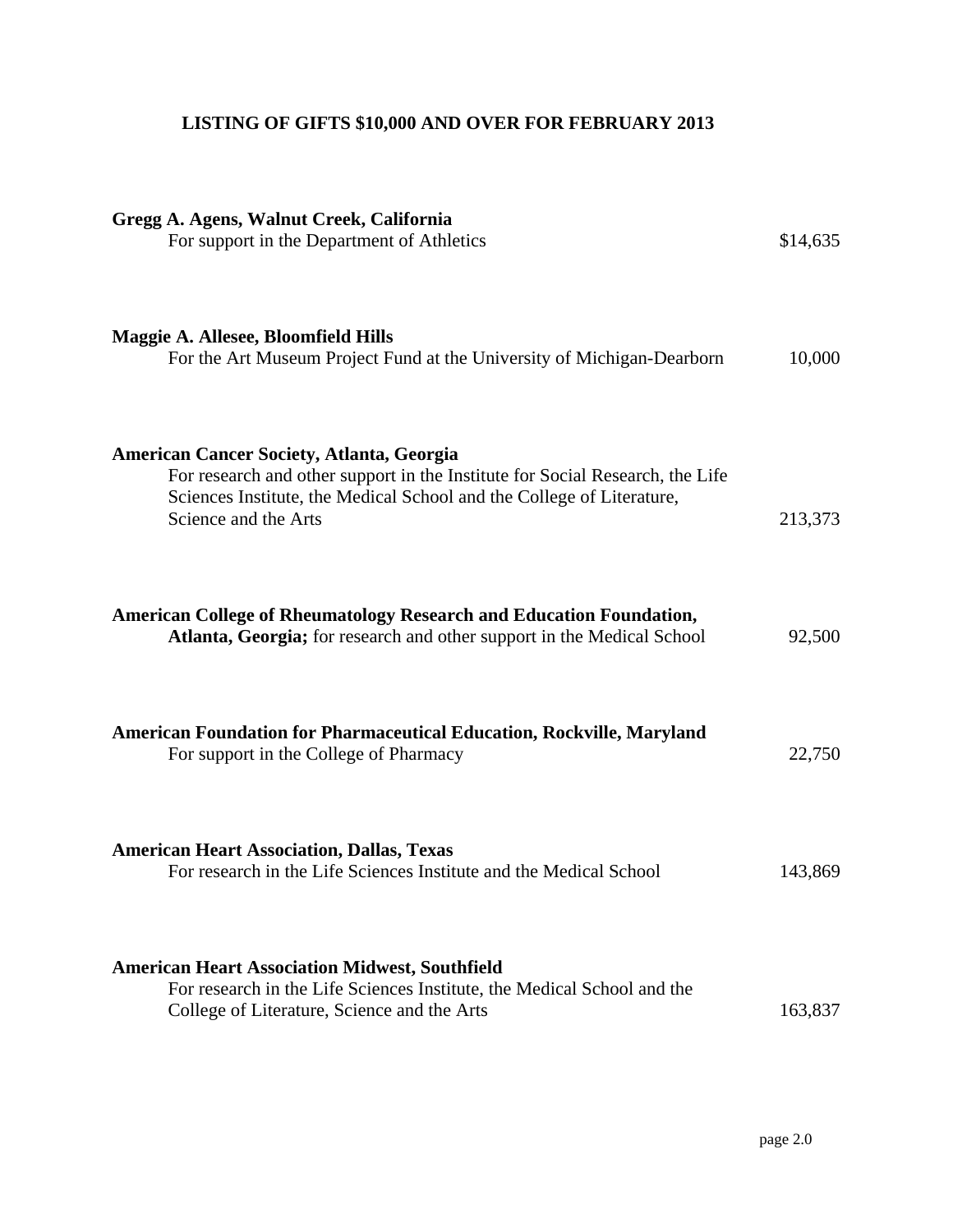| John G. Anderson, Hammond, Indiana                                                                                                                 |         |
|----------------------------------------------------------------------------------------------------------------------------------------------------|---------|
| For support in the Department of Athletics; and for the University Musical<br>Society and the College of Literature, Science and the Arts          | 14,150  |
| <b>Anonymous Donor</b><br>395 shares of Lyondell Basell Industries common stock; for support in the<br>College of Literature, Science and the Arts | 24,964  |
| <b>Anonymous Donor</b><br>For research in the Medical School                                                                                       | 100,000 |
| <b>Anonymous Donor</b><br>For support in the Law School                                                                                            | 380,000 |
| <b>Arthritis Foundation, Atlanta, Georgia</b><br>For research in the Medical School and the School of Public Health                                | 10,833  |
| <b>ASISA Research Fund, Madrid, Spain</b><br>For research in the School of Public Health                                                           | 14,951  |
| Bachman-Strauss Dystonia & Parkinson Foundation, New York, New York<br>For research in the Medical School                                          | 100,000 |
| <b>Bank of Ann Arbor, Ann Arbor</b><br>For support in the Department of Athletics, the Medical School; and for<br>the University Musical Society   | 25,250  |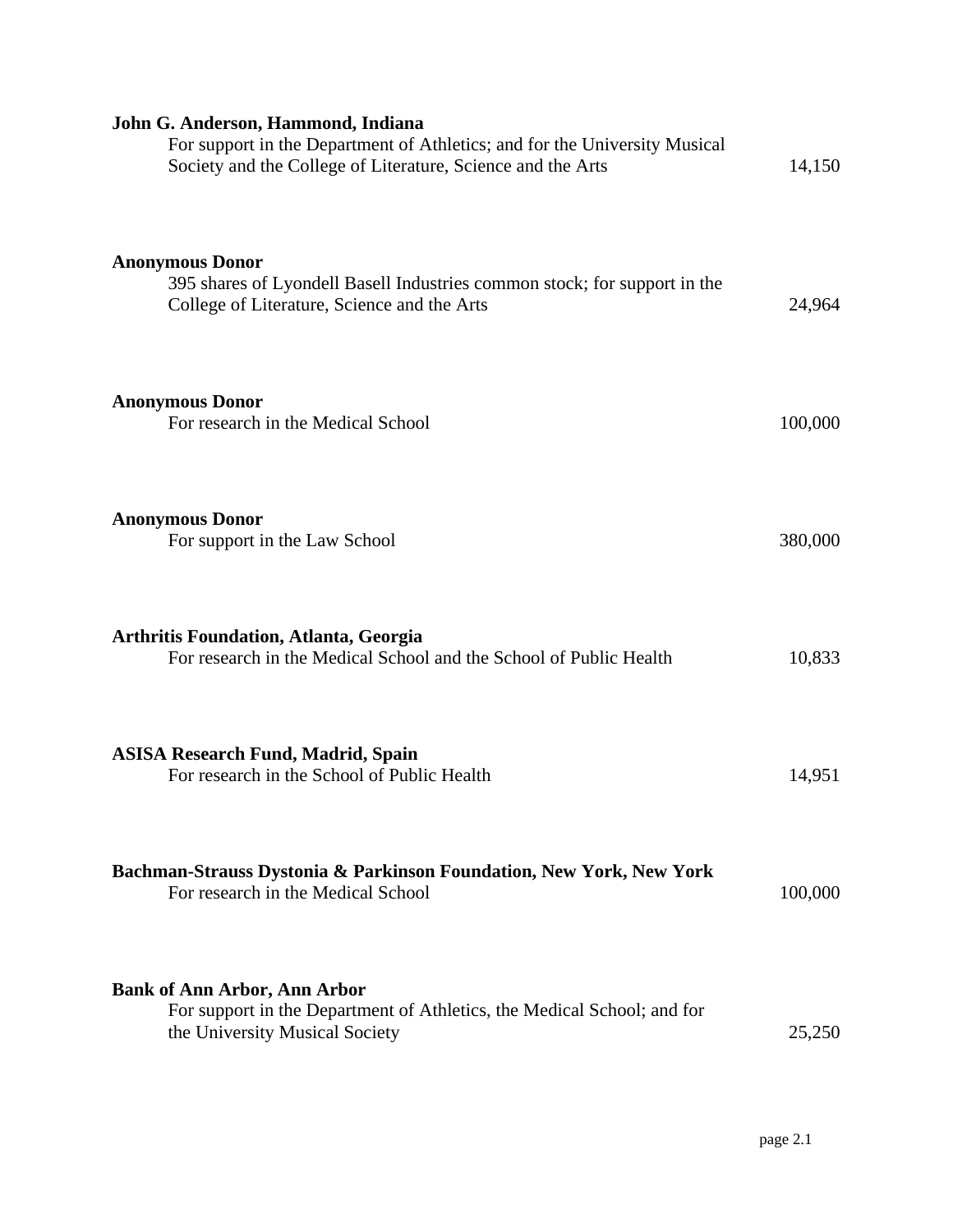| Barbro Osher Pro Suecia Foundation, San Francisco, California<br>For the Wallenberg Centennial Fund in the Horace H. Rackham School of<br><b>Graduate Studies</b>       | 10,000   |
|-------------------------------------------------------------------------------------------------------------------------------------------------------------------------|----------|
| <b>Beliza Design, Ann Arbor</b><br>For support in the Department of Athletics                                                                                           | 34,640   |
| Alan G. Berkshire, Los Angeles, California<br>For research in the A. Alfred Taubman College of Architecture and Urban<br>Planning                                       | 100,000  |
| Jack L. Berman, Los Angeles, California<br>For the Jack L., M.D. and Barbara A. Berman Ph.D. Fund in the Medical<br>School                                              | 20,000   |
| Mark J. Bernstein, Ann Arbor<br>For support in the Department of Athletics                                                                                              | 13,600   |
| <b>Beyster Family Trust</b><br>1,900 shares of SPDR Gold Trust; for the J. Robert Beyster Dean's<br>Discretionary Fund in the College of Engineering                    | 295,583  |
| <b>Blatt Family Foundation, Harper Woods</b><br>For the Leland and Elaine Blatt Family Professorship in the Medical<br>School                                           | 100,000  |
| William J. Bogaard, Pasadena, California<br>For the Building Fund, the William J. and Claire W. Bogaard Endowed<br>Scholarship Fund and other support in the Law School | 100,000  |
|                                                                                                                                                                         | page 2.2 |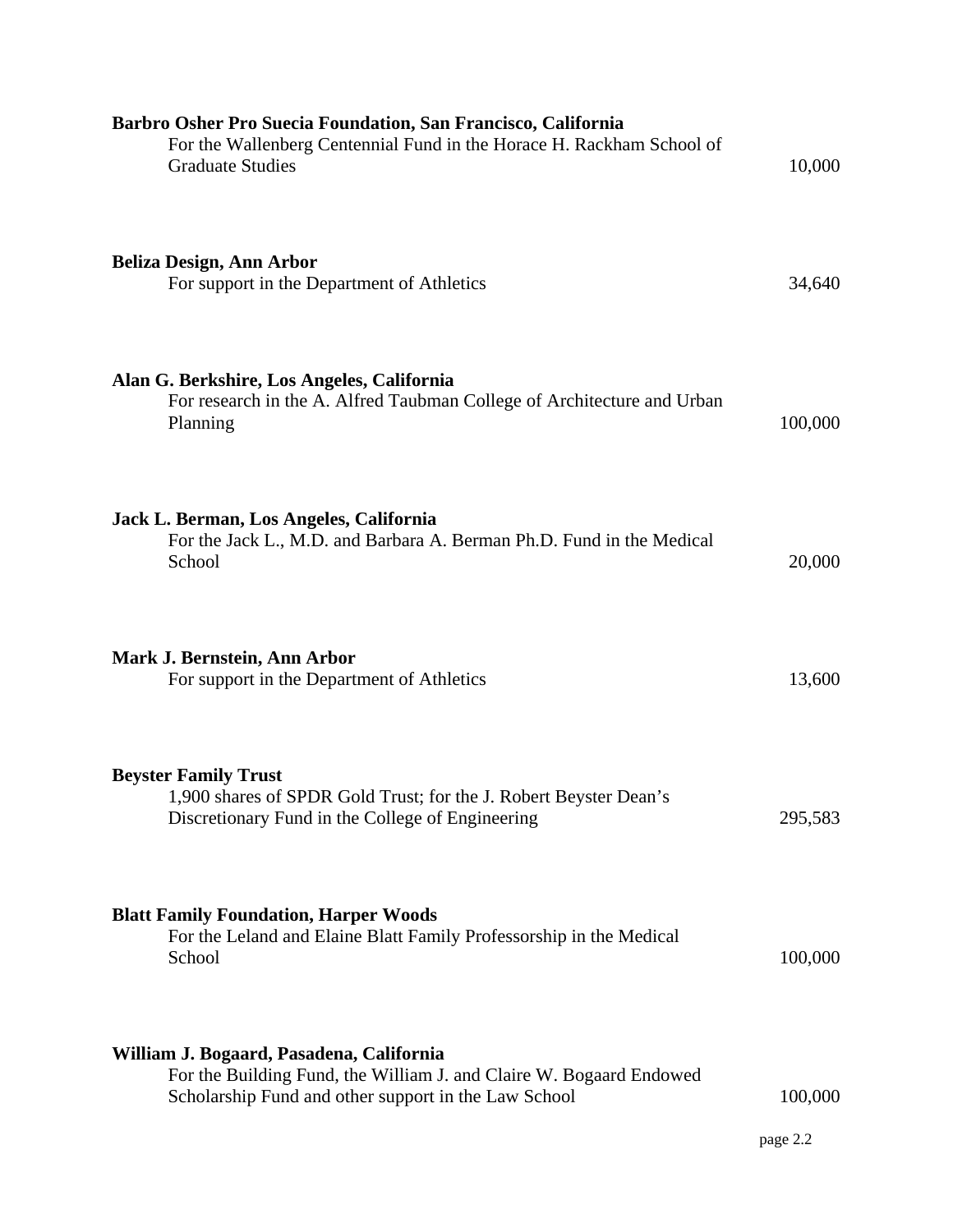| Henry Bouma, Jr., Byron Center<br>For support in the Department of Athletics                                                                        | 10,800             |
|-----------------------------------------------------------------------------------------------------------------------------------------------------|--------------------|
| John R. Boyd, Southfield<br>For support in the Department of Athletics                                                                              | 11,520             |
| David A. Breach, Lafayette, California<br>For the Building Fund in the Law School                                                                   | 20,000             |
| <b>B.H. Breslauer Foundation, New York, New York</b><br>For support in the Clements Library                                                         | 85,000             |
| <b>Susan Thompson Buffett Foundation, Omaha, Nebraska</b><br>For support in the Medical School                                                      | 41,730             |
| Frances E. Bull, Natchez, Mississippi<br>505 shares of Columbia Acorn Fund; for the Frances E. Bull, M.D.<br>Scholarship Fund in the Medical School | 16,488             |
| Burroughs Wellcome Fund, Research Triangle Park, North Carolina<br>For research in the School of Dentistry and the Medical School                   | 150,625            |
| Gerald A. Capizzi, Chicago, Illinois<br>For support in the Department of Athletics                                                                  | 19,840             |
| <b>Car City, Grand Rapids</b><br>For support in the Department of Athletics                                                                         | 14,400<br>page 2.3 |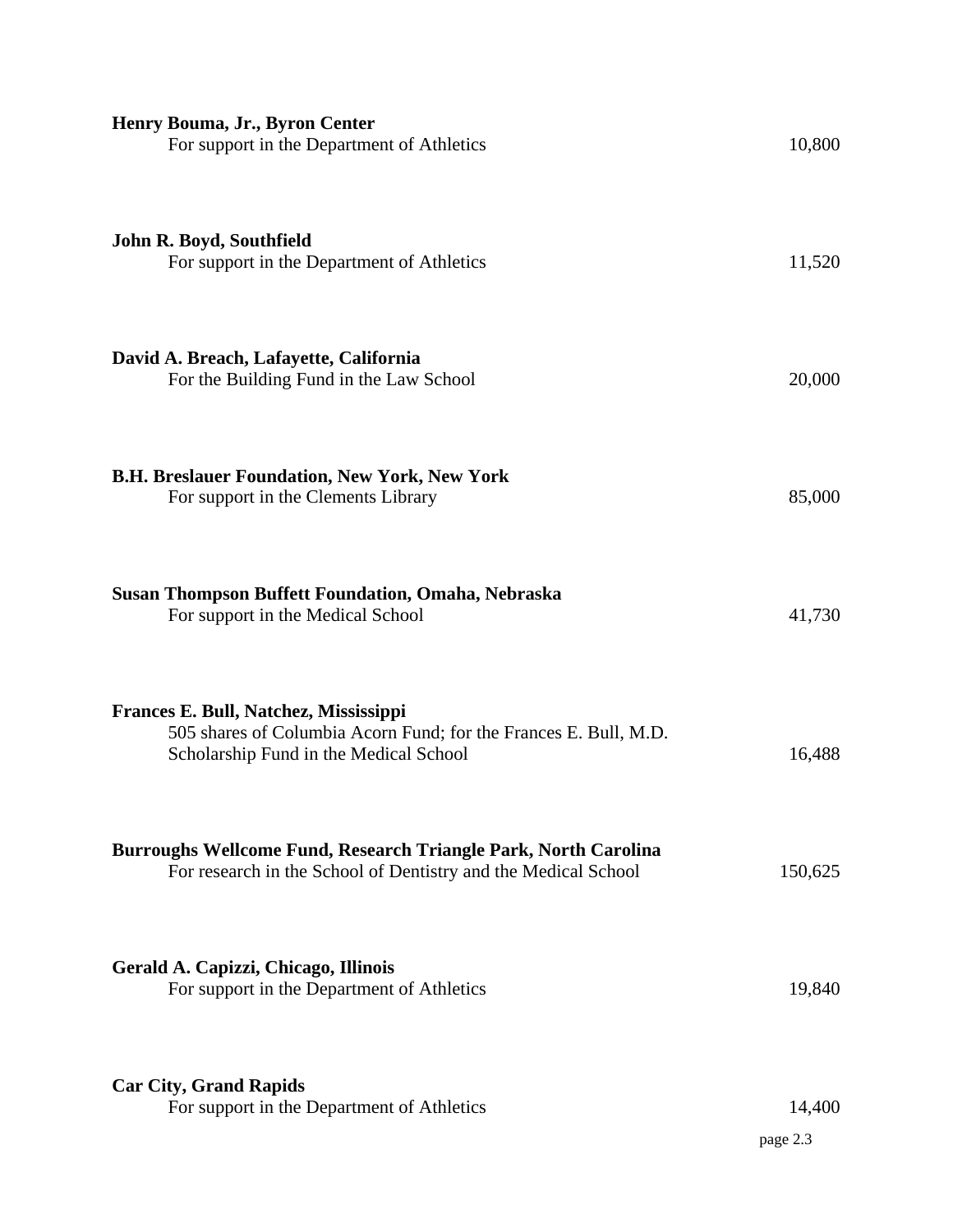| <b>Annie E. Casey Foundation, Baltimore, Maryland</b><br>For research in the Gerald R. Ford School of Public Policy                                                | 20,000             |
|--------------------------------------------------------------------------------------------------------------------------------------------------------------------|--------------------|
| <b>Charles and Marabeth Causey Foundation, Inc., Islamorada, Florida</b><br>For the Dr. James Montie Gift Fund in the Medical School                               | 10,000             |
| Evelyn M. Chitwood, Walnut Creek, California<br>For student support in the College of Literature, Science and the Arts                                             | 38,355             |
| <b>Chrysler LLC, Auburn Hills</b><br>For support in the Transportation Research Institute                                                                          | 15,000             |
| <b>Classic Turning, Inc., Jackson</b><br>For support in the Department of Athletics                                                                                | 37,904             |
| <b>Community Foundation for Southeast Michigan, Detroit</b><br>For support in the Law School                                                                       | 50,000             |
| Casey G. Cowell, Chicago, Illinois<br>1,238 shares of various corporate common stocks; for the Schembechler<br>Hall Renovation Fund in the Department of Athletics | 50,083             |
| James M. Cox Foundation, Atlanta, Georgia<br>For support in the Medical School                                                                                     | 250,000            |
| Ronnie M. Cresswell, Saint Peters, Pennsylvania<br>For support in the Department of Athletics                                                                      | 13,760<br>page 2.4 |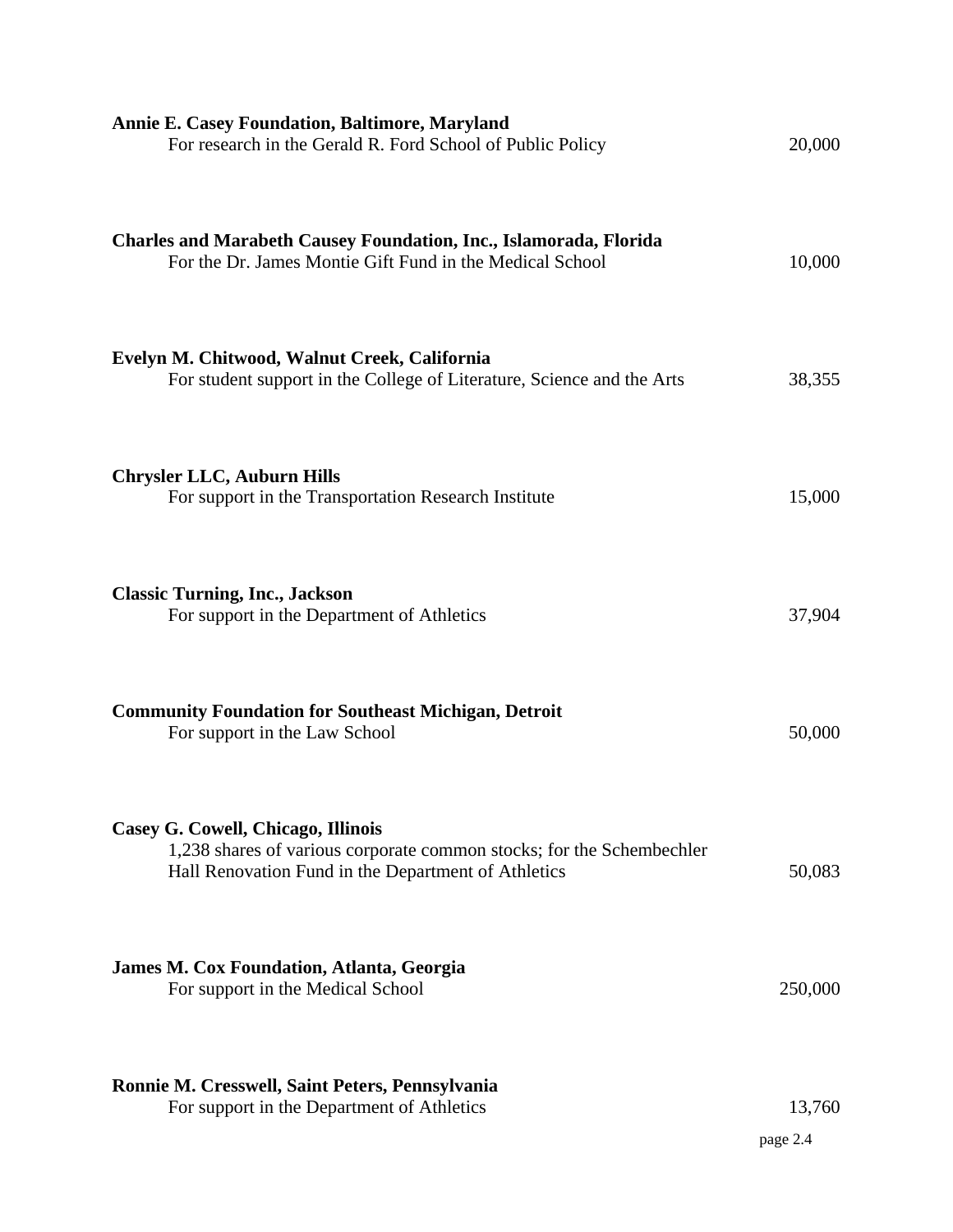| <b>Mary L. Cretens, Gladstone</b><br>For support in the School of Public Health                                                                                               | 13,319             |
|-------------------------------------------------------------------------------------------------------------------------------------------------------------------------------|--------------------|
| <b>Marvin I. and Betty J. Danto Foundation, Troy</b><br>For research and other support in the Comprehensive Cancer Center, the<br>Medical School and the University Hospitals | 120,000            |
| <b>Dapco Industries, Dexter</b><br>For support in the Department of Athletics                                                                                                 | 19,040             |
| <b>Delta Dental Foundation, Okemos</b><br>For research in the Medical School                                                                                                  | 30,000             |
| <b>Dermatology Foundation, Evanston, Illinois</b><br>For research in the Medical School                                                                                       | 55,000             |
| Michael A. DiPonio, Bloomfield Hills<br>For support in the Department of Athletics                                                                                            | 10,000             |
| <b>DML Management, Inc., Frankenmuth</b><br>For support in the Department of Athletics                                                                                        | 31,280             |
| William R. Dodds, Jr., Glencoe, Illinois<br>For support in the Department of Athletics                                                                                        | 12,800             |
| <b>James R. Donahey, Ann Arbor</b><br>For support in the Department of Athletics                                                                                              | 10,560<br>page 2.5 |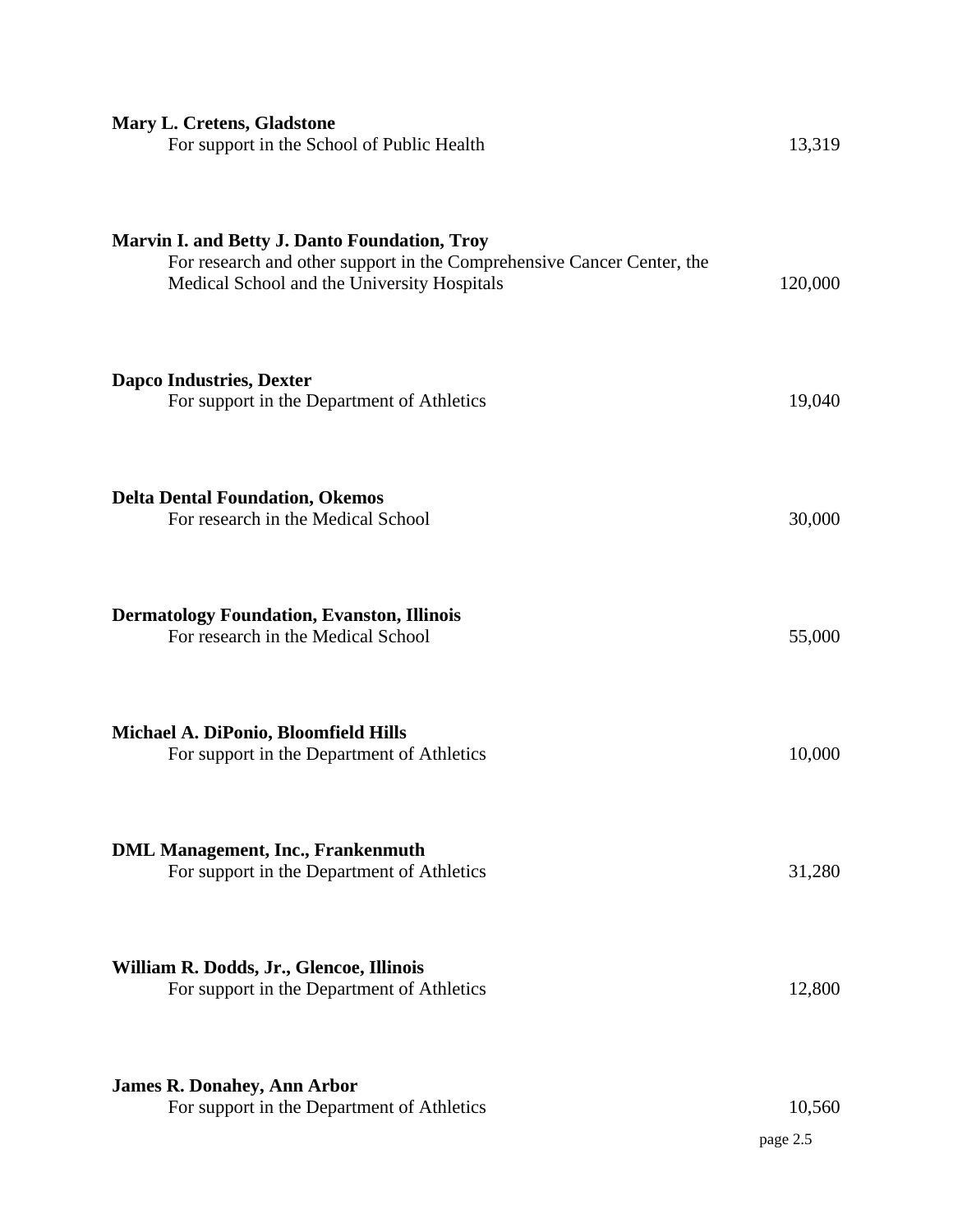| Dorfman Family Philanthropic Fund, Bloomfield Hills<br>For the Henry and Mala Dorfman Family Professorship in the Medical<br>School | 100,000 |
|-------------------------------------------------------------------------------------------------------------------------------------|---------|
| <b>Dow Chemical Company, Midland</b><br>For support in the Department of Athletics                                                  | 51,600  |
| <b>Robert J. Dunn, Plymouth</b><br>For support in the Department of Athletics                                                       | 12,800  |
| <b>Dystonia Medical Research Foundation, Chicago, Illinois</b><br>For research in the Medical School                                | 12,500  |
| <b>Earhart Foundation, Ann Arbor</b><br>For the Bentley Historical Library                                                          | 35,000  |
| Eaton Charitable Fund, Cleveland, Ohio<br>For support in the College of Engineering and the Stephen M. Ross School<br>of Business   | 16,000  |
| <b>Eaton Corporation, Cleveland, Ohio</b><br>For support in the College of Engineering                                              | 28,953  |
| EcoSynthetix, Ontario, Canada<br>For support in the College of Engineering                                                          | 25,000  |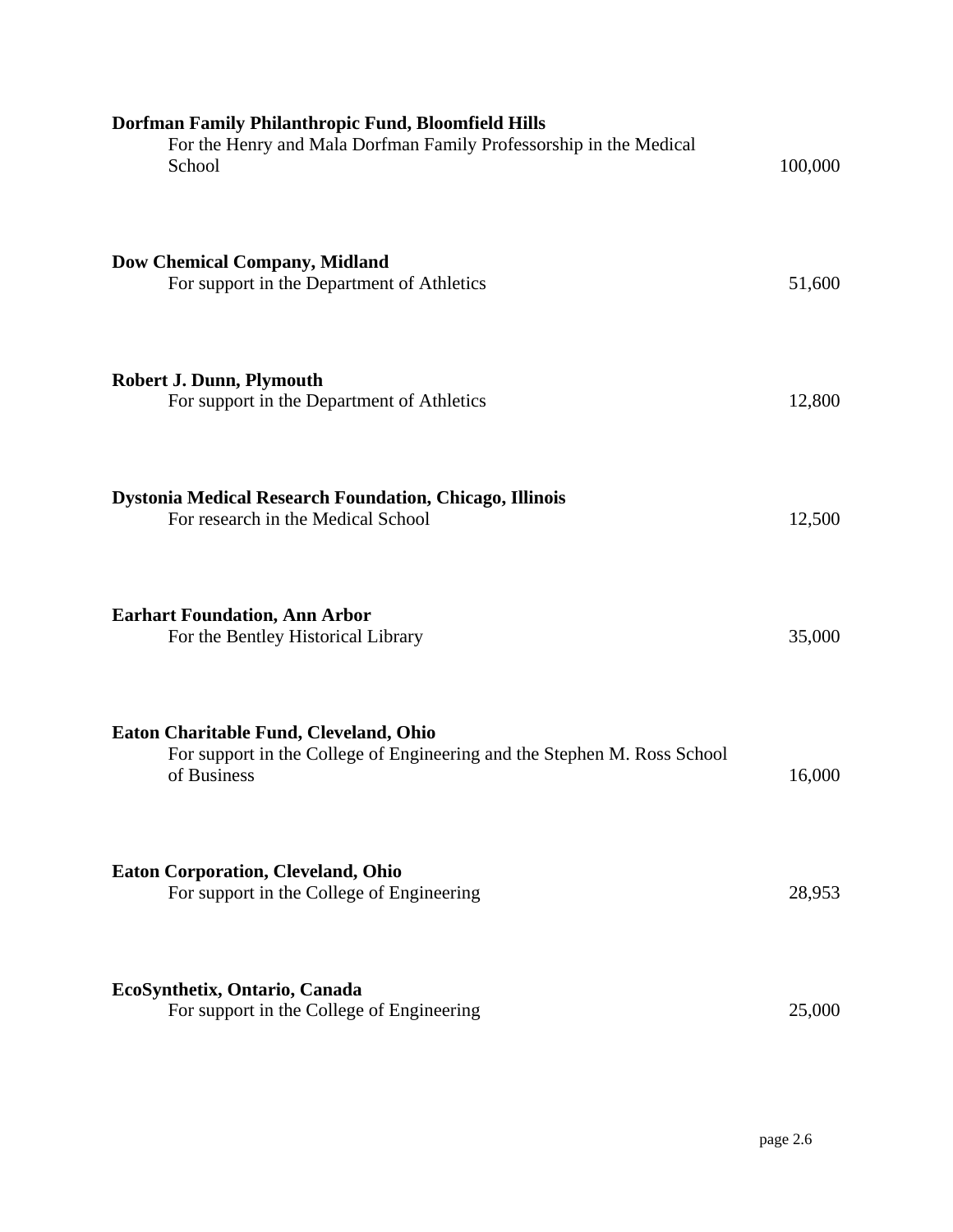| Ann A. Edwards, Ann Arbor<br>371 shares of Home Depot, Inc., common stock; for the W.K. Kellogg Eye<br>Center Annual Fund in the Medical School       | 25,018 |
|-------------------------------------------------------------------------------------------------------------------------------------------------------|--------|
| FARE, Inc., McLean, Virginia<br>For support in the Medical School                                                                                     | 50,000 |
| Patrick C. Fischer, Gaithersburg, Maryland<br>For the Patrick C. Fischer Scholarship Fund in the College of Literature,<br>Science and the Arts       | 28,076 |
| <b>Forest Health Services Corporation, Ypsilanti</b><br>For support in the Department of Athletics                                                    | 14,720 |
| Michael A. Fralin, Chicago, Illinois<br>For support in the Department of Athletics                                                                    | 10,800 |
| Herman Frankel, Longboat Key, Florida<br>For research in the Medical School, and for the C.S. Mott Children's and<br>Von Voigtlander Women's Hospital | 10,000 |
| Paul M. Friesch, Arlington, Virginia<br>For support in the College of Engineering                                                                     | 90,000 |
| <b>William Froelich Foundation, Nantucket, Massachusetts</b><br>For the Herlitz Lupus Research Fund in the Medical School                             | 10,000 |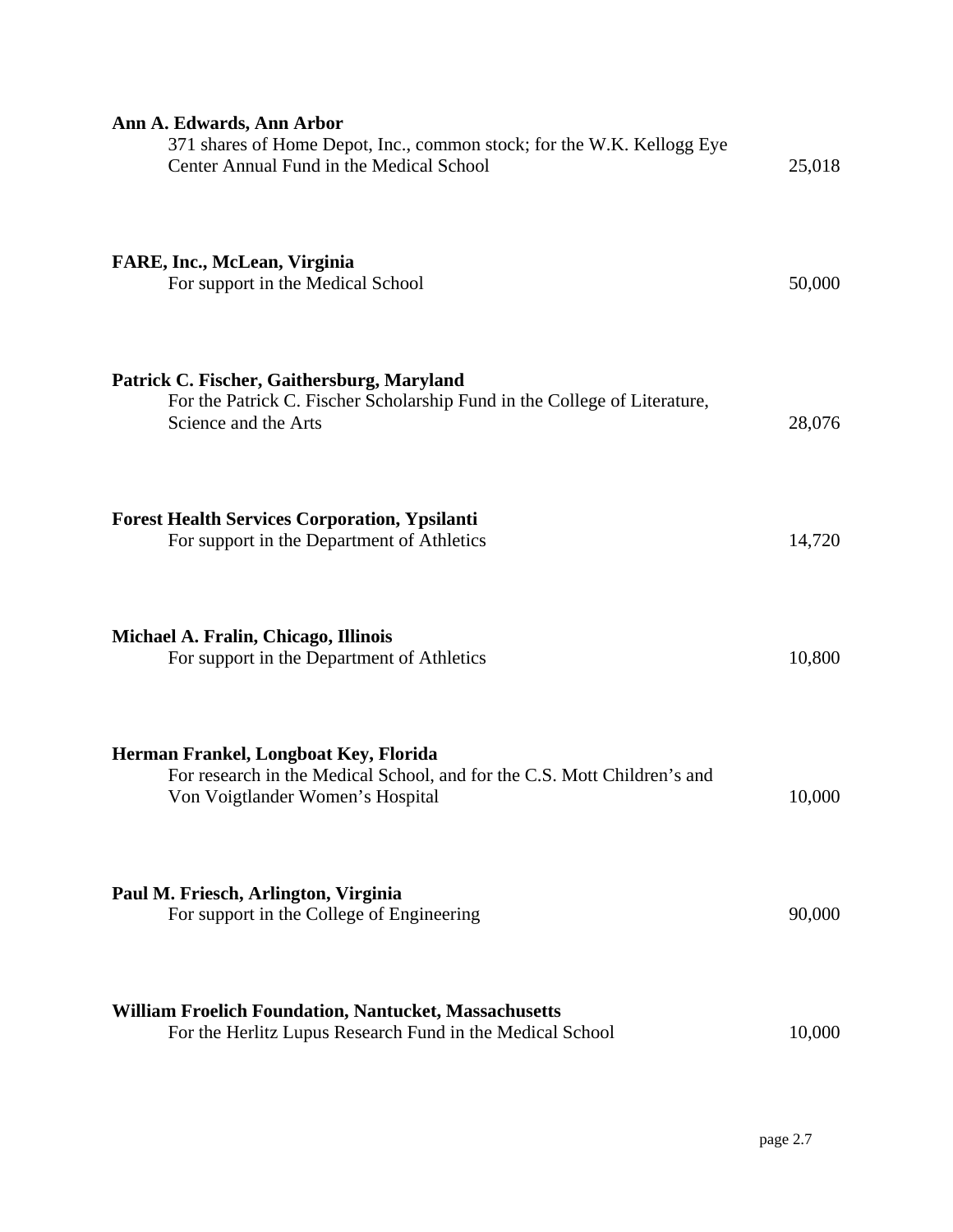| <b>Charles Gelman, Ann Arbor</b><br>For support in the School of Public Health                                                                                                                                                                                                                                                                                                                       | 100,000   |
|------------------------------------------------------------------------------------------------------------------------------------------------------------------------------------------------------------------------------------------------------------------------------------------------------------------------------------------------------------------------------------------------------|-----------|
| <b>Dorothy Gerson, Franklin</b><br>For support in the University Hospitals                                                                                                                                                                                                                                                                                                                           | 10,000    |
| Robert S. Giles, Oakton, Virginia<br>For support in the Department of Athletics                                                                                                                                                                                                                                                                                                                      | 14,400    |
| <b>Robert S. Giles Revocable Trust</b><br>For support in the Department of Athletics, and for the Michigan<br><b>Marching Band</b>                                                                                                                                                                                                                                                                   | 25,000    |
| <b>Gordon Food Service, Inc., Grand Rapids</b><br>For support in the Department of Athletics                                                                                                                                                                                                                                                                                                         | 28,120    |
| Donald C. Graham, York, Pennsylvania<br>For the Donald C. and Ingrid A. Graham Hockey Scholarship, the Donald<br>C. and Ingrid A. Graham Football Scholarship in the Department of<br>Athletics, for the Graham Gift for Master's in Entrepreneurship and other<br>support in the College of Engineering, and for the Graham Family<br>Professorship and other support at the University of Michigan | 1,918,000 |
| <b>Robert S. Greenberger, West Bloomfield</b><br>For the Eileen Linovitz Greenberger Memorial Scholarship Fund in the<br>School of Education, and for scholarships in the Department of Athletics                                                                                                                                                                                                    | 30,000    |
| Ryan C. Gregg, Ann Arbor<br>For support in the Department of Athletics                                                                                                                                                                                                                                                                                                                               | 11,760    |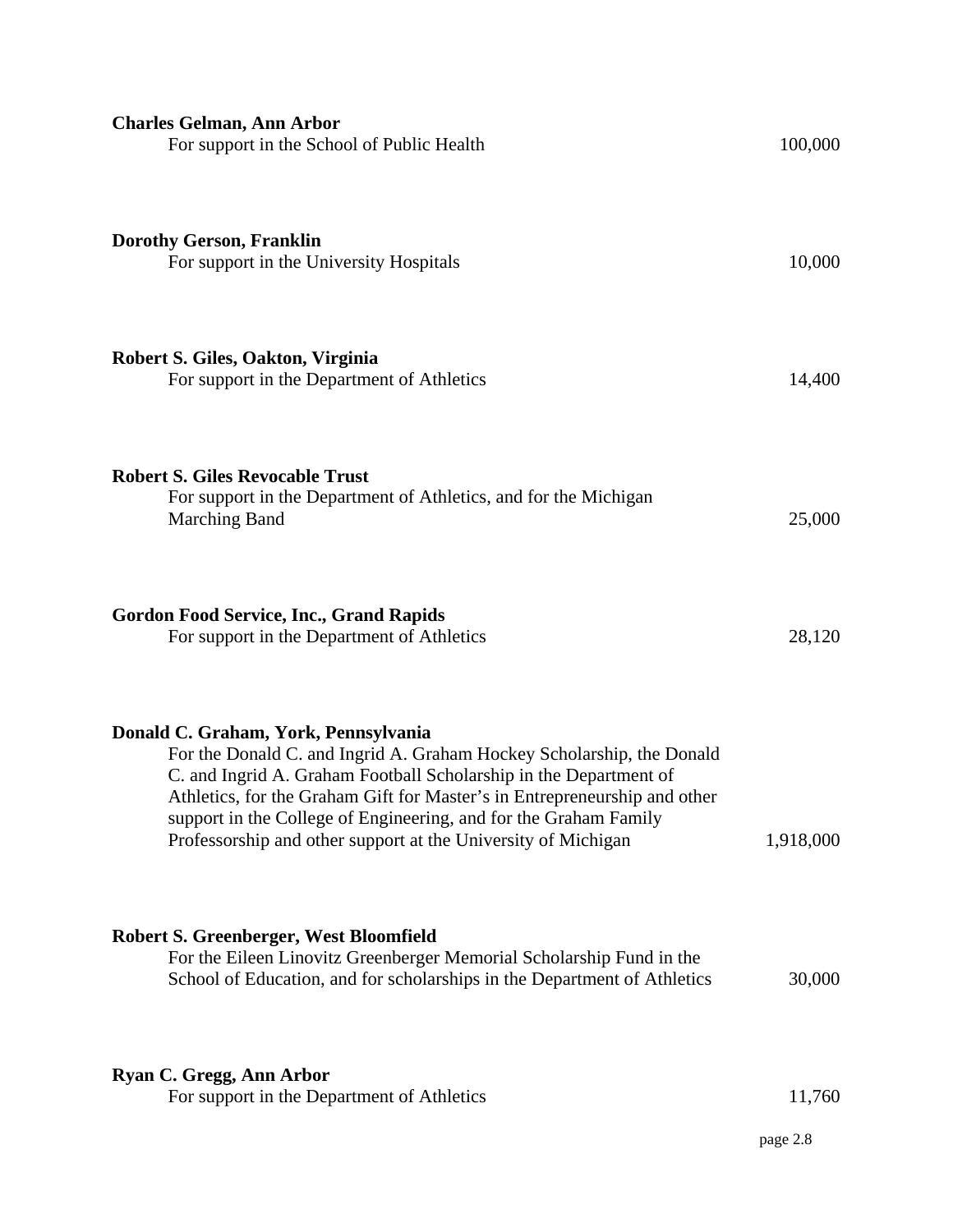| Brian D. Griese, Denver, Colorado<br>3,320 shares of Sirius XM Radio, Inc., common stock; for the Coach Carr<br>Mountaintop Experience Fund                                  | 10,076 |
|------------------------------------------------------------------------------------------------------------------------------------------------------------------------------|--------|
| <b>Ground Services International, Inc., Romulus</b><br>For support in the Department of Athletics                                                                            | 10,800 |
| Nancy G. Gruits, Grosse Ile<br>For support in the Department of Athletics; and for the Michigan<br><b>Marching Band</b>                                                      | 10,060 |
| Glenn Gunlock and Mary Gunlock Fund of the Schwab Charitable Fund,<br>San Francisco, California; for the Schembechler Hall Renovation Fund<br>in the Department of Athletics | 10,000 |
| <b>Richard F. Gutow Living Trust</b><br>For support in the Center for the Education of Women, and for the<br><b>University Musical Society</b>                               | 25,000 |
| Harbor Capital Advisors, Inc., Chicago, Illinois<br>For Employee Matching Gifts                                                                                              | 10,000 |
| Eric A. Haron, Villanova, Pennsylvania<br>For support in the Department of Athletics                                                                                         | 10,080 |
| <b>Harris Corporation, Rochester, New York</b><br>For research in the College of Engineering                                                                                 | 15,000 |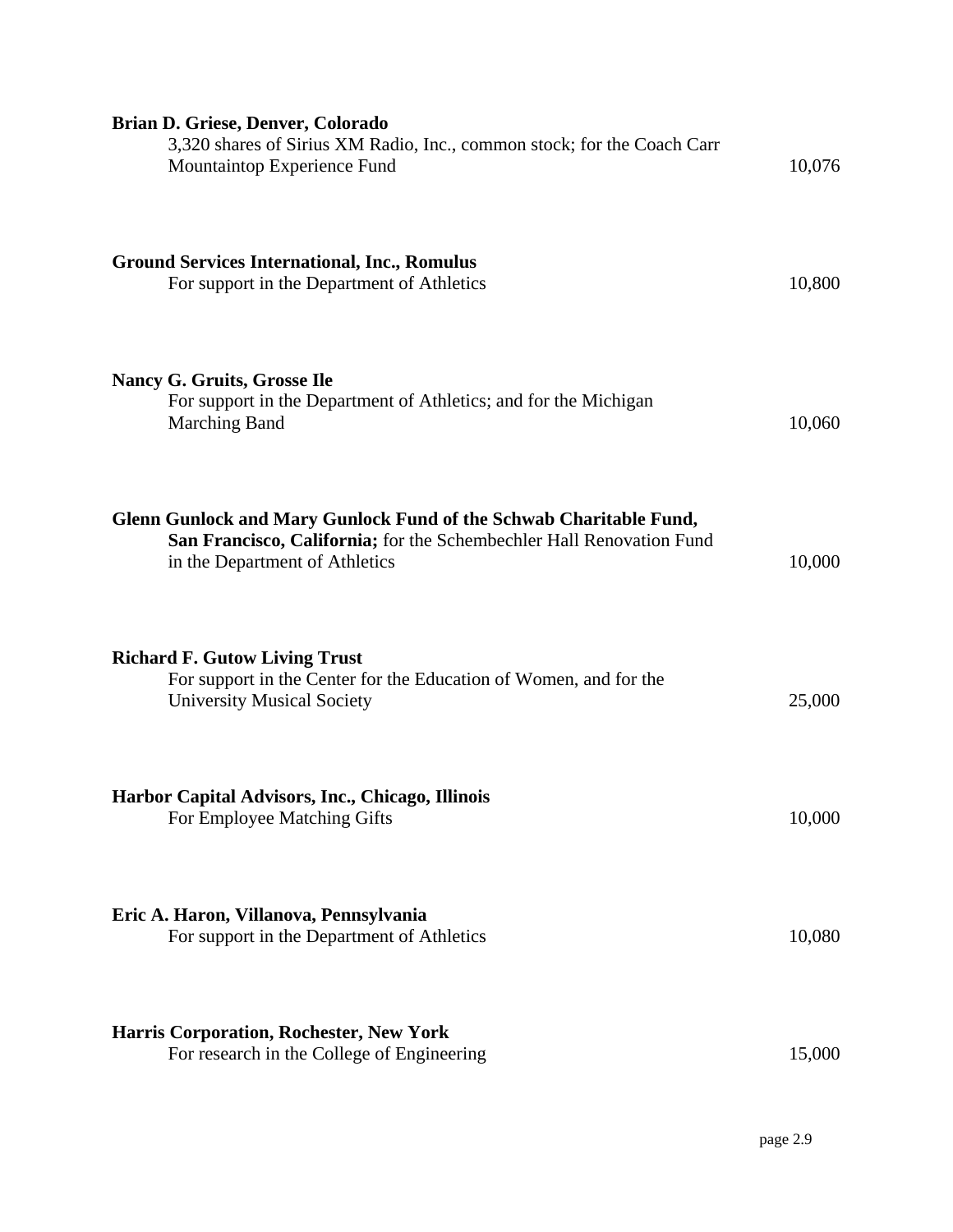| K. Larry Hastie, Ann Arbor<br>For support in the Department of Athletics                                                                                         | 11,280              |
|------------------------------------------------------------------------------------------------------------------------------------------------------------------|---------------------|
| Leona M. and Harry B. Helmsley Charitable Trust, New York, New York<br>For research in the Medical School and the College of Literature, Science<br>and the Arts | 266,143             |
| David Hickman, Goodrich<br>For support in the Department of Athletics                                                                                            | 14,720              |
| Douglas N. Higgins, Inc., Ann Arbor<br>For support in the Department of Athletics                                                                                | 10,240              |
| Wein Hirshon Charitable Foundation, Ann Arbor<br>For the Robert E. Hirshon Dean's Discretionary Fund in the Law School                                           | 15,000              |
| <b>Christine M. Holmes, Ann Arbor</b><br>For support in the Medical School                                                                                       | 10,000              |
| William B. Holmes, Chelsea<br>For support in the Department of Athletics                                                                                         | 16,480              |
| How Suite It Is, LLC, Clinton Township<br>For support in the Department of Athletics                                                                             | 22,880              |
| <b>IBEW Local No. 252, Ann Arbor</b><br>For support in the Department of Athletics                                                                               | 36,080<br>page 2.10 |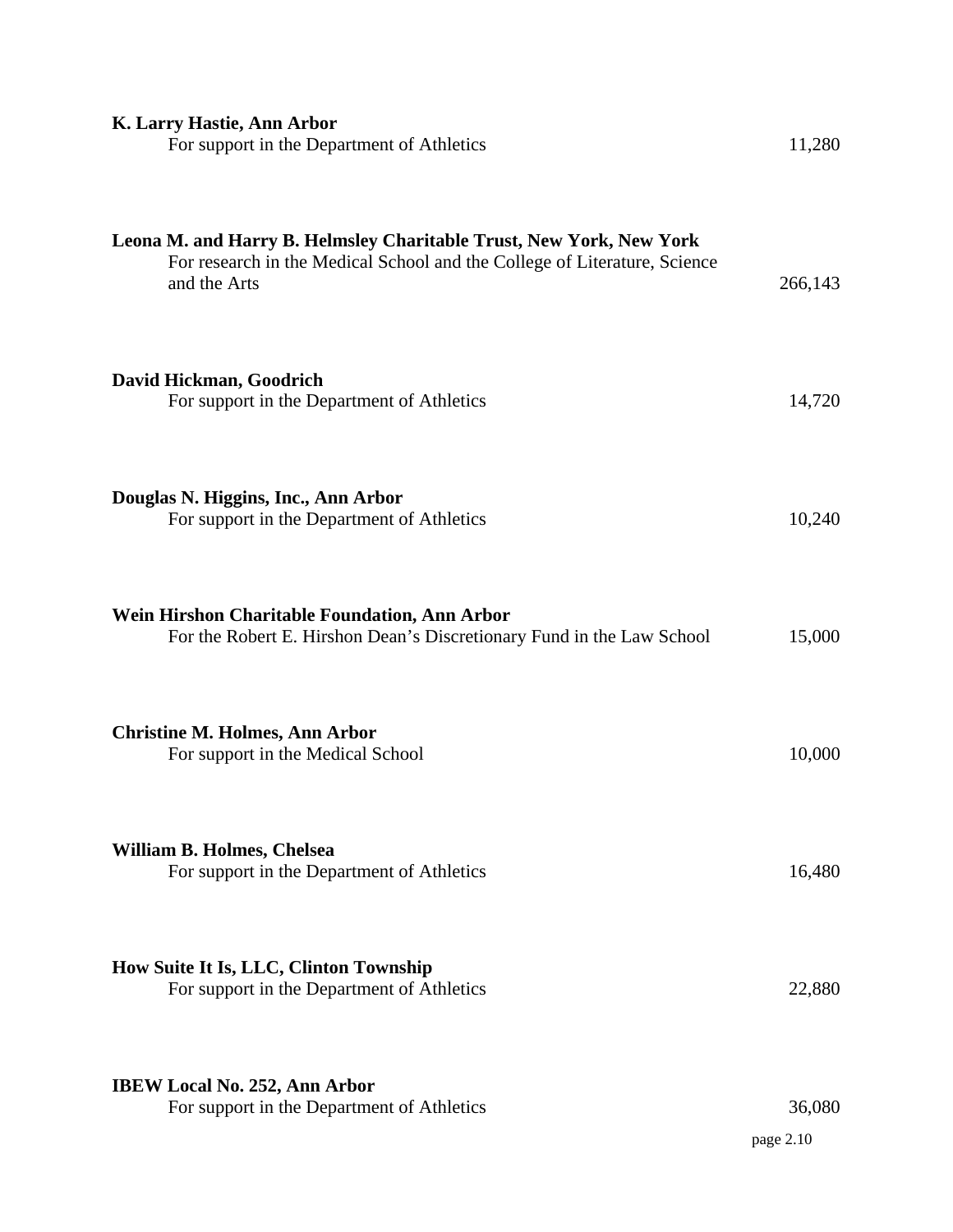| <b>IMRA America, Inc., Ann Arbor</b><br>For research and other support in the Department of Athletics and the<br>College of Engineering                        | 17,120    |
|----------------------------------------------------------------------------------------------------------------------------------------------------------------|-----------|
| <b>ITC Holdings, Novi</b><br>For support in the Department of Athletics                                                                                        | 48,600    |
| William G. James, Jr., Perrysburg, Ohio<br>For support in the Department of Athletics                                                                          | 11,520    |
| Michael and Mari Johnson Charitable Foundation of the Ayco Charitable<br>Foundation, Albany, New York; for lacrosse support in the Department<br>of Athletics  | 340,000   |
| <b>Robert Wood Johnson Foundation, Princeton, New Jersey</b><br>For research and other support in the Medical School and the School of<br><b>Public Health</b> | 1,302,316 |
| Keith A. Johnstone, Bloomfield Hills<br>For support in the Department of Athletics                                                                             | 13,900    |
| <b>James B. Juhasz, Lambertville</b><br>For support in the Department of Athletics                                                                             | 12,640    |
| <b>Ellen Kaye, Bingham Farms</b><br>For support in the Department of Athletics                                                                                 | 21,580    |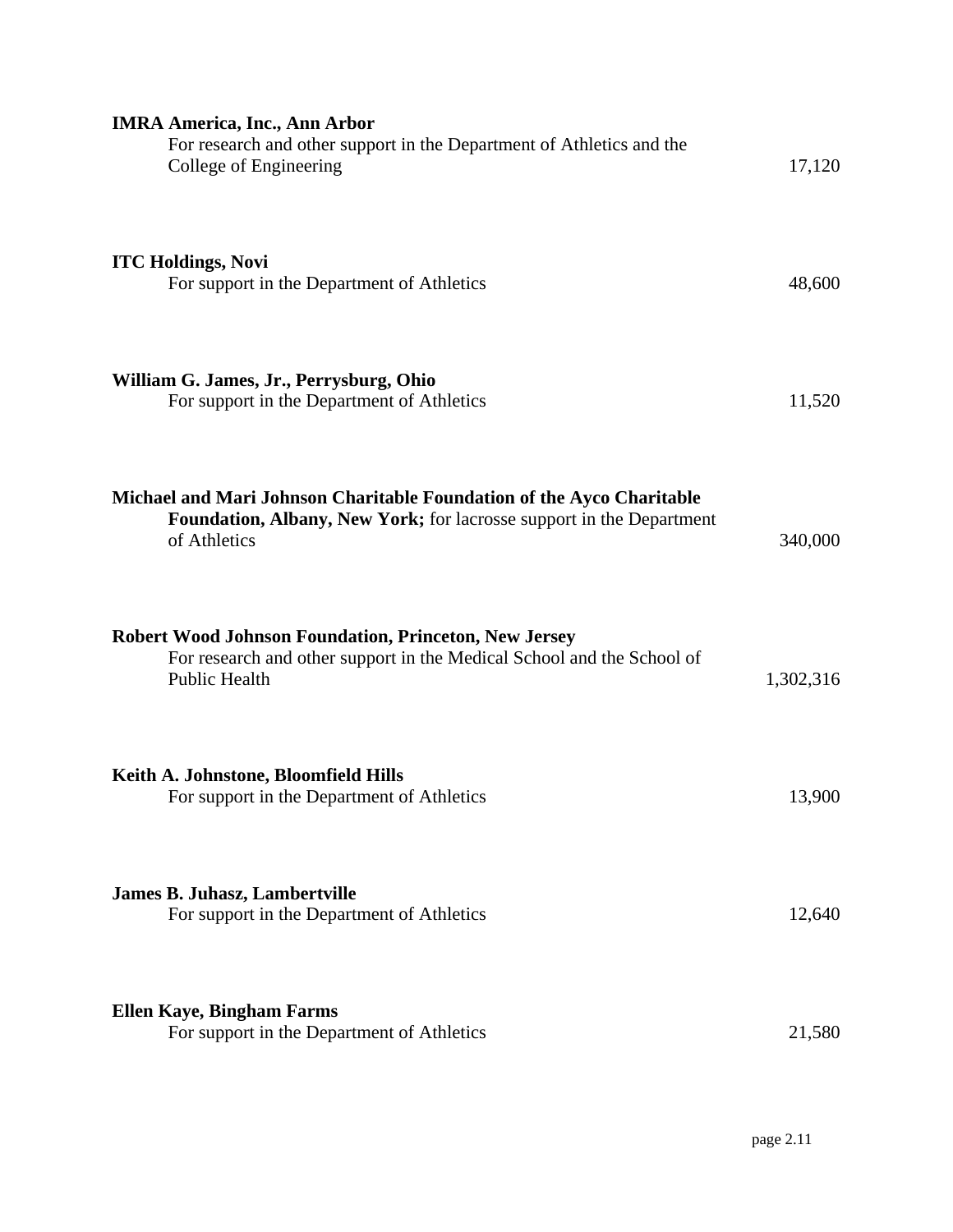| W. M Keck Foundation, Los Angeles, California<br>For research in the Life Sciences Institute                                                                                      | 500,000             |
|-----------------------------------------------------------------------------------------------------------------------------------------------------------------------------------|---------------------|
| <b>Thomas P. Keen, Ann Arbor</b><br>For support in the Department of Athletics                                                                                                    | 17,400              |
| <b>Kellogg Company, Battle Creek</b><br>For support in the Department of Athletics                                                                                                | 44,222              |
| W. K. Kellogg Foundation, Battle Creek<br>For research in the School of Public Health                                                                                             | 250,000             |
| <b>Kenwal Steel Corporation, Dearborn</b><br>For support in the Department of Athletics                                                                                           | 15,760              |
| William C. Killgallon, Bryan, Ohio<br>For support in the Department of Athletics                                                                                                  | 10,240              |
| <b>Roger W. Kittendorf, Fenton</b><br>For support in the Medical                                                                                                                  | 350,000             |
| John S. and James L. Knight Foundation, Miami, Florida<br>For the Michigan Journalism Fellows Program, the Knight Foundation<br>Grant for Livingston Awards for Young Journalists | 125,000             |
| <b>Arthur Kochoff Trust</b><br>For support at the University of Michigan-Dearborn                                                                                                 | 20,000<br>page 2.12 |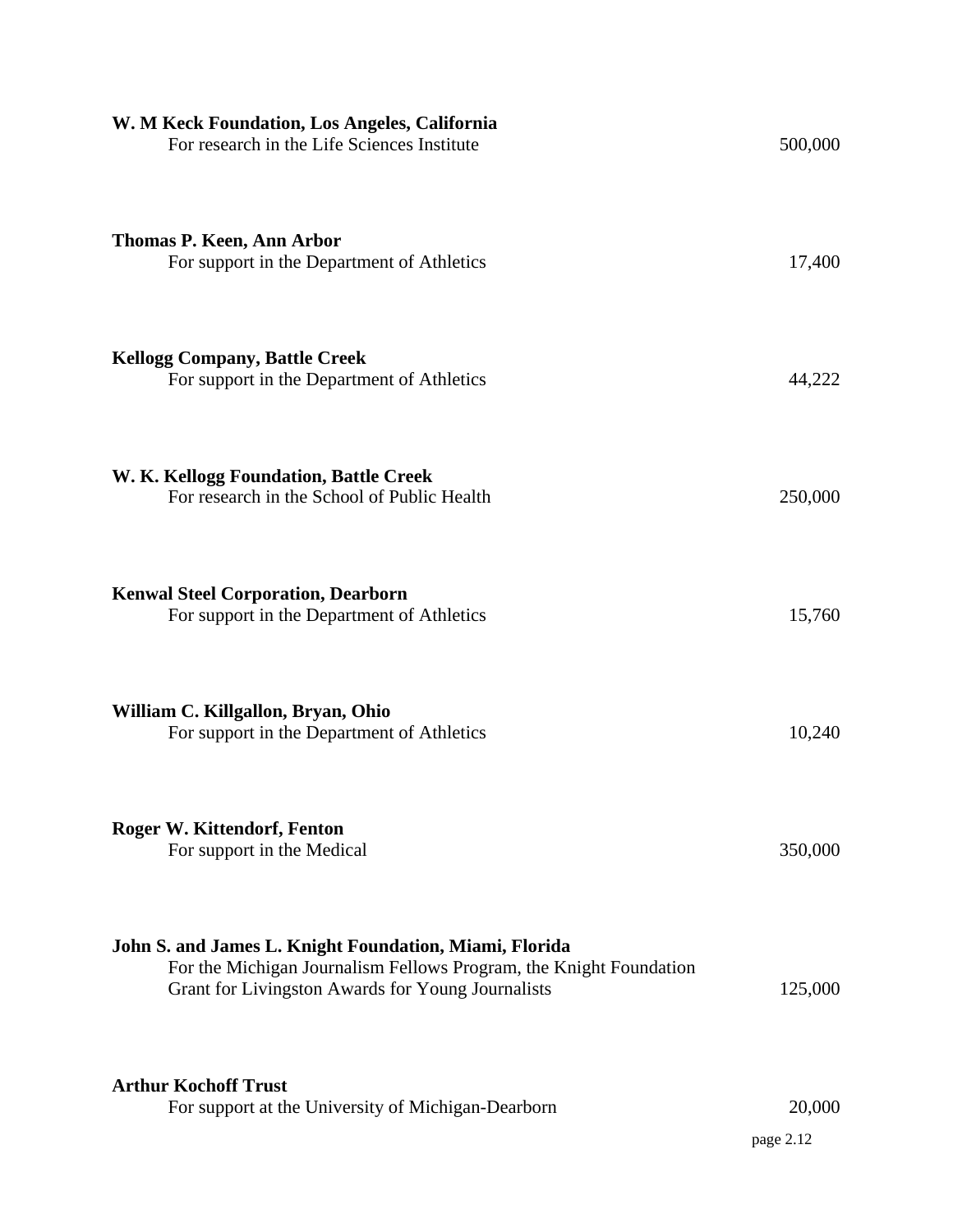| Kojaian Management Corporation, Bloomfield Hills<br>For the Kojaian Scholarship Fund in the School of Music, Theatre and<br>Dance                                    | 50,000  |
|----------------------------------------------------------------------------------------------------------------------------------------------------------------------|---------|
| Korea Expressway Corporation, Gyeonggi-do, Republic of Korea<br>For support in the College of Engineering                                                            | 12,000  |
| <b>Susan L. Kreis, Fort Gratiot</b><br>4,007 shares of various corporate common stocks; for the Wilmont and<br>Susan Kreis Fund for Education in Orthopaedic Surgery | 102,904 |
| <b>Kresge Foundation, Troy</b><br>For Employee Matching Gifts                                                                                                        | 20,380  |
| Duane D. Kuzak, West Bloomfield<br>For support in the Department of Athletics                                                                                        | 10,720  |
| John G. LaFond, Plymouth<br>For support in the Department of Athletics                                                                                               | 12,000  |
| James L. Landi, Ann Arbor<br>For support in the Department of Athletics                                                                                              | 11,520  |
| <b>Lear Corporation, Southfield</b><br>For support in the Department of Athletics                                                                                    | 77,440  |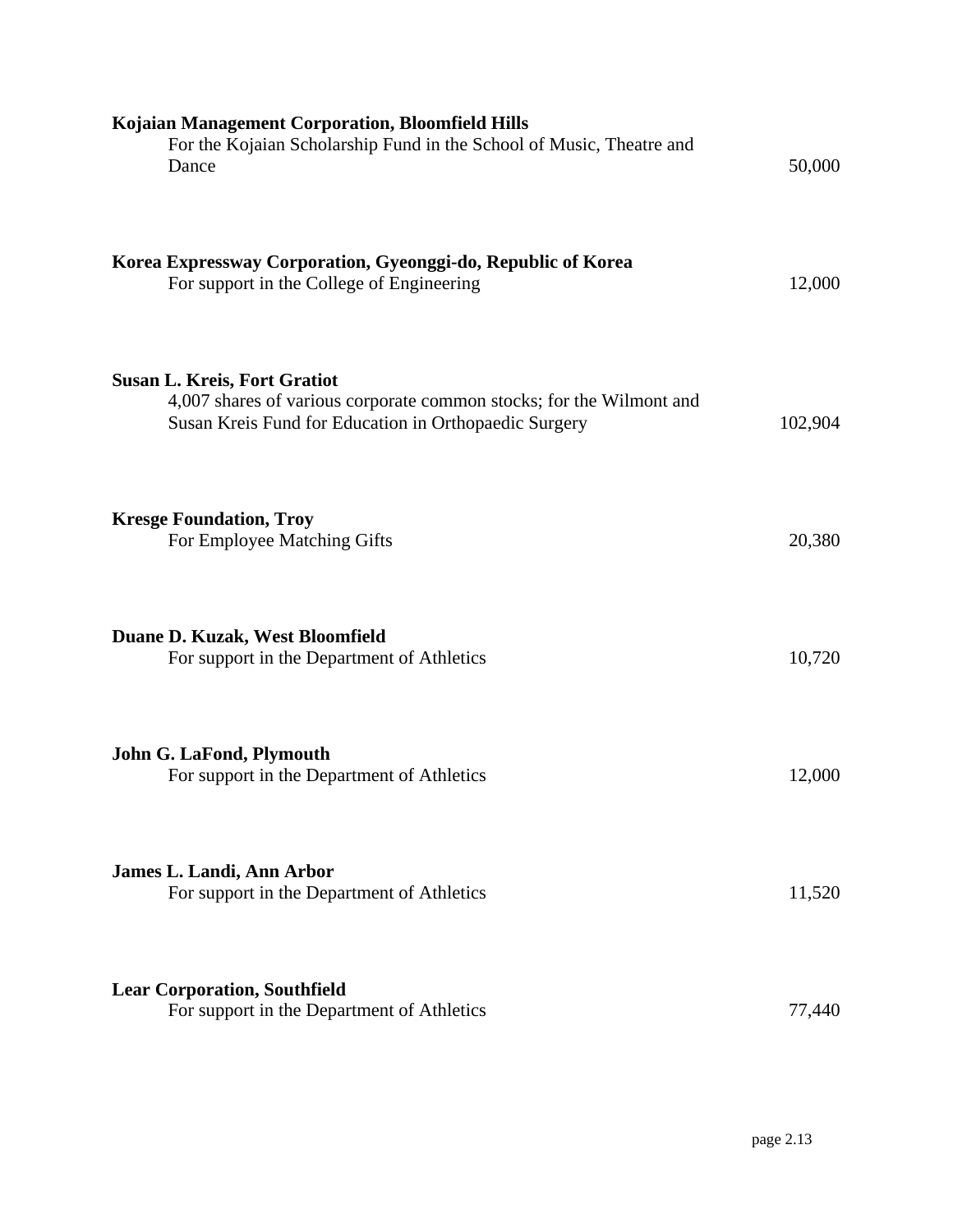| 14,000              |
|---------------------|
| 12,500              |
| 10,000              |
| 138,000             |
| 60,000              |
| 13,520              |
| 37,500              |
| 34,613              |
| 21,239<br>page 2.14 |
|                     |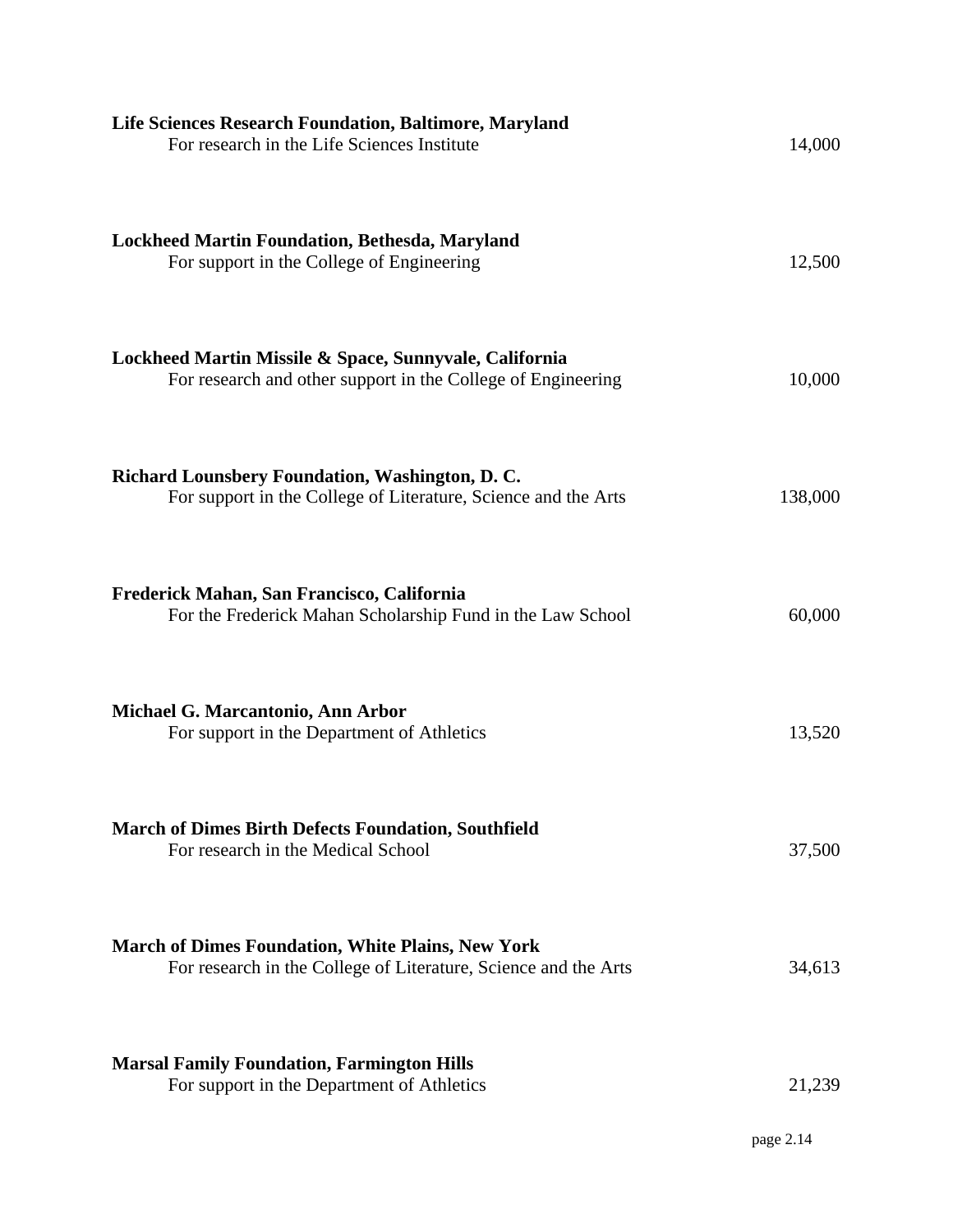| William C. Martin, Ann Arbor<br>For support in the Department of Athletics                                                            | 13,059  |
|---------------------------------------------------------------------------------------------------------------------------------------|---------|
| <b>Steven W. Martineau, Mount Pleasant</b><br>For women's track and field and cross country support in the Department<br>of Athletics | 20,000  |
| <b>McCormick Foundation, Chicago, Illinois</b><br>For support in the Medical School                                                   | 75,000  |
| McKesson Foundation, Inc., San Francisco, California<br>For research in the Medical School                                            | 250,000 |
| <b>McKinley Associates, Inc., Ann Arbor</b><br>For support in the Department of Athletics                                             | 30,680  |
| <b>McMullen Properties, Ann Arbor</b><br>For the University Musical Society                                                           | 10,000  |
| <b>Medtronic Foundation, Minneapolis, Minnesota</b><br>For support in the College of Engineering; and for Employee Matching<br>Gifts  | 25,250  |
| <b>Fred G. Meijer, Grand Rapids</b><br>For the Frederick G. H. Meijer Vision Research Fund in the Medical<br>School                   | 20,000  |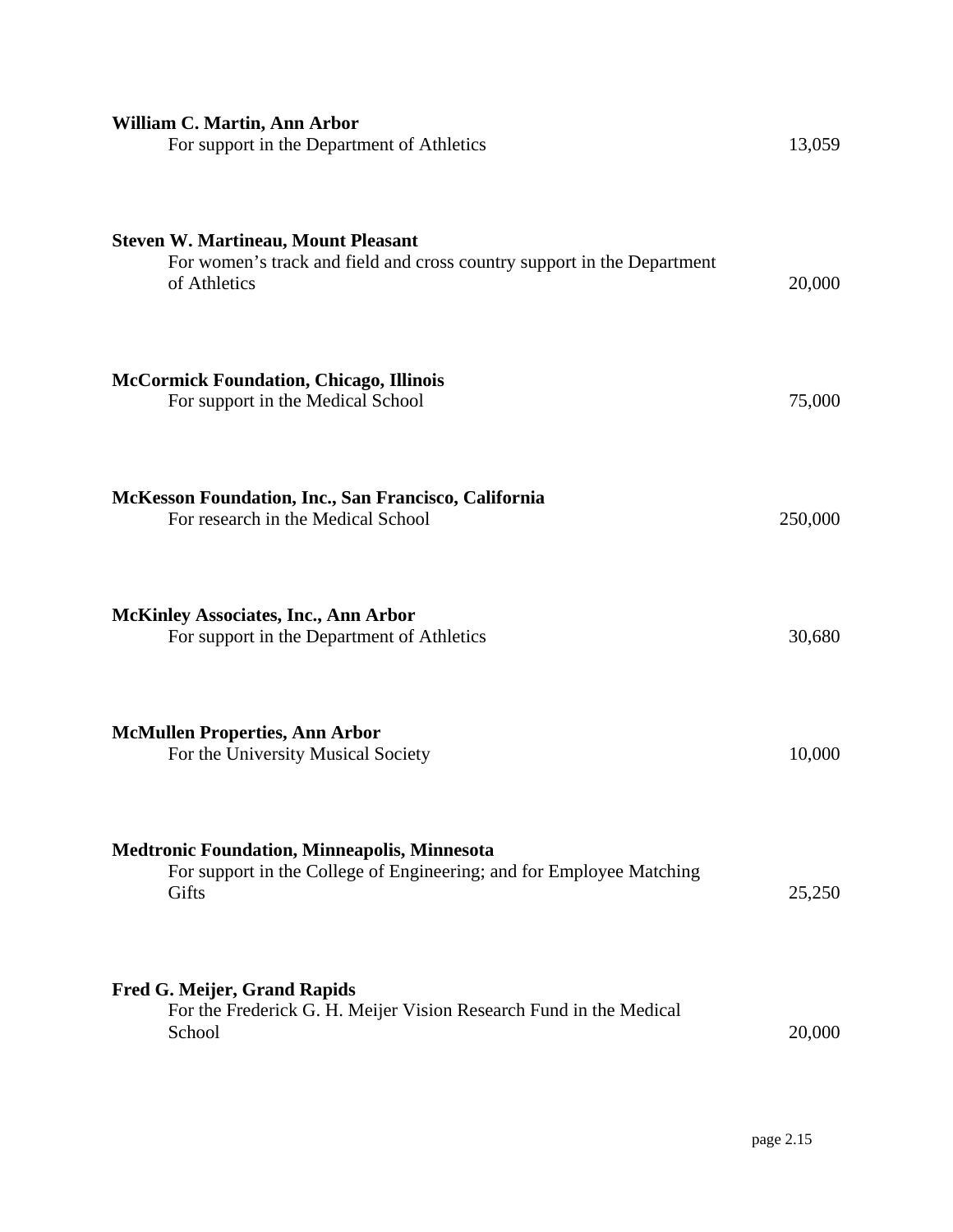| Paul M. Meister, Hampton, New Hampshire<br>For support in the Department of Athletics and at the University of<br>Michigan                                               | 54,337  |
|--------------------------------------------------------------------------------------------------------------------------------------------------------------------------|---------|
| <b>Metro Air Service, Inc., Romulus</b><br>For support in the Department of Athletics                                                                                    | 10,800  |
| <b>Mette Foundation, Detroit</b><br>For the Norman Mette Scholarship Fund in the Medical School, and the<br>Mette Foundation Scholarship Fund in the School of Dentistry | 130,000 |
| <b>Michigan Critical Care Consultants, Inc., Ann Arbor</b><br>For the University Musical Society                                                                         | 10,000  |
| Michigan Health and Hospital Association, Lansing<br>For support in the Department of Athletics                                                                          | 36,080  |
| <b>Michigan State Bar Foundation, Lansing</b><br>For support in the Law School                                                                                           | 10,621  |
| <b>Michigan State Medical Society Foundation, East Lansing</b><br>For the James D. Bruce Fellowship Fund in the Medical School                                           | 12,850  |
| <b>Andrew J. Mignery, Ann Arbor</b><br>For support in the Department of Athletics                                                                                        | 11,200  |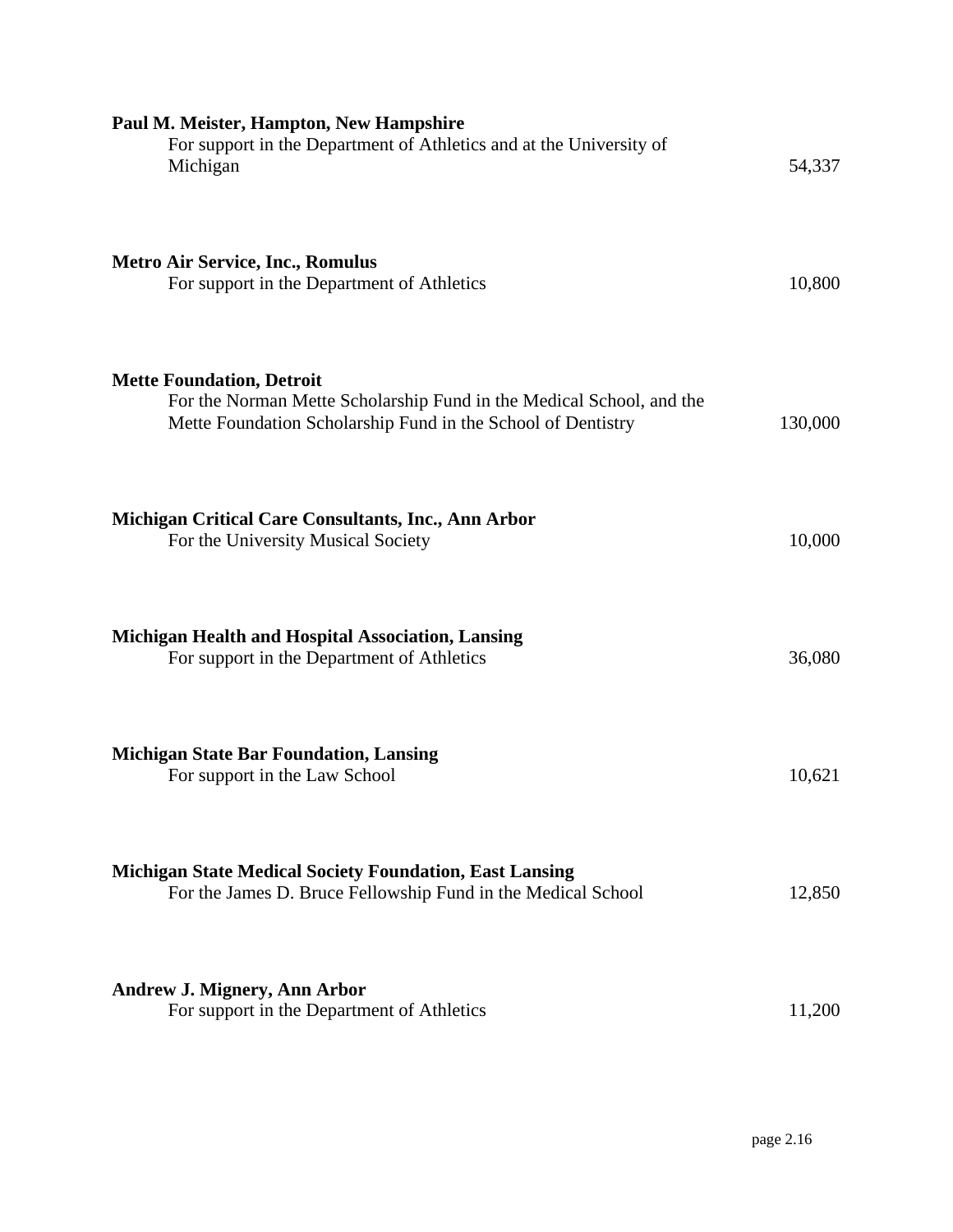| <b>Migraine Research Foundation, New York, New York</b><br>For research in the School of Dentistry                                                                         | 16,667 |
|----------------------------------------------------------------------------------------------------------------------------------------------------------------------------|--------|
| <b>Mol-Son, Inc., Mattawan</b><br>For support in the Department of Athletics                                                                                               | 12,160 |
| Gordon and Betty Moore Foundation, Palo Alto, California<br>For support in the School of Natural Resources and Environment                                                 | 30,000 |
| <b>James N. Morgan, Ann Arbor</b><br>For the James N. Morgan Fund for New Directions in Analysis of<br>Complex Interactions in the Institute for Social Research           | 50,000 |
| Kenneth H. Mortenson, New York, New York<br>1,675 shares of Gannett Company Inc., common stock; for support in the<br>Department of Athletics                              | 26,723 |
| Devin I. Murphy, Southport, Connecticut<br>1,000 shares of Deutsche Bank AG common stock; for the Murphy Family<br>Fund in the College of Literature, Science and the Arts | 49,530 |
| <b>Maeve Murray Memorial Fund, Plymouth</b><br>For the Save a Heart Campaign Fund                                                                                          | 17,000 |
| David F. Nagle, Palo Alto, California<br>For the Hugh and Nan Cooper Scholarship Fund in the School of Music,<br>Theatre and Dance                                         | 10,000 |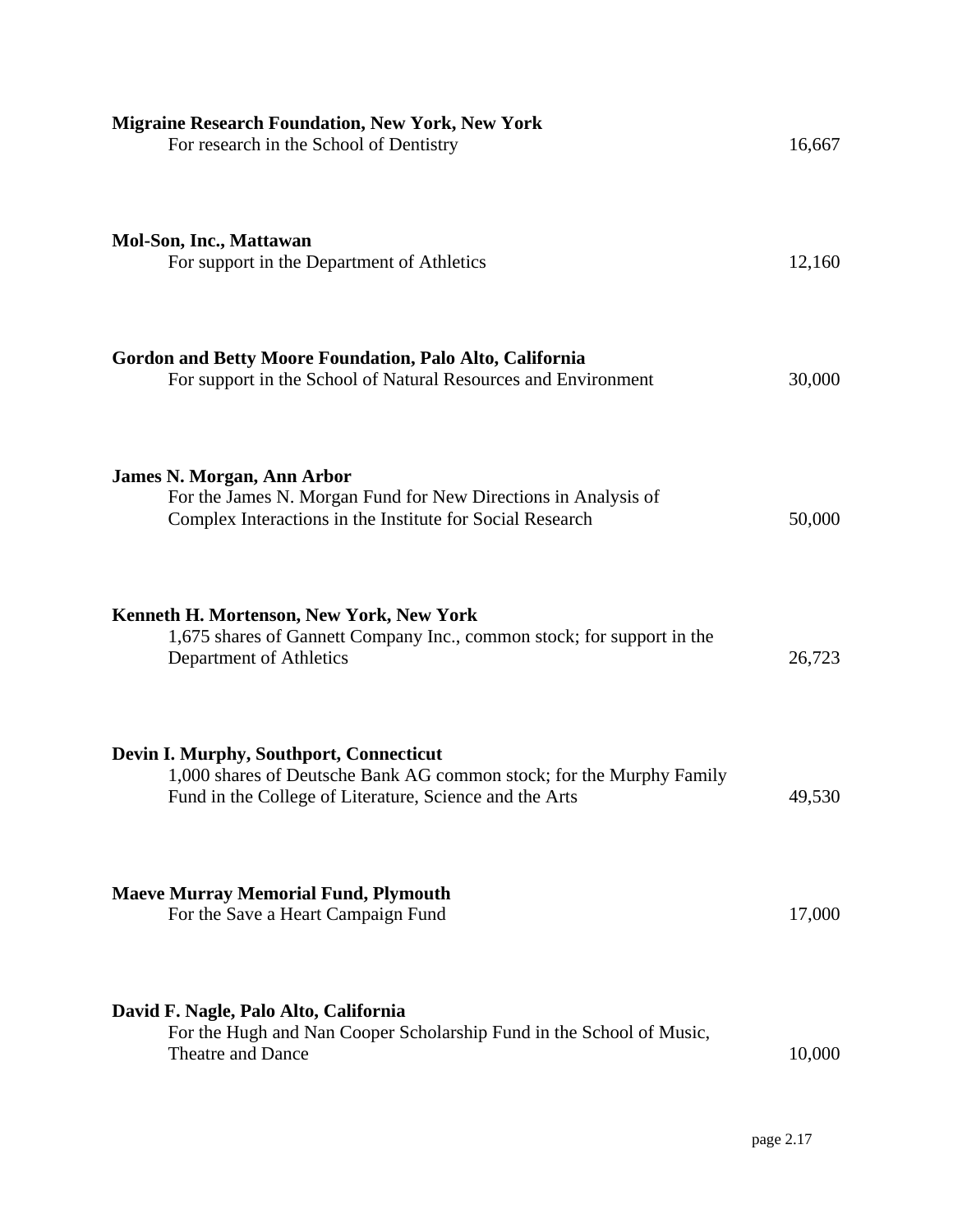| <b>National Multiple Sclerosis Society, New York, New York</b><br>For research in the Medical School                                  | 49,955  |
|---------------------------------------------------------------------------------------------------------------------------------------|---------|
| <b>NephCure Foundation, Berwyn, Pennsylvania</b><br>For research in the Medical School                                                | 100,000 |
| <b>New Economy Initiative, Detroit</b><br>For support in the Stephen M. Ross School of Business                                       | 10,000  |
| Paul L. Newman-Newman's Own, Westport, Connecticut<br>For student support in the Stephen M. Ross School of Business                   | 25,000  |
| Roger S. Newton, Ann Arbor<br>For support in the Department of Athletics and the Matthaei Botanical<br>Gardens and Nichols Arboretum  | 12,460  |
| <b>James B. Nicholson, Detroit</b><br>For the James Nicholson Fund in the School of Education                                         | 100,000 |
| <b>Charles G. Nickson, Houston, Texas</b><br>For the Dirouhi Armenag and Carmen Dadrian Endowed Scholarship<br>Fund in the Law School | 10,000  |
| Michael D. Nisson, Ann Arbor<br>For support in the Department of Athletics                                                            | 12,960  |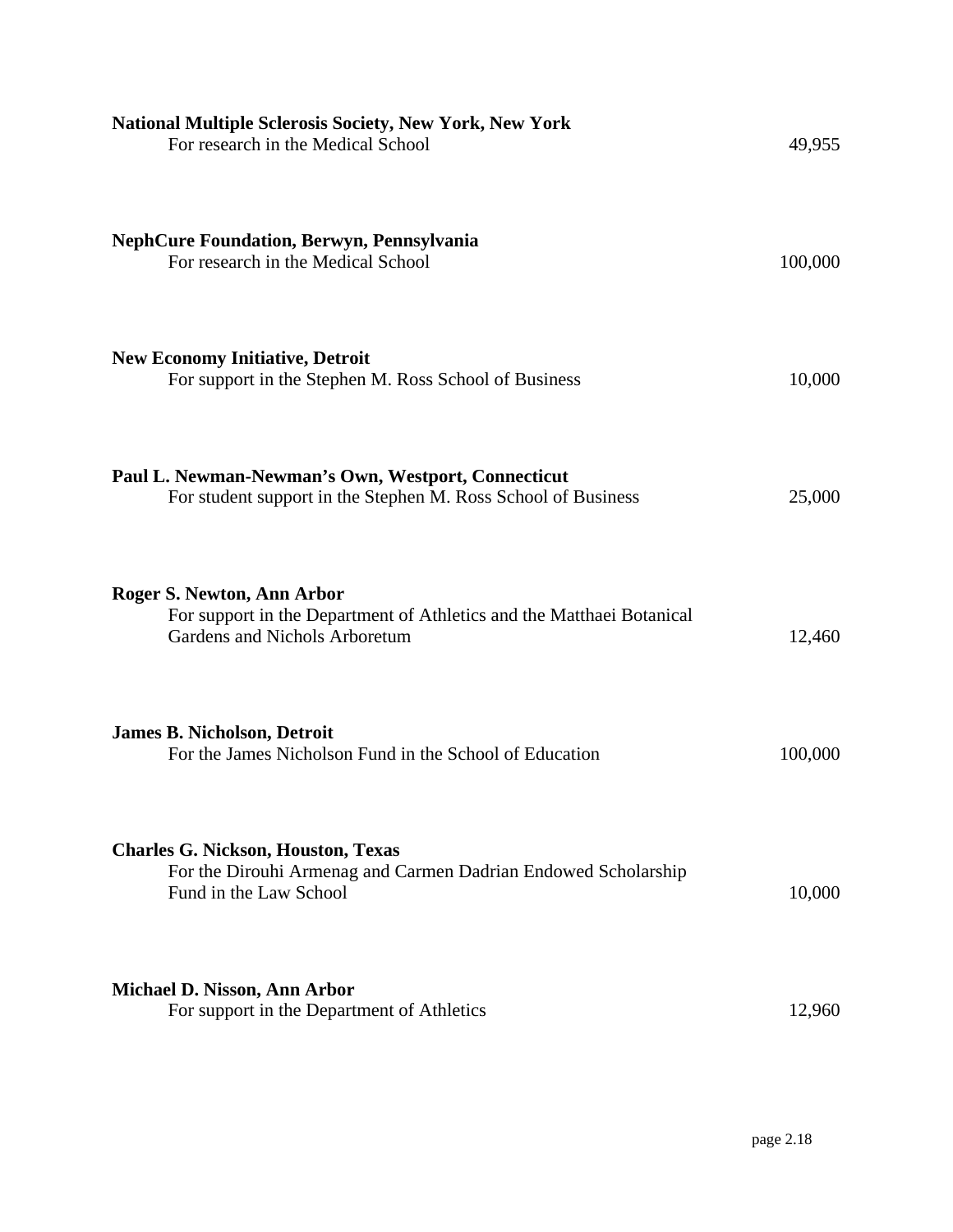| Ronald and Joan Nordgren Fund of the Fidelity Investment Charitable<br>Fund, Cincinnati, Ohio; For the Ronald P. and Joan M. Nordgren<br>Endowed Heart Research Fund and the Ronald P. and Joan M. Nordgren<br>Endowed Cancer Research Fund in the Medical School | 20,000 |
|-------------------------------------------------------------------------------------------------------------------------------------------------------------------------------------------------------------------------------------------------------------------|--------|
| <b>Novo Nordisk, Inc., Princeton, New Jersey</b><br>For research in the School of Public Health                                                                                                                                                                   | 10,000 |
| <b>NuStep, Inc., Ann Arbor</b><br>For research in the College of Engineering                                                                                                                                                                                      | 10,000 |
| O'Neal Construction, Inc., Ann Arbor<br>For support in the Department of Athletics                                                                                                                                                                                | 12,450 |
| John M. Padmos, Northville<br>For support in the Department of Athletics                                                                                                                                                                                          | 10,200 |
| <b>William U. Parfet, Hickory Corners</b><br>For support in the Medical School                                                                                                                                                                                    | 29,000 |
| Dinesh and Kalpana Patel Foundation, Salt Lake City, Utah<br>For the Chhotubhai and Savitaben Patel Fellowship Fund in the College of<br>Pharmacy                                                                                                                 | 67,000 |
| James P. Patton, Malvern, Pennsylvania<br>For the South Campus Facilities Project Fund in the Department of<br>Athletics                                                                                                                                          | 30,000 |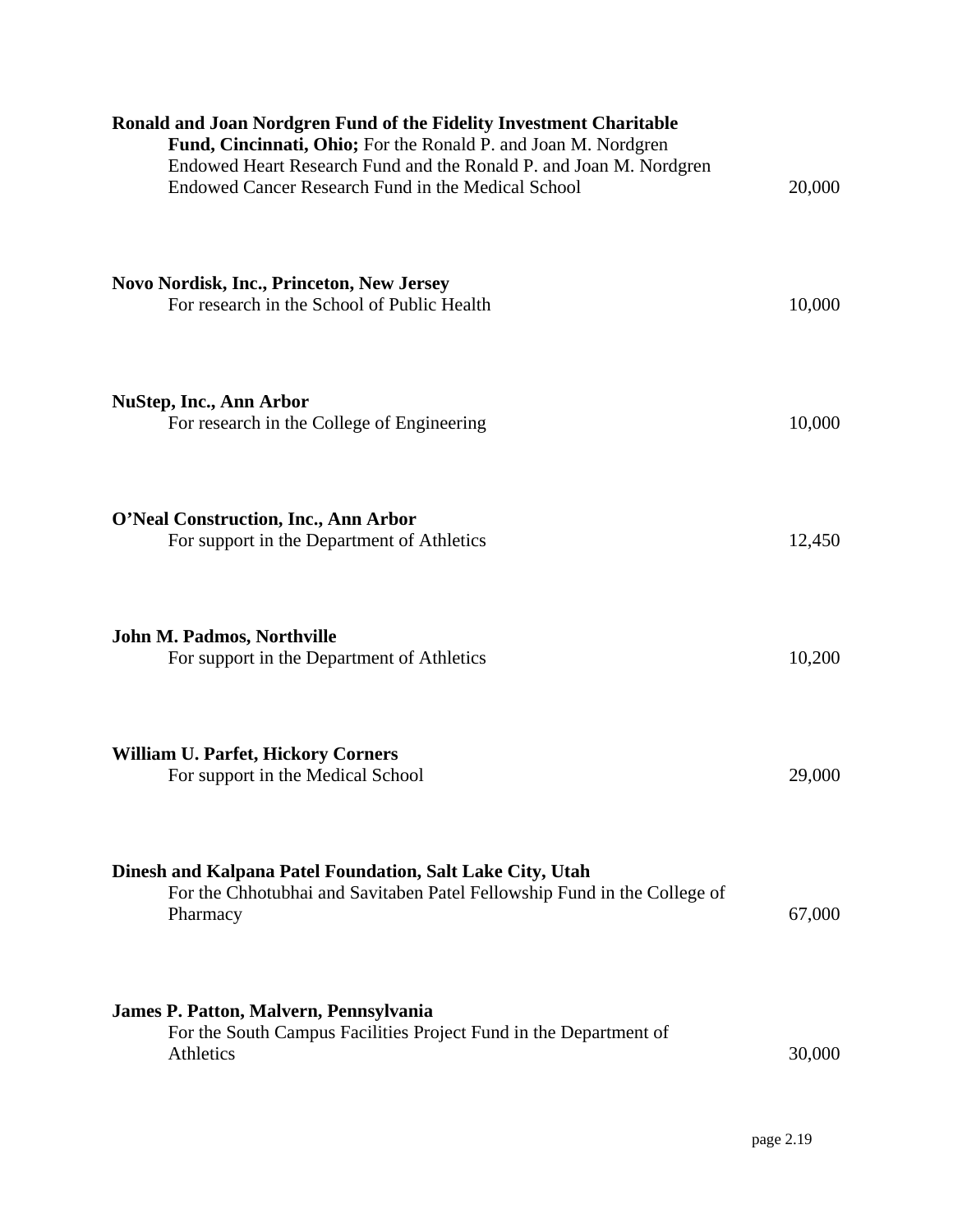| <b>Timothy J. Patton, Ann Arbor</b><br>For support in the Department of Athletics                                                                                | 19,200 |
|------------------------------------------------------------------------------------------------------------------------------------------------------------------|--------|
| Francis J. Pauli, Ann Arbor<br>For support in the Department of Athletics                                                                                        | 37,120 |
| Ronald L. Piasecki, Grand Haven<br>For support in the Department of Athletics                                                                                    | 16,640 |
| <b>Joseph A. Pick, Farmington Hills</b><br>For support in the Department of Athletics                                                                            | 11,040 |
| <b>Albert and Doris Pitt Foundation, Huntington Woods</b><br>For the UMCCC Patient and Family Support Services Program, in<br>memory of Leslie Bohm and Ada Bohm | 10,000 |
| John Pregulman and Barry L. Hoffman, Chattanooga, Tennessee<br>For the Academic Center in the Department of Athletics                                            | 25,000 |
| <b>Gary Priestap, Milford</b><br>For support in the Department of Athletics                                                                                      | 18,880 |
| <b>Martin R. Prince Charitable Foundation, New York, New York</b><br>For research in the College of Engineering                                                  | 25,000 |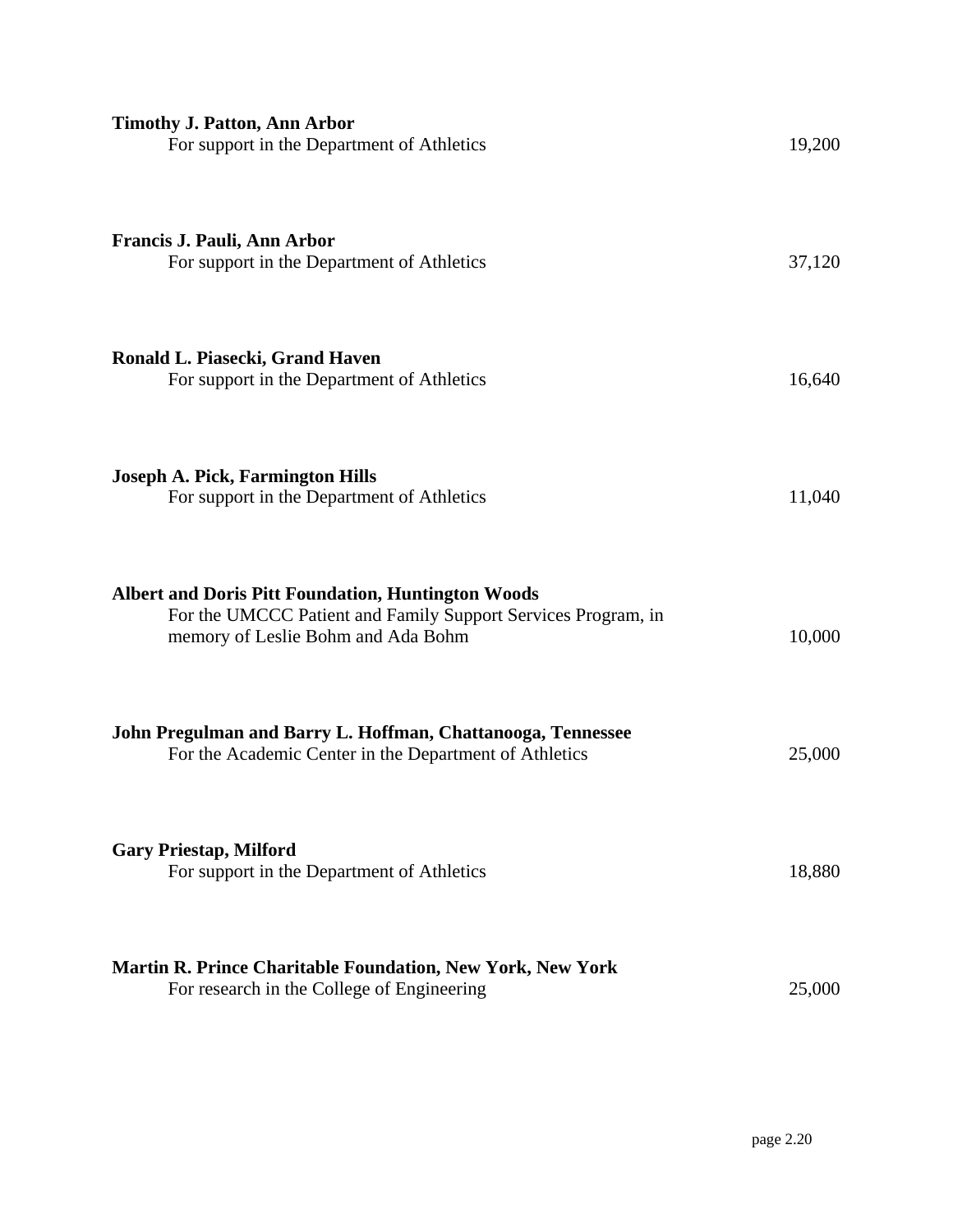| <b>Anthony J. Procassini, Ann Arbor</b><br>For research and other support in the Department of Athletics and the<br><b>University Hospitals</b>                                                                                  | 17,600  |
|----------------------------------------------------------------------------------------------------------------------------------------------------------------------------------------------------------------------------------|---------|
| <b>ProQuest, Ann Arbor</b><br>For the ProQuest Dissertation Writing Award Fund and the ProQuest<br>Distinguished Dissertation Award Fund in the Horace H. Rackham School<br>of Graduate Studies; and for Employee Matching Gifts | 30,120  |
| John M. Quitmeyer, Minneapolis, Minnesota<br>For the Building Fund and other support in the Law School                                                                                                                           | 12,500  |
| <b>Frank C. Rampton, Ann Arbor</b><br>For support in the Department of Athletics                                                                                                                                                 | 10,120  |
| Daniel S. Rankin, Cedar<br>For support in the Department of Athletics                                                                                                                                                            | 10,000  |
| David M. Roebuck, Ann Arbor<br>For support in the Department of Athletics                                                                                                                                                        | 20,640  |
| Richard H. Rogel, Scottsdale, Arizona<br>3,295 shares of various corporate common stocks; for support at the<br>University of Michigan                                                                                           | 214,007 |
| Michelle A. Romano, Fort Myers, Florida<br>For support in the Department of Athletics                                                                                                                                            | 22,600  |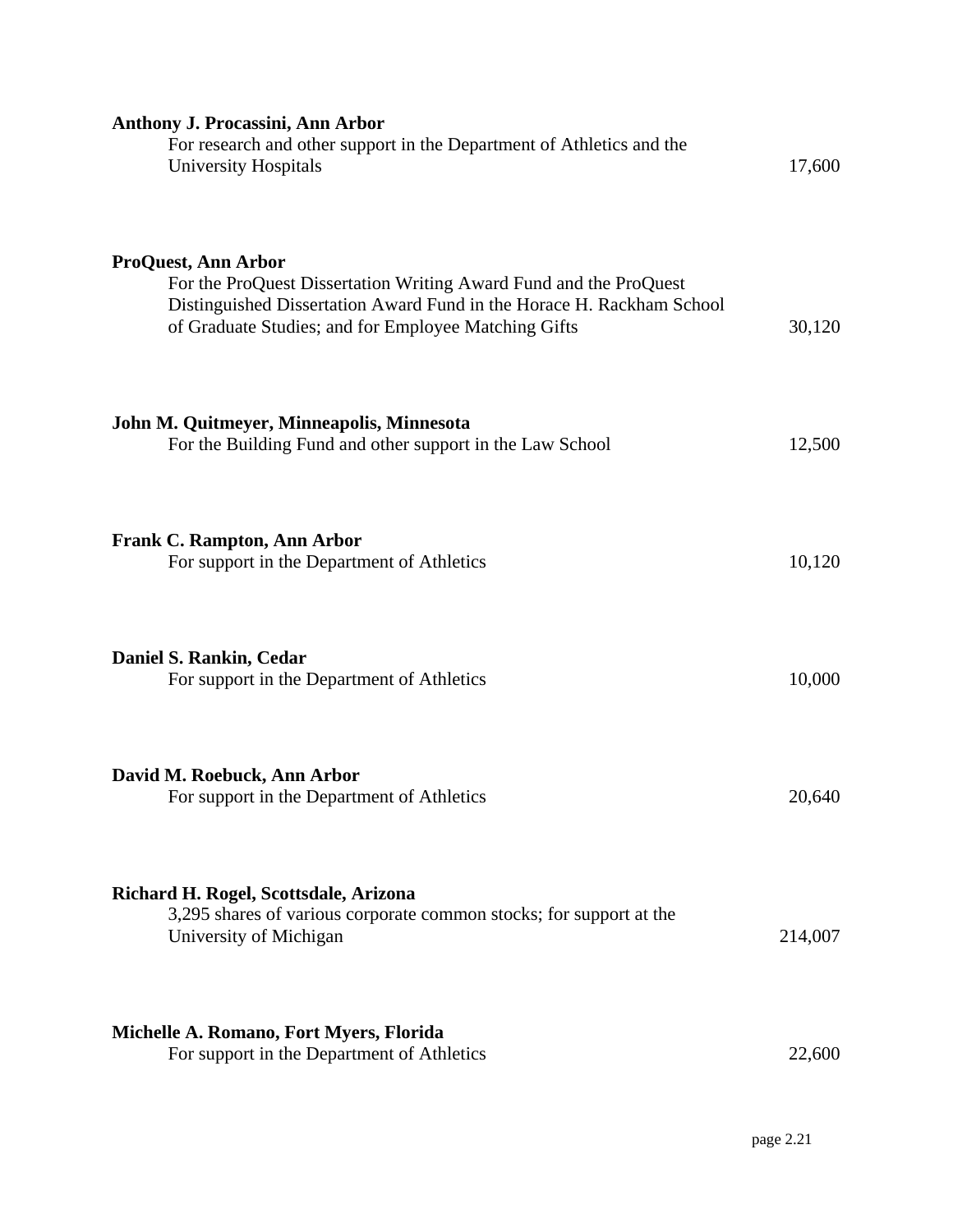| Harold Rosenn, Kingston, Pennsylvania<br>625 shares of various corporate common stocks; for support in the Law<br>School                                                                     | 25,184  |
|----------------------------------------------------------------------------------------------------------------------------------------------------------------------------------------------|---------|
| Michael and Christina Rosloniec Family Fund at the Grand Rapids<br><b>Community Foundation, Grand Rapids; for the South Campus</b><br>Facilities Project Fund in the Department of Athletics | 20,000  |
| <b>Stephen M. Ross, New York, New York</b><br>For support in the Department of Athletics                                                                                                     | 13,059  |
| David R. Sarns, Ann Arbor<br>For the Dick Sarns Innovation Fellowship in the Medical School                                                                                                  | 12,000  |
| <b>Ronald F. Sawyer, Carnation, Washington</b><br>For support in the Department of Athletics                                                                                                 | 52,872  |
| Albert G. and Olive H. Schlink Foundation, Norwalk, Ohio<br>For the Albert G. Schlink Endowment Fund in the Medical School                                                                   | 10,000  |
| William Scholz, Atlanta, Georgia<br>For research in the Comprehensive Cancer Center                                                                                                          | 100,000 |
| Harris R. Schwartzberg, Armonk, New York<br>For support in the Department of Athletics                                                                                                       | 10,800  |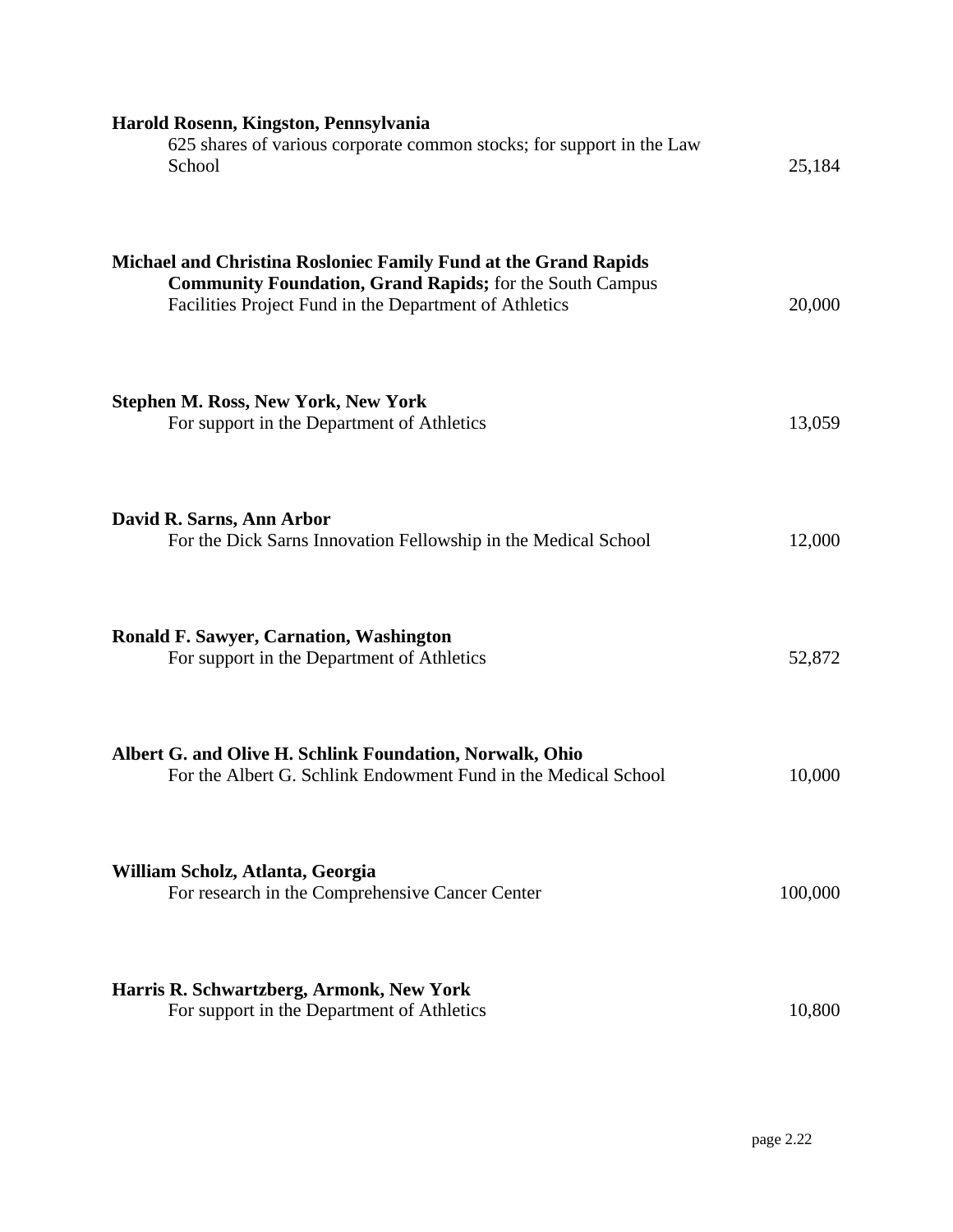| Edwin Silberstang, Henderson, Nevada<br>For the Louis and Fay Silberstang Endowed Scholarship Fund                                                                                     | 250,000 |
|----------------------------------------------------------------------------------------------------------------------------------------------------------------------------------------|---------|
| <b>Silicon Laboratories, Inc., Austin, Texas</b><br>For research in the College of Engineering                                                                                         | 35,000  |
| Halina W. Silverman, Santa Barbara, California<br>For the Albert J. Silverman Fund in the Medical School, in memory of<br>Albert J. Silverman M.D.                                     | 10,000  |
| <b>Simons Foundation, New York, New York</b><br>For the Simons Investigator Award in the College of Engineering, and for<br>support in the College of Literature, Science and the Arts | 92,879  |
| <b>SME Education Foundation, Dearborn</b><br>For support in the College of Engineering                                                                                                 | 50,000  |
| David Smith Fund at Schwab Charitable Fund, San Francisco, California<br>For research in the Life Sciences Institute                                                                   | 15,000  |
| Sodexo – Campus Dining, Sports & Leisure, Dublin, Ohio<br>For support in the Department of Athletics                                                                                   | 32,000  |
| <b>Andrew Sommers, Scarsdale, New York</b><br>For the Sommers Family Scholarship Fund in the College of Literature,<br>Science and the Arts                                            | 10,000  |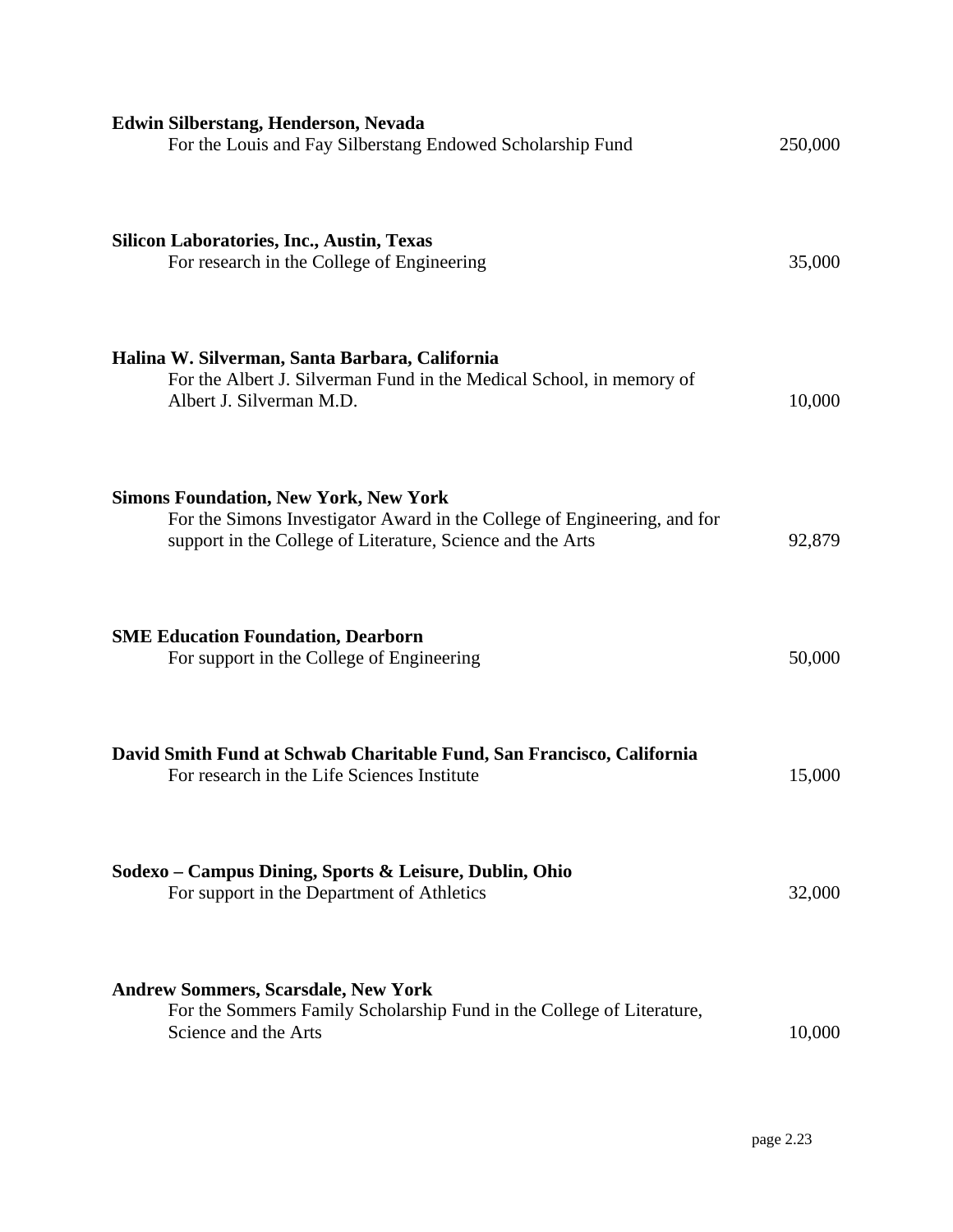| <b>Spencer Foundation, Chicago, Illinois</b><br>For research and other support in the School of Education and the Institute<br>for Social Research  | 172,625 |
|-----------------------------------------------------------------------------------------------------------------------------------------------------|---------|
| <b>Justin W. Spewock, Howell</b><br>For support in the Department of Athletics                                                                      | 10,120  |
| Fred S. Spindel, Cliffside Park, New Jersey<br>For the Fred S. Spindel Endowed Scholarship Fund in the Stephen M.<br><b>Ross School of Business</b> | 81,000  |
| Spirit of Children Fund of the Fidelity Charitable Gift Fund, Cincinnati,<br><b>Ohio;</b> for the Child and Family Life Fund                        | 26,950  |
| Joshua Judson Stern Foundation of the San Diego Foundation, San Diego,<br><b>California;</b> for support in the Medical School                      | 30,000  |
| Derek J. Stevens, Warren<br>For support in the Department of Athletics                                                                              | 16,320  |
| G. Woodward Stover II, Ann Arbor<br>For support in the Department of Athletics                                                                      | 11,840  |
| Waldo D. Sturm, Pigeon<br>For the Sturm Family Endowment Fund in the College of Literature,<br>Science and the Arts                                 | 100,000 |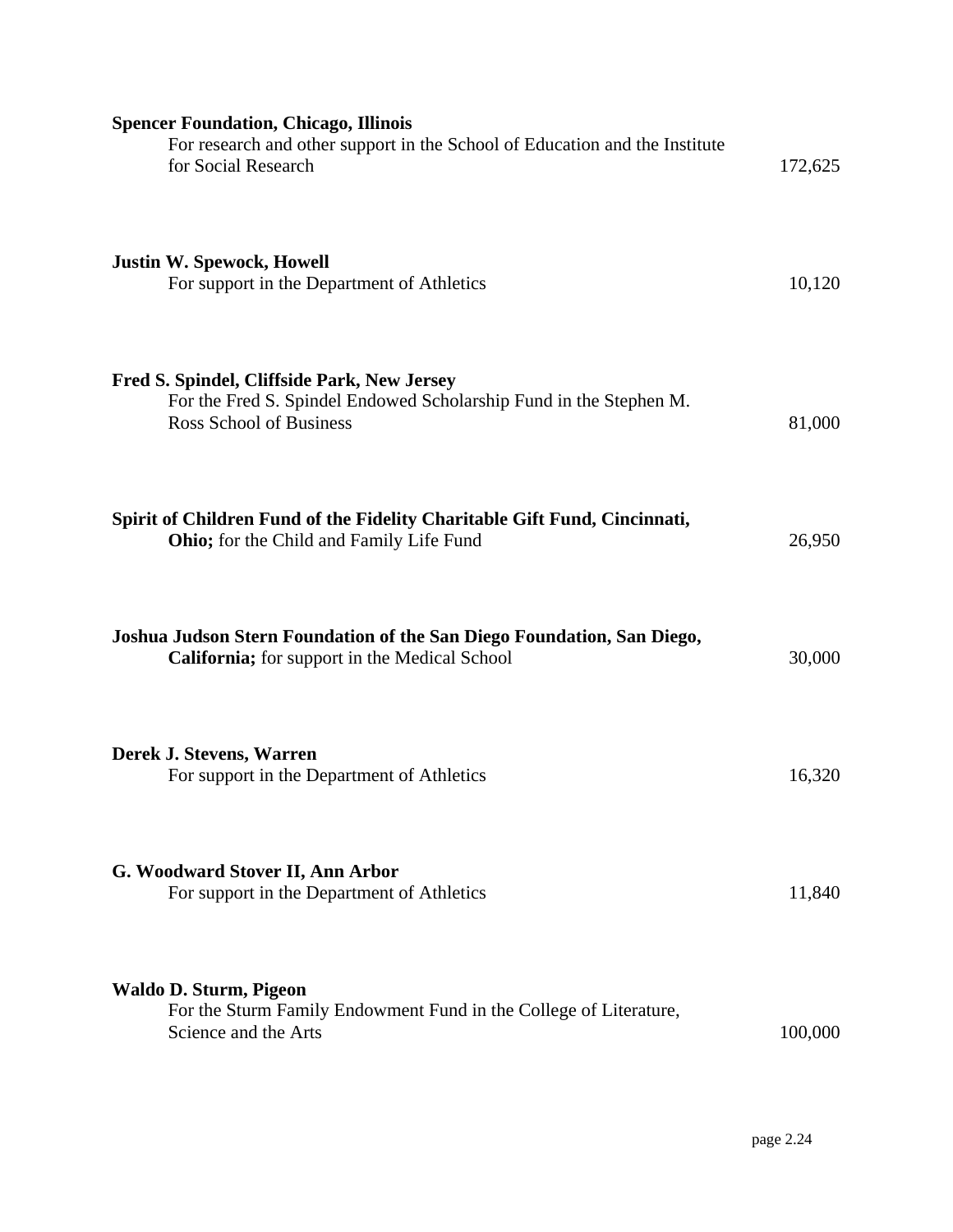## **Joel D. Tauber, Southfield**

| 1 share of Berkshire Hathaway, Inc.; for the Basketball Facility Fund in<br>the Department of Athletics, the Joel D. Tauber Endowment Fund in the<br>College of Engineering, the Building Fund in the Law School; and the Joel<br>D. Tauber Business School Endowment Fund and other support in the<br>Stephen M. Ross School of Business | 147,407 |
|-------------------------------------------------------------------------------------------------------------------------------------------------------------------------------------------------------------------------------------------------------------------------------------------------------------------------------------------|---------|
| A. Alfred Taubman Restated Revocable Trust<br>For the Kim A. Eagle, M.D. Endowed Professorship in Cardiovascular<br>Medicine in the Medical School                                                                                                                                                                                        | 33,333  |
| Arn H. Tellem, Los Angeles, California<br>For the Building Fund in the Law School                                                                                                                                                                                                                                                         | 100,000 |
| Thomson Reuters (Healthcare), Inc., Ann Arbor<br>For support in the Department of Athletics                                                                                                                                                                                                                                               | 50,400  |
| <b>Michael Tirico, Ann Arbor</b><br>For support in the Department of Athletics                                                                                                                                                                                                                                                            | 11,600  |
| Ranvir K. Trehan, McLean, Virginia<br>12,626 shares of JPMorgan Strategic Income Opportunities Fund; for the<br>Richard C. Wilson Faculty Scholar Award Fund in the College of<br>Engineering                                                                                                                                             | 150,502 |
| Stefan F. Tucker, Washington, D. C.<br>For the Stefan and Marilyn Tucker Scholarship Fund in the Law School                                                                                                                                                                                                                               | 35,875  |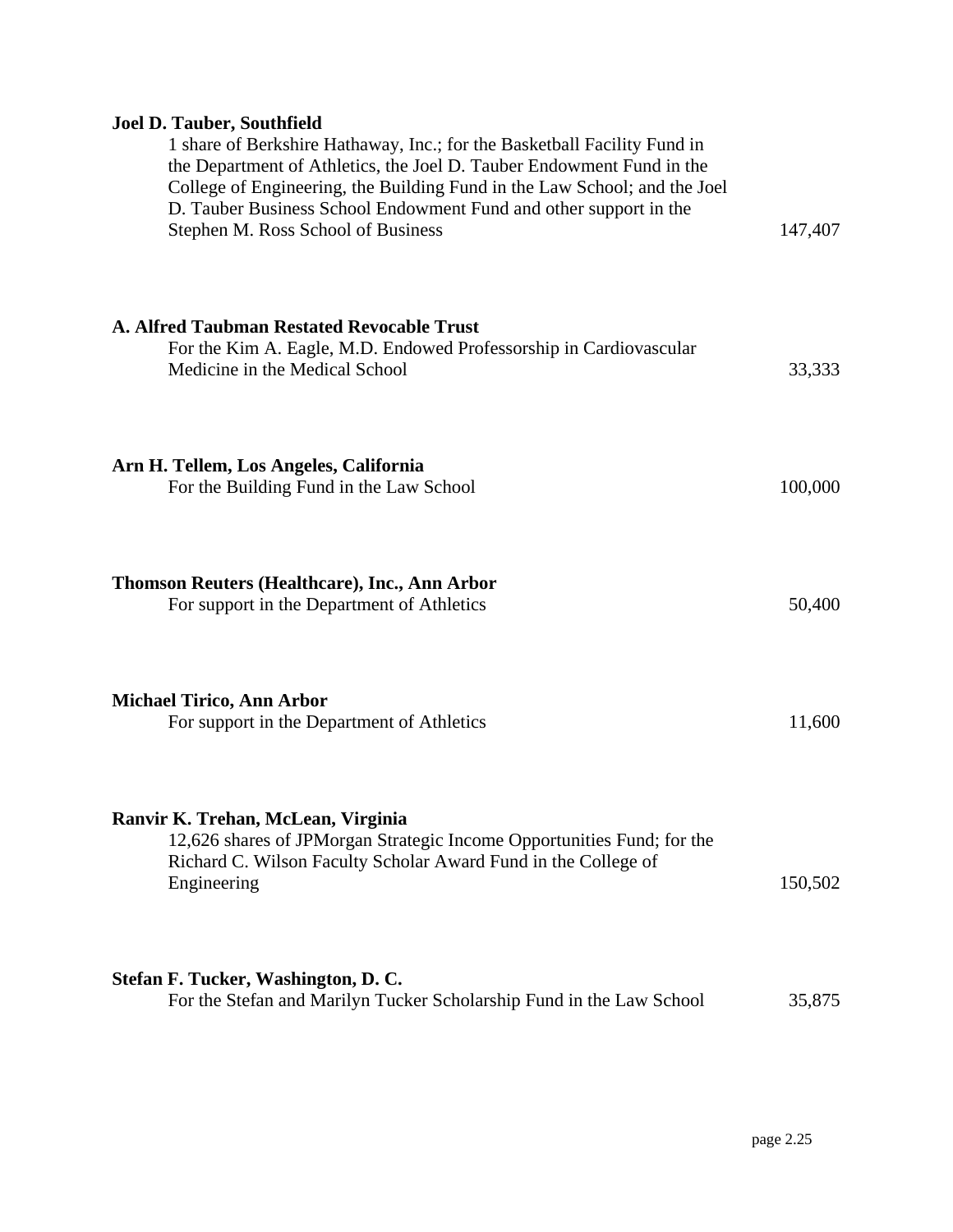| Thomas W. Van Dyke, Leawood, Kansas<br>For the Thomas W. and Sharon E. Van Dyke Scholarship Fund in the Law<br>School                                                                                                          | 10,000  |
|--------------------------------------------------------------------------------------------------------------------------------------------------------------------------------------------------------------------------------|---------|
| <b>Robert A. VanderWeide, Grand Rapids</b><br>For support in the Department of Athletics                                                                                                                                       | 26,400  |
| <b>Gary L. Verplank, Spring Lake</b><br>For support in the Department of Athletics                                                                                                                                             | 14,880  |
| <b>Dwight H. Vincent, Dearborn Heights</b><br>For the Dwight H. and George H. Vincent Family Scholarship Fund in the<br>Law School                                                                                             | 10,000  |
| Michael J. Wade, Irvington, New York<br>For support in the Department of Athletics                                                                                                                                             | 86,240  |
| <b>Walbridge Aldinger Company, Detroit</b><br>For support in the Department of Athletics                                                                                                                                       | 51,600  |
| <b>Charles R. Walgreen III, Lake Forest, Illinois</b><br>5,044 shares of Walgreen Company common stock; for the Charles R.<br>Walgreen III Professorship in Pharmaceutical Administration in the<br><b>College of Pharmacy</b> | 202,416 |
| Patricia A. Warner, Traverse City<br>For support in the C. S. Mott Children's and the Von Voigtlander<br>Women's Hospital                                                                                                      | 10,000  |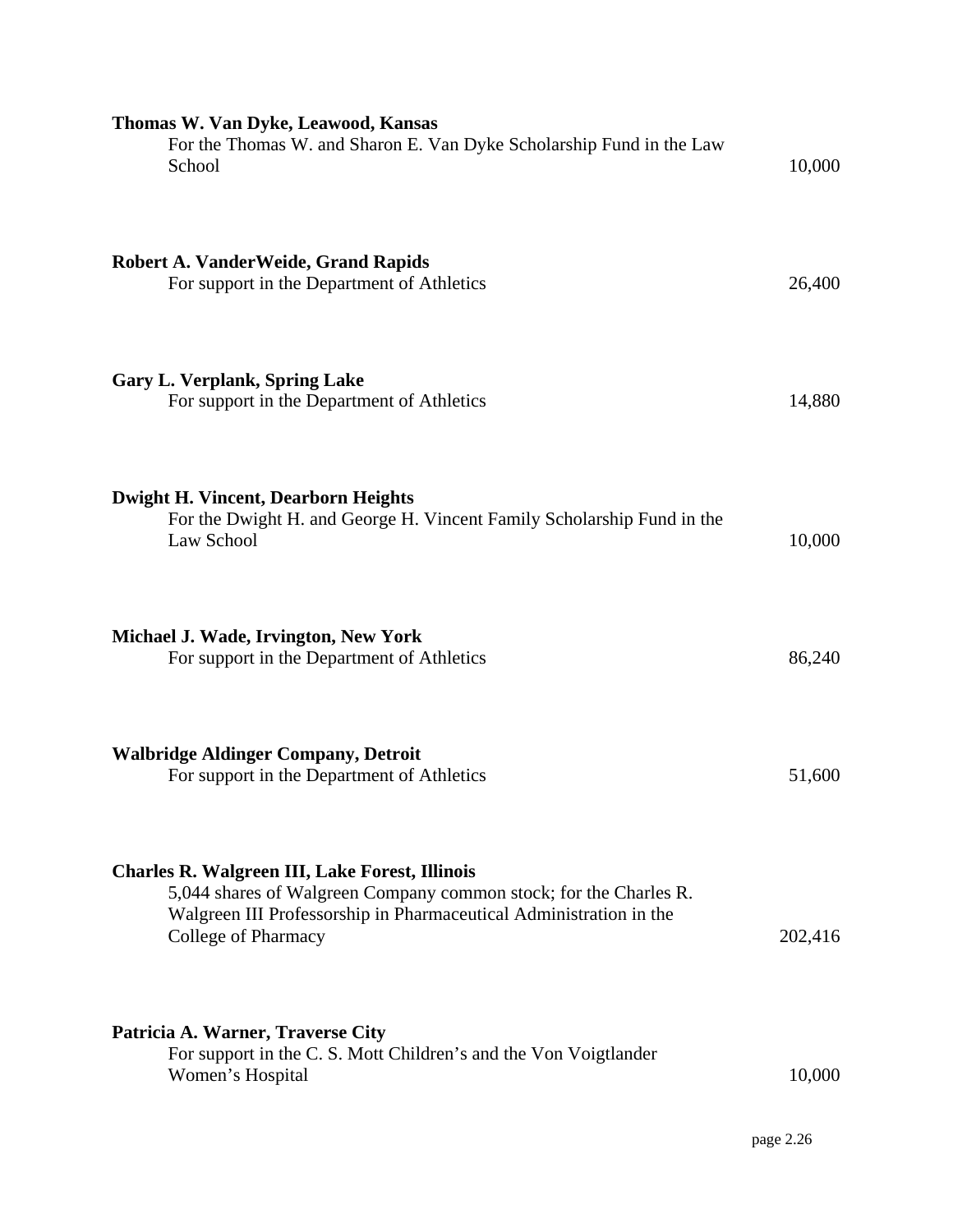| Keith Chidester Wetmore Fund at Schwab Charitable Gift Fund, San<br><b>Francisco, California;</b> for the Building Fund in the Law School                     | 15,000 |
|---------------------------------------------------------------------------------------------------------------------------------------------------------------|--------|
| <b>Whitman Family Foundation, Ann Arbor</b><br>For support in the Medical School and the University Library; and for the<br><b>University Musical Society</b> | 13,000 |
| Alfred J. Wiederkehr, Zurich, Switzerland<br>For fellowships in the Law School                                                                                | 44,982 |
| Robert J. Wilensky, Washington, D. C.<br>500 shares of IBM common stock; for research in the Medical School                                                   | 99,898 |
| Georgetta A. Wolff, Huntington Beach, California<br>For support in the Law School                                                                             | 10,000 |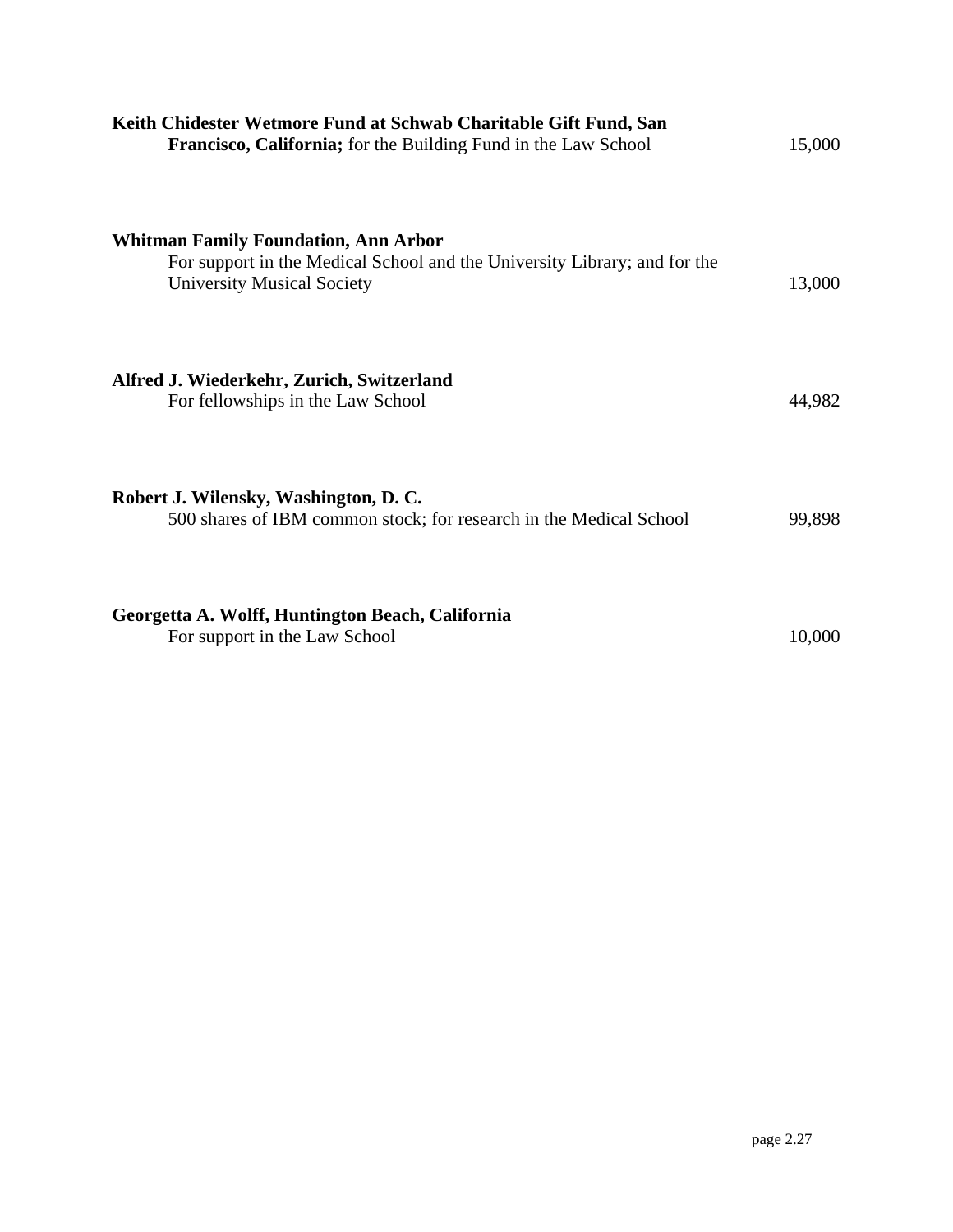### **Page1**

**Additional gifts ranging from \$5,000 to \$9,999 were received from the following donors:** 

**John B. Albright, Chatsworth, Illinois AMD, Sunnyvale, California Ann Arbor Area Community Foundation, Ann Arbor APCO Freight Systems, Pleasant Garden, North Carolina George R. Baker, Palm City, Florida David A. Barthwell, River Forest, Illinois Bastian Family Charitable Foundation, Chapel Hill, North Carolina John H. Beernink, Grand Rapids Robert Biederman, Chicago, Illinois Rodney J. Blackman, Chicago, Illinois Blue Water Communications, Perrysburg, Ohio David P. Boduch, Northville Lee A. Bollert, Westport, Connecticut Robert Bosch LLC, Farmington Hills Jon & Lili Bosse Fund of the Schwab Charitable Fund, San Francisco, California John E. Bowman, Shelby Township James C. Brabbs, Ypsilanti Margaret A. Brewer, Falls Church, Virginia Russell S. Brodsky, Souderton, Pennsylvania Edward G. Brownlee, Clinton Township Paul A. Burke, Dexter Donald R. Burkhardt, Okemos Charles C. Burnham, Battle Creek Elizabeth A. Burns, Kalamazoo Liam P. Caffrey, Chicago, Illinois Robert Calcott, Ontario Timothy P. Callahan, Hinsdale, Illinois Samuel M. Callan, Ann Arbor Brian P. Campbell, Ann Arbor Cancer Research Institute, Inc., New York, New York Michele P. Carlson, Troy Creg A. Carpenter, Ann Arbor Robert A. and Iris J. Center Account, Lyndhurst, New Jersey Children's Brain Tumor Foundation, New York, New York Karn S. Chopra, New York, New York William A. Cilluffo II, McLean, Virginia Cisco Systems, Inc., San Jose, California Citibank, New York, New York Anne D. Clark, Palo Alto, California**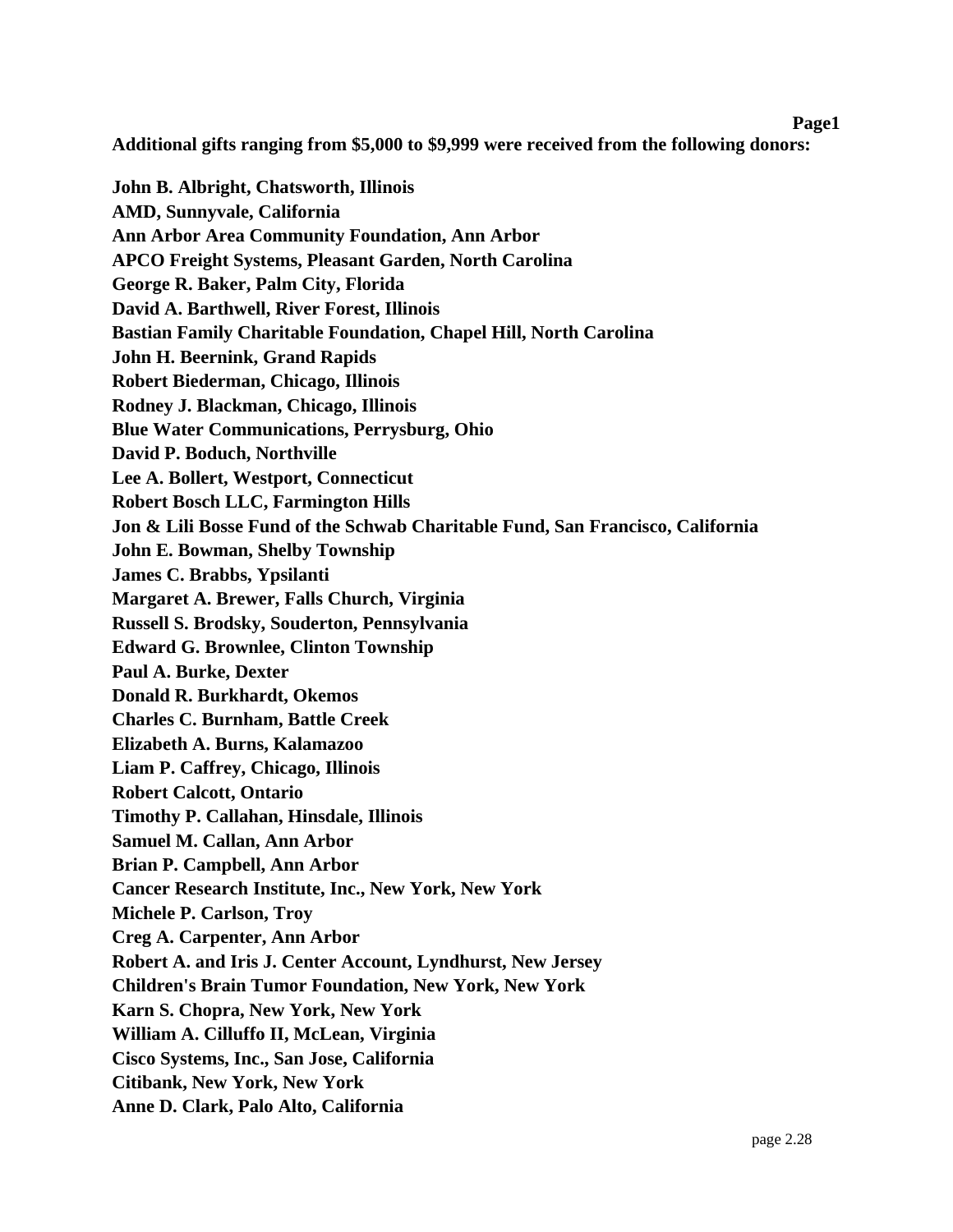**Jeffrey C. Cole, Toledo, Ohio Christopher J. Collins, Elmhurst, Illinois Matthew C. Comstock, Plymouth Edward Conard Fund of the Fidelity Charitable Gift Fund, Boston, Massachusetts Crohn's & Colitis Foundation of America, Inc., New York, New York Jennifer L. Cue, San Francisco, California Timothy M. Cunniff, Deerfield, Illinois Cystic Fibrosis-Washtenaw County, Ann Arbor Chester Czaplicka, Northville David S. Cooper Trust Bruce A. DeBoer, Toledo, Ohio Deloitte, Troy Michael Dempsey, Ann Arbor David A. Dixner, Fenton Glenn R. Doshay, Rancho Santa Fe, California Thomas W. Duncan, South Lyon Roxanne L. Edema, Caledonia James M. Edwards, Ann Arbor e-Title Agency, Troy Fahs-Beck Fund for Research and Experimentation, Kennett Square, Pennsylvania Eric A. Fereshetian, Northville Duane M. Fiedler, Scarsdale, New York Dugan J. Fife, Ann Arbor Douglas L. Foster, Santa Barbara, California Michael S. Fraker, Britton Henry S. Frank, Chicago, Illinois Eric A. Friedland, New York, New York Friendly Ford, Inc., Monroe Paul W. Furlo, Saginaw Don B. Gill, Metamora J. Martin Gillespie Jr., Walled Lake Google, Mountain View, California Google Inc. Charitable Giving Fund of Tides Foundation, San Francisco, California David C. Gottlieb, New York, New York James A. Goulet, Ann Arbor John F. Greene, Littleton, Colorado Robert F. Grimmer, Frisco, Texas Grote Industries, Inc., Madison, Indiana Eileen Grove, Pacific Palisades, California Bryan S. Hales, Chicago, Illinois**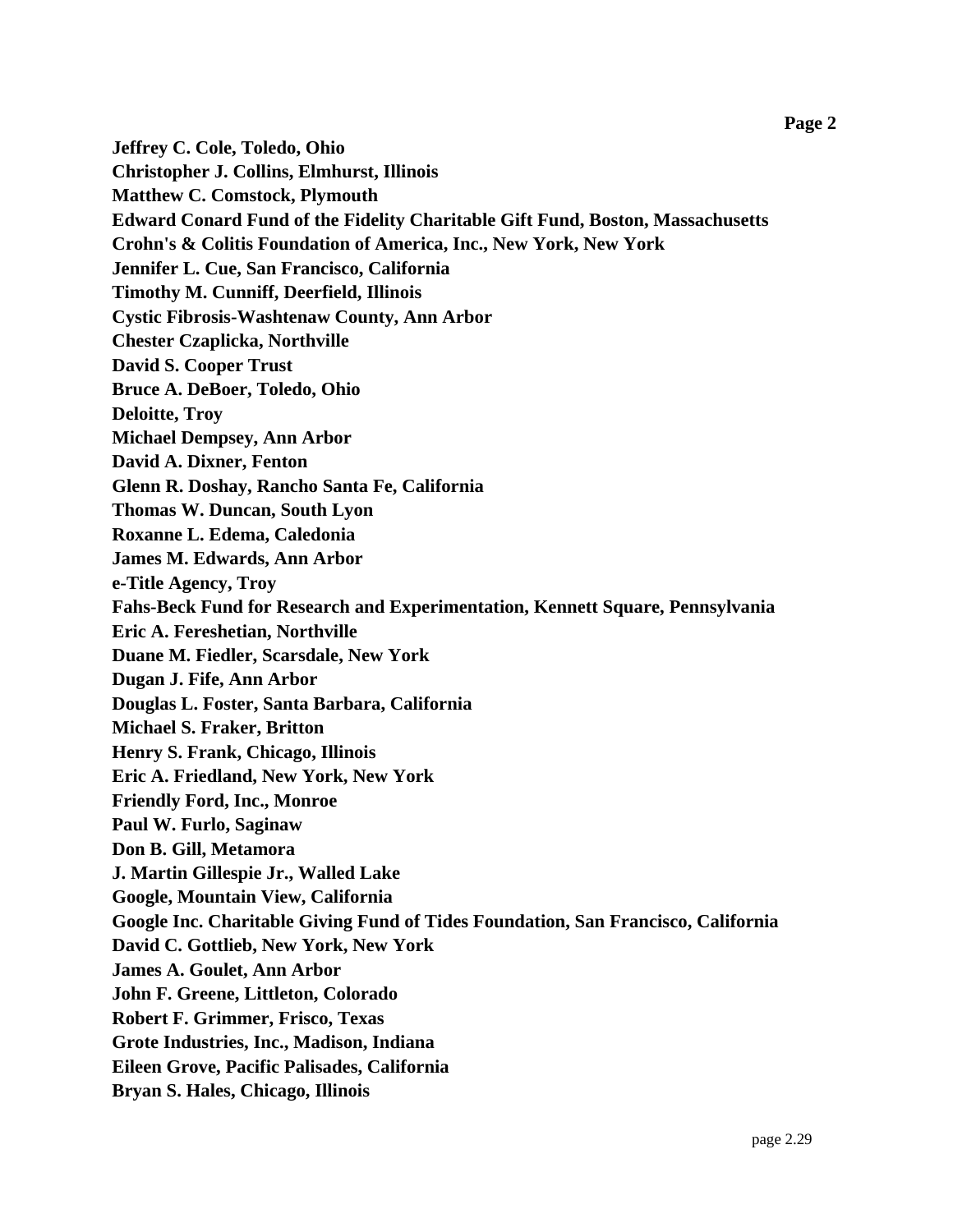**David A. Hamilton, Allen Park Ralph M. Hamilton, WixomSteven K. Hamp, Detroit J. Ira and Nicki Harris Foundation, Palm Beach, Florida Brock E. Hastie, Ann Arbor Thomas M. Hathaway, Grosse Pointe Shores James C. Hays, Roswell, Georgia Hemophilia of Georgia, Inc., Atlanta, Georgia Ronald R. Humphrey, Ann Arbor Huron Valley Ambulance Service, Ann Arbor Independent Charities of America, Larkspur, California George Isaac Foundation, Bryan, Ohio Lawrence S. Jackier, Bloomfield Hills Daniel W. Jackson, West Hartford, Connecticut J. Richard Jaconette, Battle Creek Russell H. Johnson, Mansfield, Massachusetts Roger C. Johnson, Washington, D.C. Mark A. Jones, Portage James D. Kapnick, Adrian Michael L. Kapnick, Adrian Albert L. Kaschalk, Manhattan Beach, California Massoud Kaviany, Ann Arbor Joseph L. Kazmierski, Essexville John C. Kennedy III, Kentwood Benny J. Kieff, Grand Rapids Robert King III, Bloomfield Hills Benjamin Kirshenbaum, Saint Joseph Craig E. Koss, Pinckney Scott M. Kudialis, Jonesborough, Tennessee James S. Laing, Dowagiac Frank L. Legacki, Ann Arbor Robert C. Leland Jr., Bloomfield Hills James T. Lucas, Milford Steven T. Lukowski, Grand Blanc Dougald T. MacNaughton, Ann Arbor Rebecca H. Maley, Ann Arbor Kathleen M. Marsal , Bedford, New York Jeffrey K. Mason, Ann Arbor Christine Matoian, Bloomfield Hills James McClellan, Ypsilanti R. Griffith McDonald, Ann Arbor**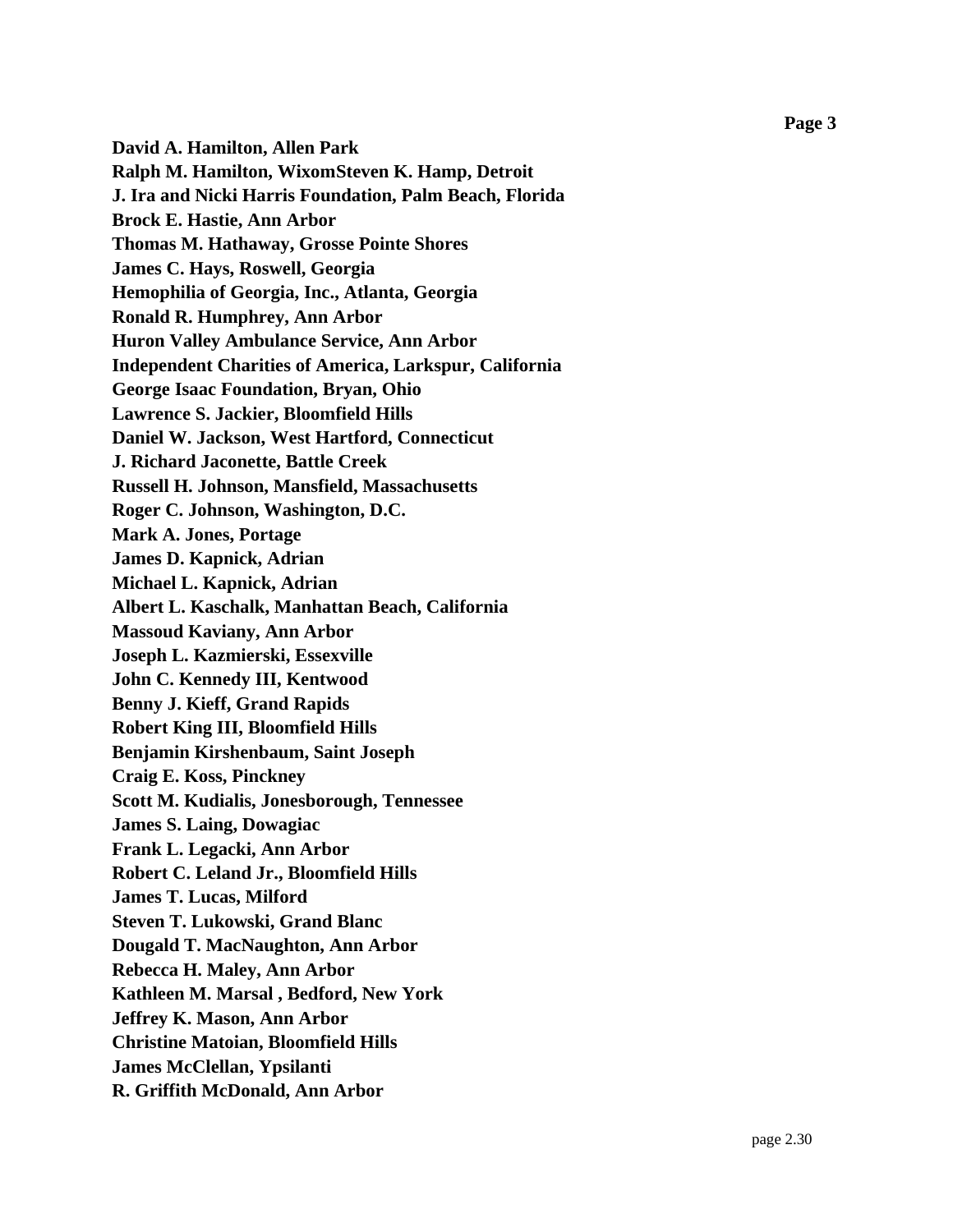**Brett J. McIntyre, Wilmington, Delaware Louis W. Meeks, Newton, Massachusetts Howard S. Michael, Northbrook, Illinois Ira S. Mondry, Franklin David J. Morin, South Lyon Henry J. Morley, Caledonia Benjamin L. Nager, New York, New York Nature Conservancy, Arlington, Virginia Navistar, Inc., Lisle, Illinois Frederick C. Neidhardt, Tucson, Arizona Novartis Pharmaceuticals Corporation, East Hanover, New Jersey Craig Nuyen, Mattawan Kim Nuyen Trust, Hickory Corners Mary C. Oliver, Waterford Christopher E. Paetsch, Chicago, Illinois John L. Pappas, Bloomfield Hills Jacque H. Passino Jr., Houston, Texas Robert C. Paul, Detroit Michael Penkevich , Grand Rapids Peoria Occupational Physicians, Ann Arbor Petrella Enterprises, Farmington Hills Mary L. Petrovich Revocable Trust, West Bloomfield Mark A. Pfleger, Chicago, Illinois Lorna G. Pinson, Grass Lake Murray and Ina Pitt Charitable Trust, Southfield Planetary Resources, Bellevue, Washington J. J. Rakow, Encino, California Sarah J. Rampton/Kennedy, Ann Arbor James & Bonnie Reece Charitable Fund of the Ann Arbor Area Community Foundation, Ann Arbor Brad D. Robinson, Warren RTP Company, Winona, Minnesota Lloyd Sandelands, Ann Arbor Michael A. Savageau, Davis, California Ann G. Schwartz, Ann Arbor Charles J. Scrafano, Birmingham Sesi Motors, Ann Arbor Alyce K. Sigler, Ann Arbor Alan C. Sincich, Westerville, Ohio Robert M. Soderstrom, Grand Blanc**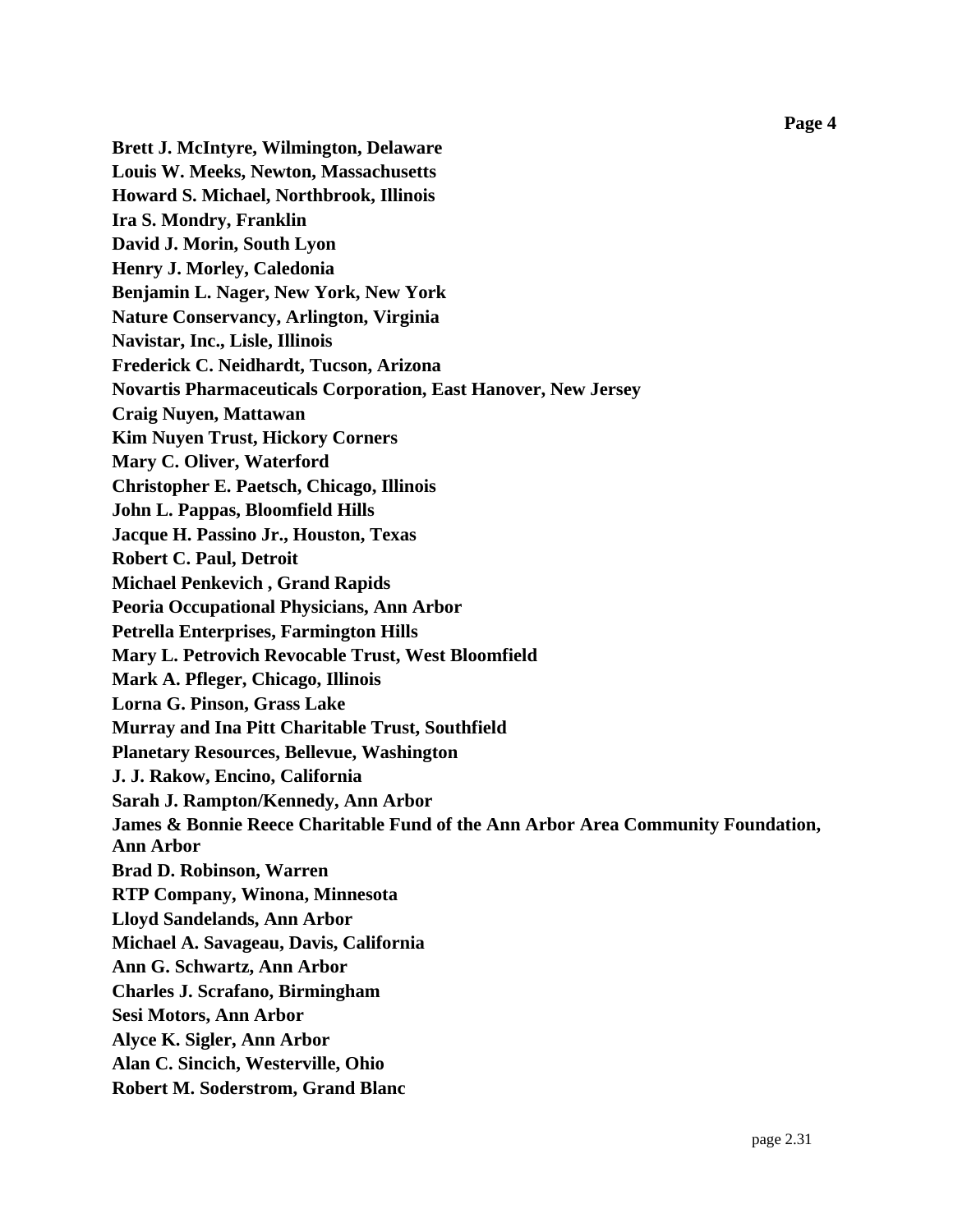**Brian Stange, Ann Arbor James C. Stanley, Ann Arbor Kathryn A. Szewczuk, Ann Arbor James J. Szymusiak, Dexter Tecumseh Packaging Solutions, Inc., Tecumseh Dawn M. Thomas, Commerce Township Shawn L. Thompson, Pemberville, Ohio David E. Thompson, Grand Rapids Time, Inc., New York, New York John A. Tompkins Jr., Sausalito, California David C. Turner, Bloomfield Township Thomas W. Ufer, Ann Arbor Ultimate Floors Inc., Livonia VanderVoort Family Fund of the Chicago Community Foundation, Chicago, Illinois Shani L. Weeden, Davison Anthony Weinert, Beverly Hills Robert D. Weldon Jr., Bellaire William K. Whitley, Clarkston Curt J. Winnie, East Lansing Wobig Construction Co., Inc., Saginaw Gerald A. Woolfolk, Ann Arbor Ilona L. Wozniak, Marietta, Georgia Trisha C. York, Ann Arbor David D. Youngs, Shaker Heights, Ohio Kurt D. Zimmerman, Fort Lauderdale, Florida**